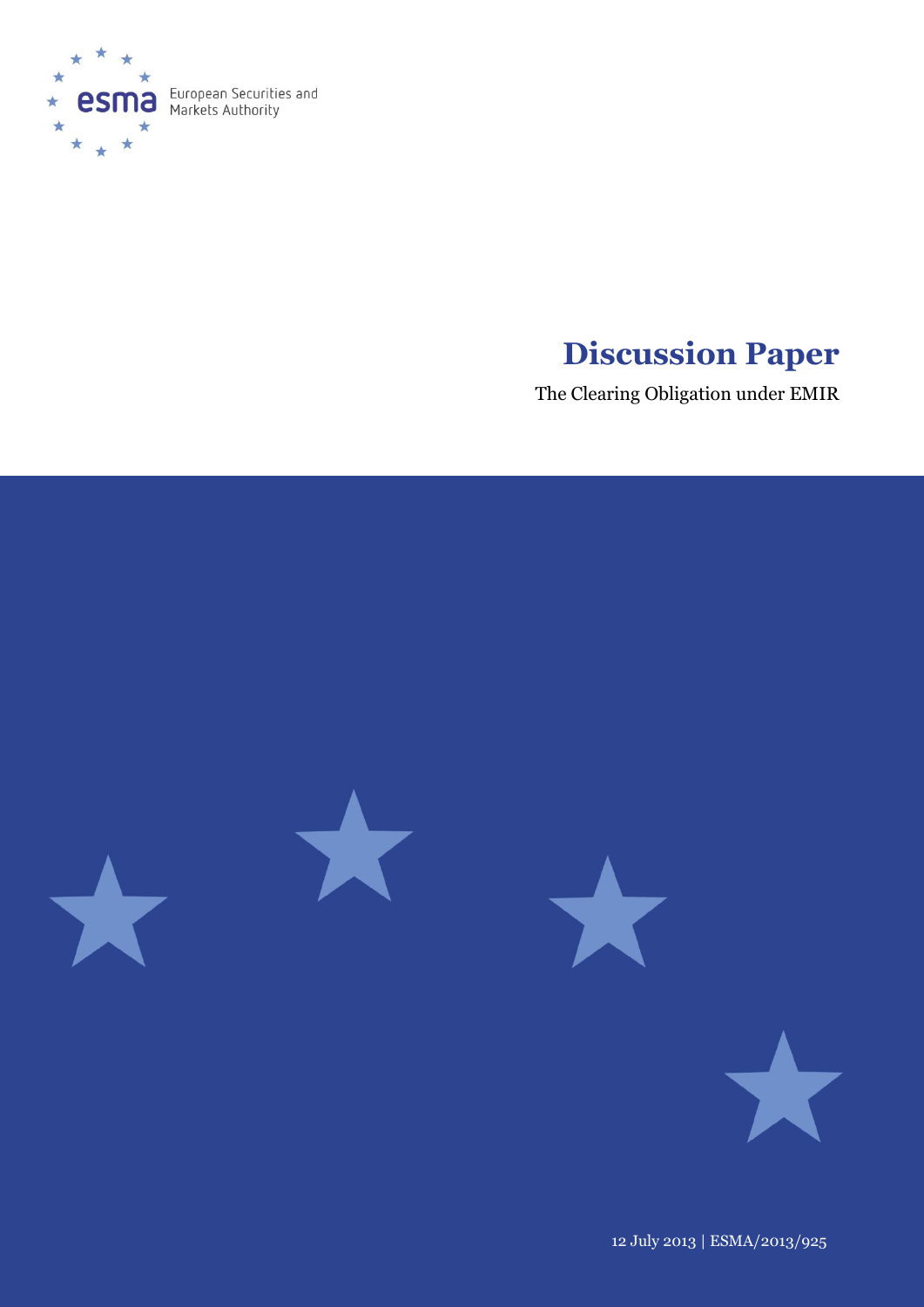

# **Responding to this paper**

ESMA invites comments on all matters in this paper and in particular on the specific questions summarised in Annex 1. Comments are most helpful if they:

- indicate the specific question to which the comment relates;
- respond to the question stated;
- contain a clear rationale; and
- describe any alternatives ESMA should consider.

All contributions should be submitted online at www.esma.europa.eu under the heading 'Consultations', **preferably in a single word document and using the template published online together with this discussion paper (Reference ESMA/2013/926)**.

ESMA will consider all comments received by **12 September 2013**.

#### **Publication of responses**

All contributions received will be published following the close of the consultation period, unless you request otherwise. Please clearly and prominently indicate in your submission any part you do not wish to be publically disclosed. A standard confidentiality statement in an email message will not be treated as a request for non-disclosure. A confidential response may be requested from us in accordance with ESMA's rules on access to documents. We may consult you if we receive such a request. Any decision we make is reviewable by ESMA's Board of Appeal and the European Ombudsman.

#### **Data protection**

Information on data protection can be found at [www.esma.europa.eu](http://www.esma.europa.eu/) under the heading 'Disclaimer'.

#### **Who should read this paper**

All interested stakeholders are invited to respond to this discussion paper. In particular, responses are sought from financial and non-financial counterparties of OTC derivatives transactions which will be subject to the clearing obligation, as well as central counterparties (CCPs).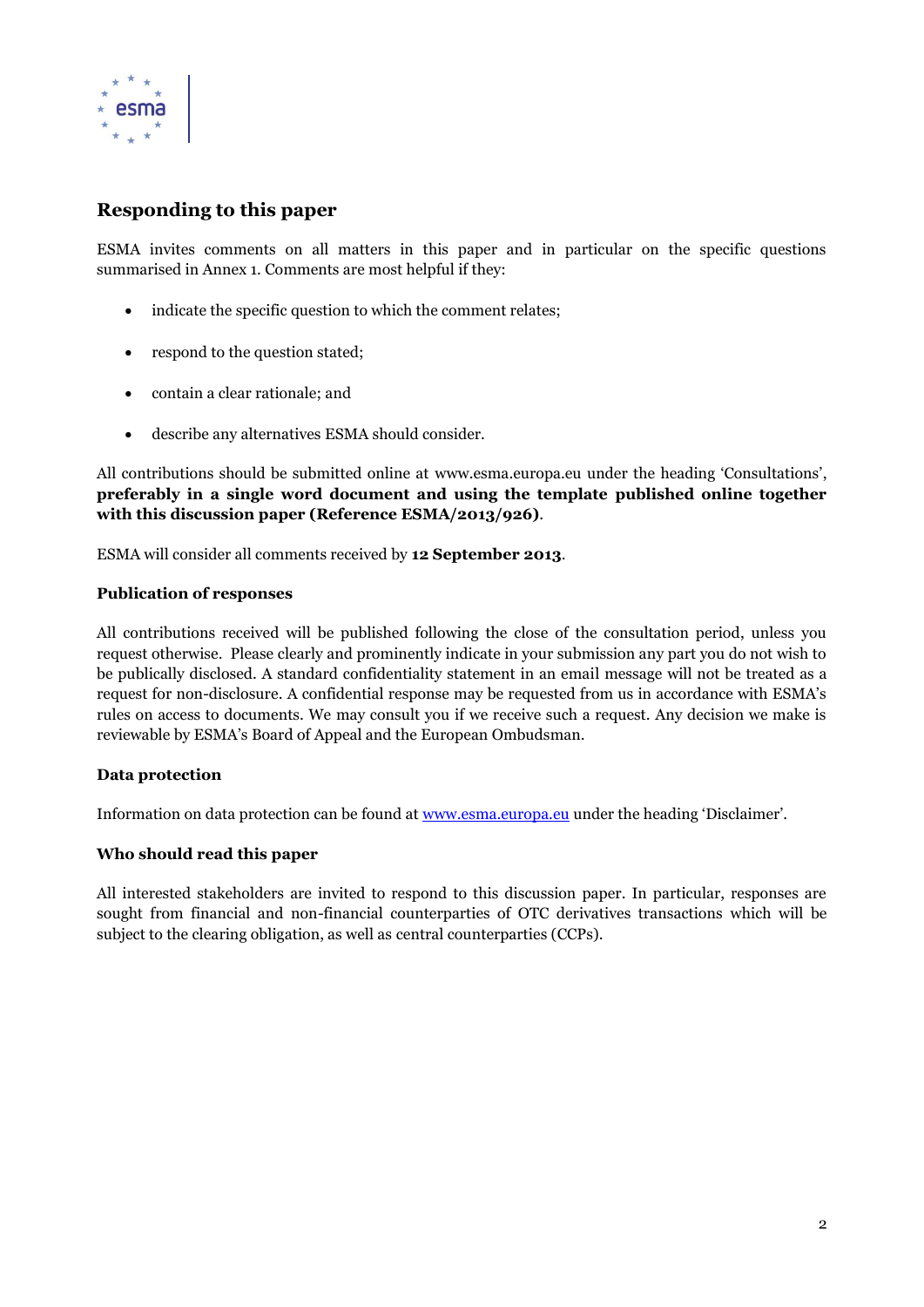

# **Table of Contents**

| Executive Summary |                                                                                                                                                                                                                                                                                                                                                                                 |
|-------------------|---------------------------------------------------------------------------------------------------------------------------------------------------------------------------------------------------------------------------------------------------------------------------------------------------------------------------------------------------------------------------------|
| Introduction      | 6                                                                                                                                                                                                                                                                                                                                                                               |
| Discussion Paper  | -8                                                                                                                                                                                                                                                                                                                                                                              |
|                   |                                                                                                                                                                                                                                                                                                                                                                                 |
|                   | 8                                                                                                                                                                                                                                                                                                                                                                               |
|                   | $-11$                                                                                                                                                                                                                                                                                                                                                                           |
|                   |                                                                                                                                                                                                                                                                                                                                                                                 |
|                   |                                                                                                                                                                                                                                                                                                                                                                                 |
|                   | 45                                                                                                                                                                                                                                                                                                                                                                              |
|                   | Procedure for the determination of the classes of OTC derivatives to be subject to the clearing<br>obligation ______<br>CCP-cleared classes of OTC derivatives<br>Preliminary analysis of the readiness of asset classes vis-à-vis the clearing obligation ___________ 34<br>Determination of the phase in, and the categories of counterparties to which the CO would apply 39 |

[Annex I: Basic map of the classes identified in the notifications received under Article 89\(5\) EMIR](#page-47-0) 48

# **Acronyms Used**

| <b>BIS</b>  | <b>Bank for International Settlements</b>                                                                                                                                            |
|-------------|--------------------------------------------------------------------------------------------------------------------------------------------------------------------------------------|
| <b>CCPs</b> | <b>Central Counterparties</b>                                                                                                                                                        |
| <b>CDS</b>  | <b>Credit Default Swaps</b>                                                                                                                                                          |
| <b>CFD</b>  | <b>Contract For Difference</b>                                                                                                                                                       |
| $Class+$    | Class of OTC derivatives subject to the clearing obligation                                                                                                                          |
| CSF         | Cash Settled Forward                                                                                                                                                                 |
| EC          | <b>European Commission</b>                                                                                                                                                           |
| <b>EMIR</b> | European Market Infrastructures Regulation – Regulation (EU) 648/2012 of the<br>European Parliament and Council on OTC derivatives, central counterparties and trade<br>repositories |
| <b>ESMA</b> | European Securities and Markets Authority                                                                                                                                            |
| <b>ETD</b>  | <b>Exchange Traded Derivatives</b>                                                                                                                                                   |
| <b>FRA</b>  | <b>Forward Rate Agreement</b>                                                                                                                                                        |
| <b>ICA</b>  | <b>Indirect Clearing Arrangements</b>                                                                                                                                                |
| <b>IRS</b>  | <b>Interest Rate Swaps</b>                                                                                                                                                           |
| <b>ITS</b>  | <b>Implementing Technical Standards</b>                                                                                                                                              |
| MiFID       | Markets in Financial Instruments Directive                                                                                                                                           |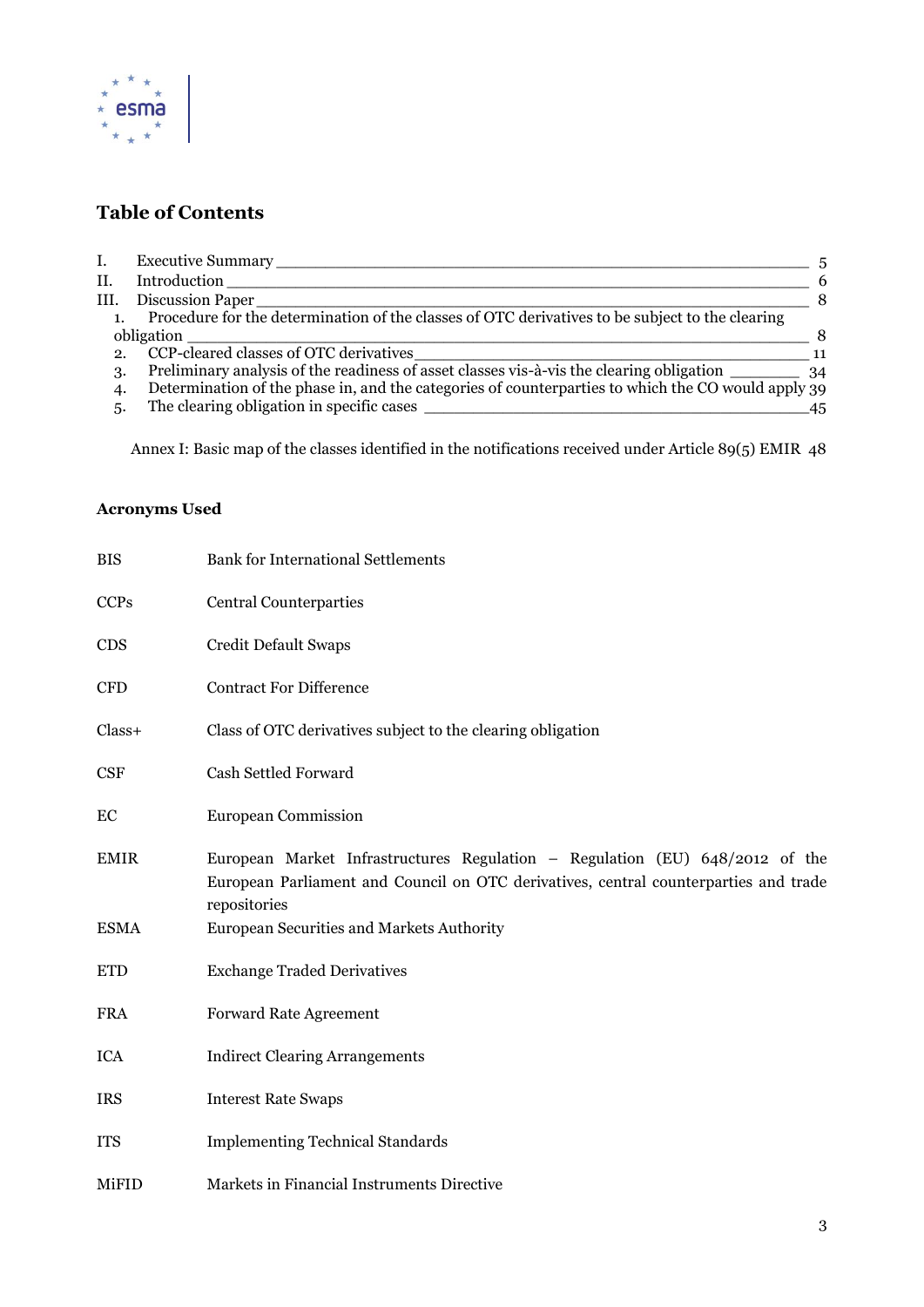

| NCA        | National Competent Authority                                        |
|------------|---------------------------------------------------------------------|
| NDF        | Non Deliverable Forward                                             |
| NDO        | Non Deliverable Option                                              |
| ODSG       | <b>OTC Derivatives Supervisors Group</b>                            |
| <b>OIS</b> | Overnight Index Swap                                                |
| <b>OTC</b> | Over-the-counter                                                    |
| <b>RTS</b> | <b>Regulatory Technical Standards</b>                               |
| RTS on OTC | Commission Delegated Regulation (EU) No 149/2013 supplementing EMIR |
| TRs        | <b>Trade Repositories</b>                                           |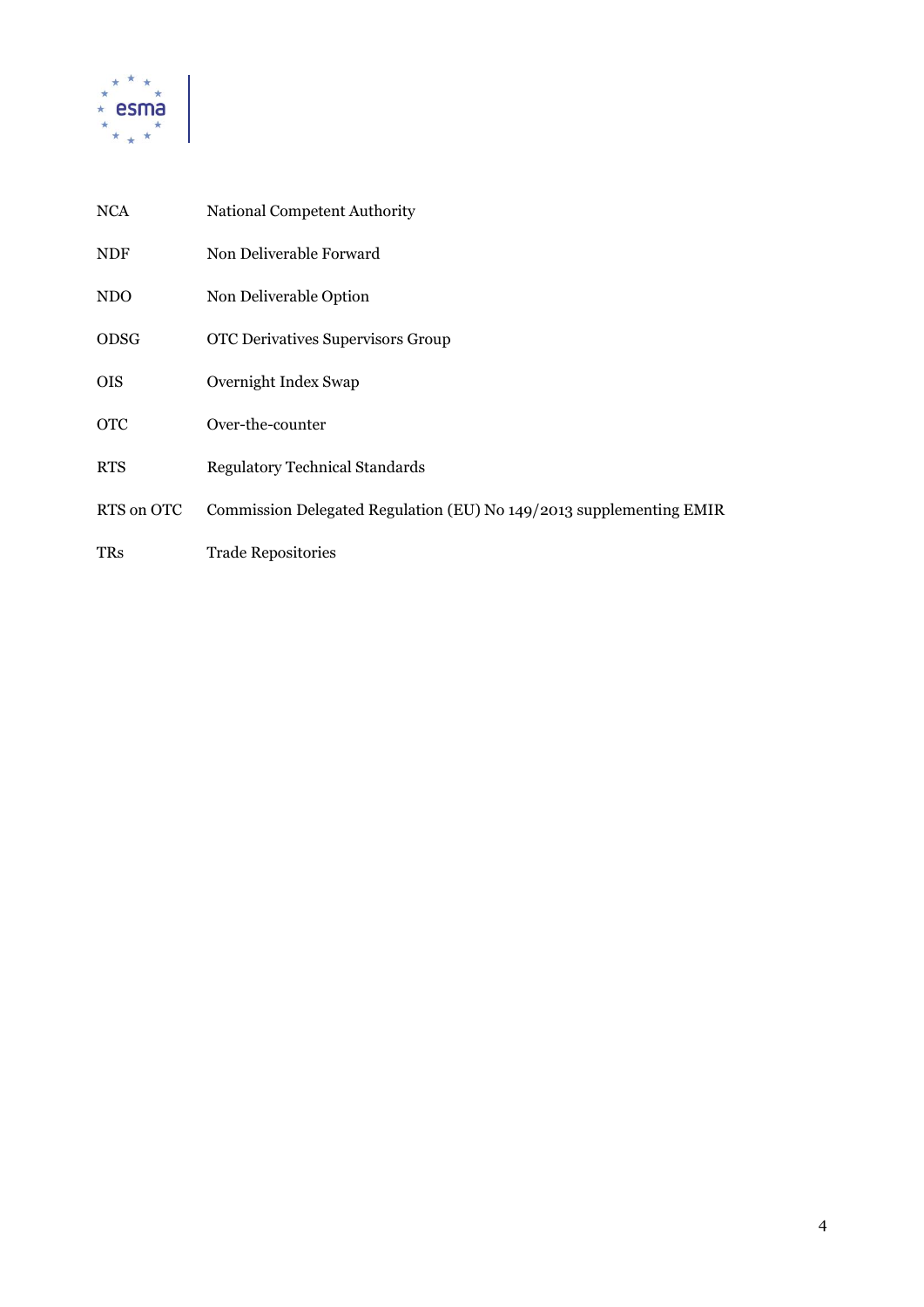

# <span id="page-4-0"></span>**I. Executive Summary**

#### **Reasons for publication**

The European Securities and Markets Authority (ESMA) is publishing this discussion paper in order to seek stakeholders' views on the preparation of the regulatory technical standards ESMA is required to draft under Article 5(2) "Clearing Obligation Procedure" of the Regulation (EU) No 648/2012 of the European Parliament and Council on OTC derivatives, central counterparties and trade repositories (EMIR).

The input from stakeholders will help ESMA in the development of the relevant technical standards to be drafted and submitted to the European Commission for endorsement in the form of Commission Regulations, i.e. a legally binding instrument directly applicable in all Member States of the European Union. One essential element in the development of draft technical standards is the analysis of the costs and benefits that those legal provisions will imply. Input in this respect and any supportive data will be highly appreciated and kept confidential where required.

## **Contents**

The following discussion paper is organised as follows: the first section presents the standard procedure for the determination of the classes of OTC derivatives to be subject to the clearing obligation. The second section presents the CCP-cleared OTC derivatives and the CCPs which clear them, with the objective of identifying the key characteristics to be retained when breaking down the OTC derivative contracts within classes. The third section gives a high level analysis of the current readiness of each asset-class vis-à-vis the clearing obligation, with regards to some of the criteria to be taken into account by ESMA when defining the classes to be subject to the clearing obligation. The fourth section provides a preliminary analysis of the methodology to be used by ESMA when defining the dates from which the clearing obligation should apply, the types of counterparties to which the clearing obligation should apply and the remaining maturity of the contracts to be subject to the clearing obligation. Finally the fifth section addresses specific issues linked to the clearing obligation such as the case of contracts concluded with covered bond issuers or with cover pools for covered bonds, the case of FX OTC derivatives, as well as some issues related to the procedure for the determination of the clearing obligation.

#### **Next steps**

As provided for by Regulation No 1095/2010 of the European Parliament and Council establishing ESMA, a public consultation will be conducted on the draft technical standards before they are submitted to the European Commission for endorsement in the form of Commission Regulations.

According to ESMA decision ESMA/2011/BS/4a on the procedure for developing and adopting draft technical standards and guidelines, the consultation paper will include the actual legal text of the provisions constituting the draft technical standards, an explanation of the measures adopted and a cost-benefit analysis. Therefore, following this discussion paper and on the basis of the relevant input received, ESMA will finalise its proposed draft technical standards to be included in the consultation paper. The consultation paper will not be published before CCPs are authorised or recognised to clear certain classes of OTC derivatives as described in Article  $5(1)$  of EMIR for the authorisation and Article  $5(2)$  of EMIR for the recognition.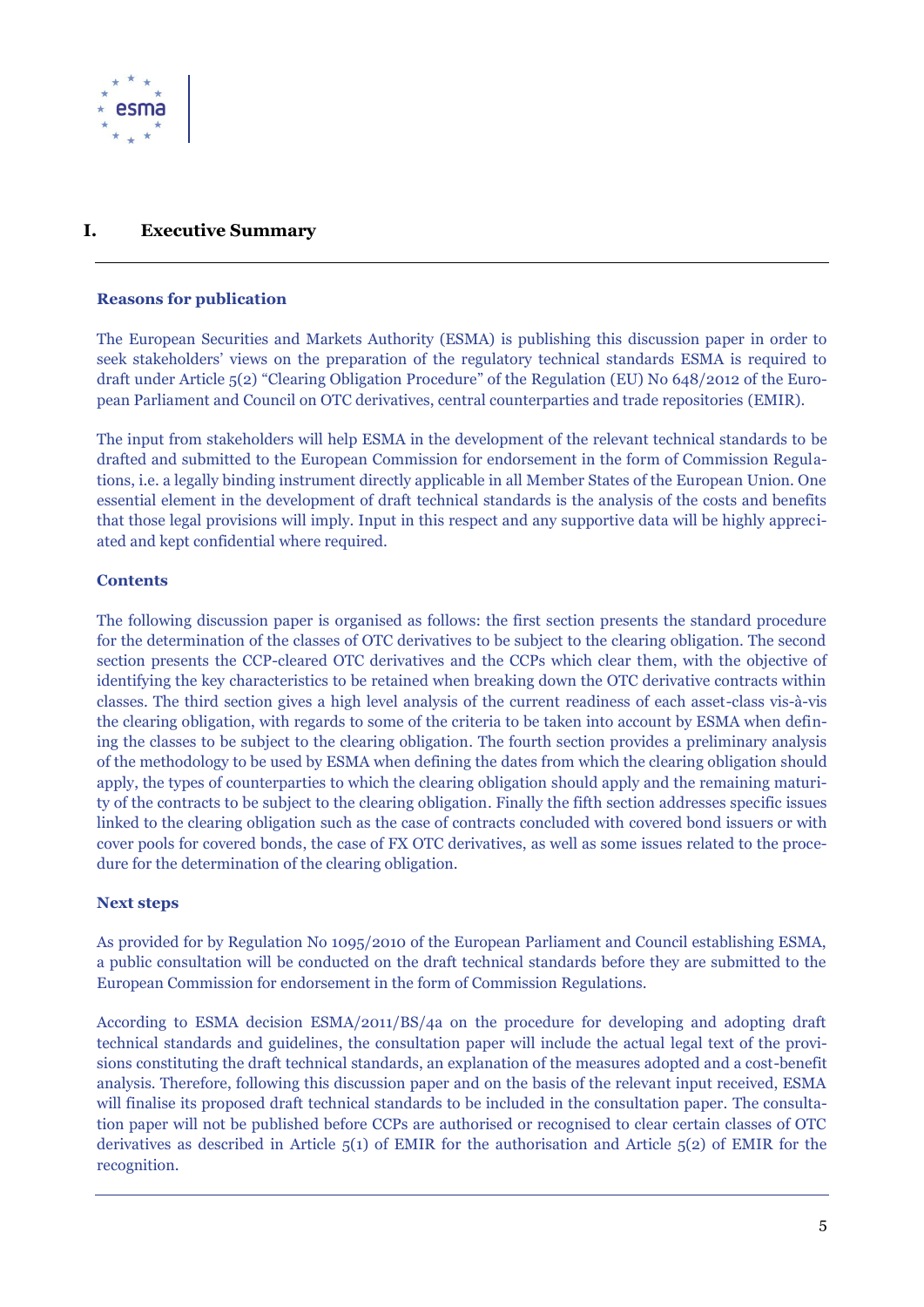

# <span id="page-5-0"></span>**II. Introduction**

- 1. Under the clearing obligation (CO) procedure defined in Article 5(2) of EMIR, ESMA shall develop and submit to the European Commission for endorsement draft technical standards specifying the following:
	- (a) the class of OTC derivatives that should be subject to the clearing obligation referred to in Article 4;
	- (b) the date or dates from which the clearing obligation takes effect, including any phase in and the categories of counterparties to which the obligation applies; and
	- (c) the minimum remaining maturity of the OTC derivative contracts referred to in Article 4(1)(b)(ii).
- 2. The clearing obligation procedure shall only begin when a CCP clearing OTC derivatives is authorised under EMIR, or when ESMA has accomplished a procedure for recognition of a third-country CCP set out in EMIR Article 25. The Commission Delegated Regulation (EU) No 149/2013 supplementing EMIR (RTS on OTC derivatives) entered into force on 15 March 2013 and in accordance with Article 89(3) of EMIR, CCPs established in Europe have 6 months from that date to apply for authorisation under Article 14. CCPs established in third-countries that currently provide clearing services to EU clearing members also have 6 months from that date to apply for recognition under Article 25, with the view to benefit from the transitional provisions provided by EMIR and continue providing clearing services to EU clearing members until a decision is made by ESMA on their recognition. Article 17(7) of EMIR foresees that within 6 months of the submission of a complete application, the competent authority shall inform the applicant CCP whether authorisation has been granted or refused.
- 3. As of the date of publication of this discussion paper, no CCP has yet been authorised or recognised according to the process described above. Therefore this discussion paper should be seen as a preliminary public consultation which will be followed by one or more consultation papers to be issued by ESMA after CCPs are authorised under EMIR, with the objective of presenting the classes of OTC derivatives to be subject to the CO. Those classes will be determined based on the criteria laid down in Article 5(4) and further defined in Article 7 of the RTS on OTC derivatives. With the overarching aim of reducing systemic risk, the draft RTS to be discussed in further consultation papers and submitted to the Commission for endorsement shall take into consideration (1) the degree of standardisation of the contractual terms and operational processes of the relevant class of OTC derivatives, (2) the volume and liquidity of the relevant class of OTC derivatives and (3) the availability of fair, reliable and generally accepted pricing information in the relevant class of OTC derivatives.
- 4. One of the objectives of this preliminary discussion paper is to inform stakeholders on the OTC derivative contracts for which there is currently a clearing offer (CCP-cleared OTC derivatives) and to discuss the way in which those OTC derivatives can be presented in the form of classes. The discussion paper is based among other elements on the preliminary notifications received by ESMA in accordance with EMIR Article  $89(5)$ <sup>1</sup>. When a CCP had previously been authorised or recognised in accordance with the national law of

 $\overline{a}$ 

**<sup>1</sup>**EMIR Article 89(5) para.1

*Where a competent authority authorised a CCP to clear a given class of derivatives in accordance with the national law of its Member State before all the regulatory technical standards under Articles 16, 26, 29, 34, 41, 42, 45, 47 and 49 are adopted by the Commission, the competent authority of that Member State shall notify ESMA of that authorisation within one month of the date of entry into force of the regulatory technical standards under Article 5(1).* EMIR Article 89(5) para.2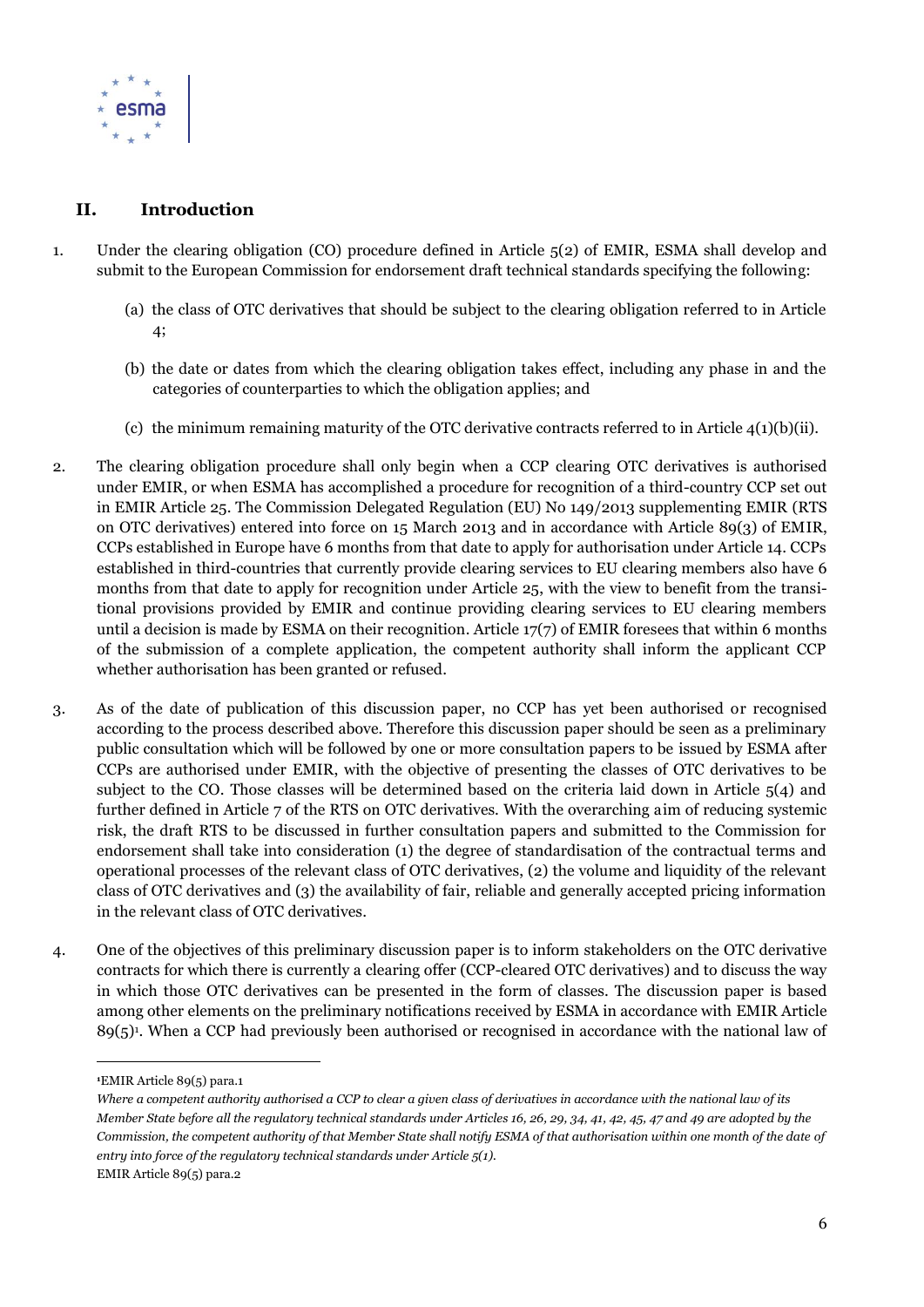

 $\overline{a}$ 

its Member State by a Competent Authority, this Competent Authority shall notify ESMA of such authorisation or recognition within one month of the entry into force of the relevant technical standards, hence by 15 April 2013.

- 5. In this paper, the mention to "CCPs" should be understood as the universe of CCPs which have been notified to ESMA via the relevant National Competent Authority (NCA), in accordance with EMIR Article 89(5). It comprises both European CCPs authorised in accordance with the national law of their Member State, and CCPs established in third countries which have been recognised to provide clearing services in Europe in accordance with the national law of their Member State. The mentions to "Notifications" or "Preliminary notifications" refer to the ones of Article 89(5).
- 6. The Public Register referred to in Article 6 of EMIR is meant to ensure transparency for market participants regarding the clearing obligation, i.e. the classes of CCP-cleared OTC derivatives, the classes of OTC derivatives subject to the CO and the CCPs which clear them. The information of the Public Register will be divided in two sections:
	- (a) The list of the classes of OTC derivatives notified to ESMA

This section of the register will be published after the notifications are received by ESMA under the procedure described in Article 5(1) of EMIR, i.e. following the authorisation of CCPs under EMIR to clear classes of OTC derivatives. The classes of OTC derivatives published in this part of the register are not subject to the clearing obligation. They should be seen as the universe of CCPcleared OTC derivatives which may become subject to the clearing obligation, if they meet the criteria to be assessed by ESMA.

The details to be included in this part of the Register are further specified in the RTS on OTC Derivatives, Article 8(5).

(b) The list of classes subject to the clearing obligation

This section of the register will be published immediately after the entry into force of the RTS specifying the classes of OTC derivatives subject to the clearing obligation. These RTS will be adopted following the procedure described in Article 5(2) of EMIR.

The details to be included in this part of the Register are further specified in the RTS on OTC Derivatives, Article 8(1) to 8(4).

*Where a competent authority recognised a CCP established in a third country to provide clearing services in accordance with the national law of its Member State before all the regulatory technical standards under Articles 16, 26, 29, 34, 41, 42, 45, 47 and 49 are adopted by the Commission, the competent authority of that Member State shall notify ESMA of that recognition within one month of the date of entry into force of the regulatory technical standards under Article 5(1).*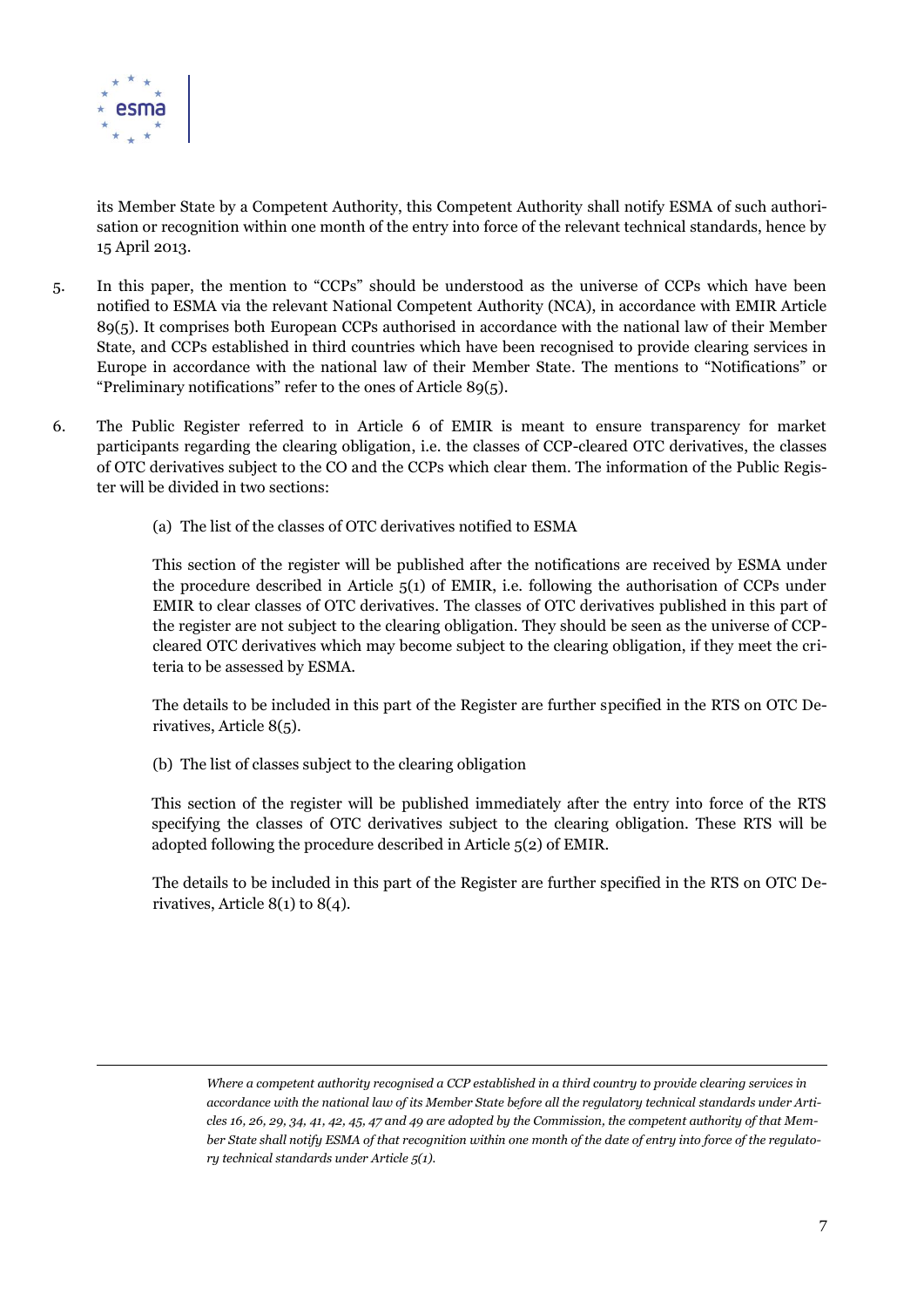

# <span id="page-7-0"></span>**III. Discussion Paper**

<span id="page-7-1"></span>**1. Procedure for the determination of the classes of OTC derivatives to be subject to the clearing obligation**

# <span id="page-7-2"></span>**1.1.Standard procedure to define the classes of OTC derivatives to be subject to the clearing obligation**

- 7. The obligation to clear certain classes of OTC derivatives the clearing obligation (CO) in EMIR may result from one of the two following processes:
	- The "bottom-up" approach described in EMIR Article  $5(2)$ , according to which the determination of the classes to be subject to the CO will be done based on the classes which are already cleared by authorised or recognised CCPs.
	- The "top-down" approach described in EMIR Article 5(3), according to which ESMA will on its own initiative identify classes which should be subject to the CO but for which no CCP has yet received authorisation.

As mentioned in EMIR Article 5(2), each class of OTC derivatives to be subject to the clearing obligation will be determined through Regulatory Technical Standard (RTS).

The adoption of such RTS is a regulated process. The following paragraphs give an overview of the steps to be completed and the implications in terms of timing and procedure, with the objective of providing clarity to stakeholders on the constraints under which ESMA will carry out the determination of classes of OTC derivatives to be submitted to the clearing obligation.

- 8. Once a competent authority authorises a CCP to clear a class of OTC derivatives, it shall notify ESMA of that authorisation. Following that notification, ESMA will assess the suitability of the notified classes to the clearing obligation against the criteria defined in EMIR and the RTS. When ESMA determines that one or more classes fulfil the relevant criteria, it shall submit draft RTS to the European Commission within six months. This six month period includes a public consultation, a consultation of the ESRB and, where appropriate, a consultation of the competent authorities of third countries. ESMA will only develop RTS for those classes of OTC derivatives that should be subject to the clearing obligation.
- 9. The draft RTS shall include the class of OTC derivatives that should be subject to the clearing obligation, the date or dates from which the CO takes effect, including any phase in and the categories of counterparties to which the obligation applies, and the minimum remaining maturity of the OTC derivative contracts referred to in Article 4(1)(b)(ii). The RTS shall also include a comprehensive Impact Assessment (IA), the purpose of which is to present the technical options considered when drafting the rules, to identify the benefits and measure the costs of each option and to stress the advantages of the preferred option.
- 10. Following the submission of the RTS to the European Commission (EC), the EC has 3 months to decide whether to endorse it. The RTS endorsed by the EC are then subject to a non-objection period by the European Parliament and the Council, and this non-objection period may last up to:
	- 1 month (with a possibility of extension by 1 additional month) when the RTS have been endorsed by the EC without modifications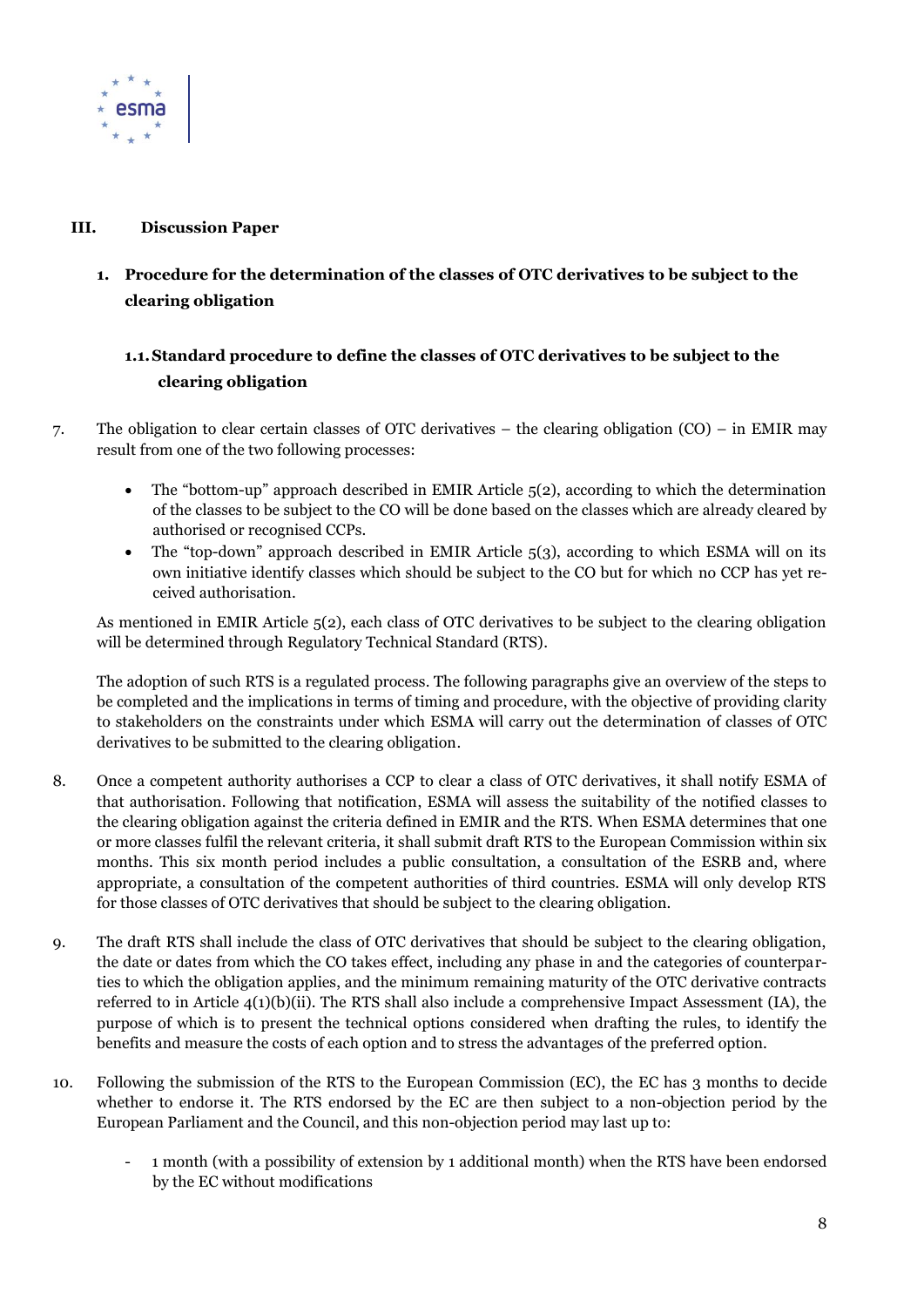

- 3 months (with a possibility of extension by 3 additional months) when the RTS have been endorsed by the EC with modifications
- 11. The RTS are then published in the Official Journal as a Commission Delegated Regulation which enters into force 20 days after this publication unless specified otherwise.
- 12. Therefore, under the assumptions that the EC would be able to endorse the RTS in 1 month, and that the Council and the European Parliament would not object the RTS within one month, the minimum time window between the submission by ESMA of the RTS to the EC and their entry into force would be 3 months. Using all the maximum periods as assumptions would alternatively lead to a period of 10 months between the submission of the RTS to the EC and their entry into force.
- 13. Adding up the maximum 6-month period for ESMA to draft the RTS, it could take from 9 to 16 months from the notification of a class of OTC derivatives to ESMA (under Article  $5(1)$ ) to the entry into force of the clearing obligation of this class, not taking into account any phase in.

#### Simultaneous processes

- 14. The 6-month period for ESMA to draft RTS on the clearing obligation is triggered by (1) the authorisation of a CCP to clear a class of OTC derivatives under Article 14 (initial authorisation of a CCP) and Article 15 (Extension of Activity) and (2) the accomplishment of a procedure for recognition of third-country CCP set out in Article 25. It may be the case that all the authorisations and/or recognitions do not occur at the same time.
- 15. In relation to the authorisation of European CCPs: within the 6-month period during which CCPs shall apply for authorisation under EMIR, some CCPs will apply earlier that other. Furthermore, the date of authorisation depends on:
	- the time needed for the CCP to complete its application where the NCA determines that the initial notification is incomplete and
	- the time needed for the NCA to authorise the CCP following receipt of a complete application, which shall be 6 months maximum.
- 16. In relation to the recognition of third-country CCPs, the starting point for the 6-month period given to ESMA to draft the RTS related to the CO is subject to the length of the recognition procedure set out in Article 25. The Commission should have adopted an implementing act determining that the third country is equivalent in the context of EMIR, and ESMA shall inform the applicant third country CCP whether the recognition has been granted or refused within 180 working days.
- 17. Considering those different time periods as well as the number of CCPs providing clearing services in OTC derivatives, several clearing obligation processes may run in parallel, which adds complexity to the standard procedure described above. It should be noted that the CO procedure will be triggered by the first CCP authorised to clear a certain class of OTC derivatives. When another CCP is authorised to clear the same class, it will not trigger another CO procedure on the same class, and the CO procedure described in Article 5(1) of EMIR does not leave flexibility to ESMA to wait until all the CCPs clearing the same class have been authorised or recognised under EMIR. However, when determining the phase-in and the categories of counterparties to which the CO would apply, ESMA will consider whether more than one CCP already clear the same class of OTC derivatives (see under 4.1 below).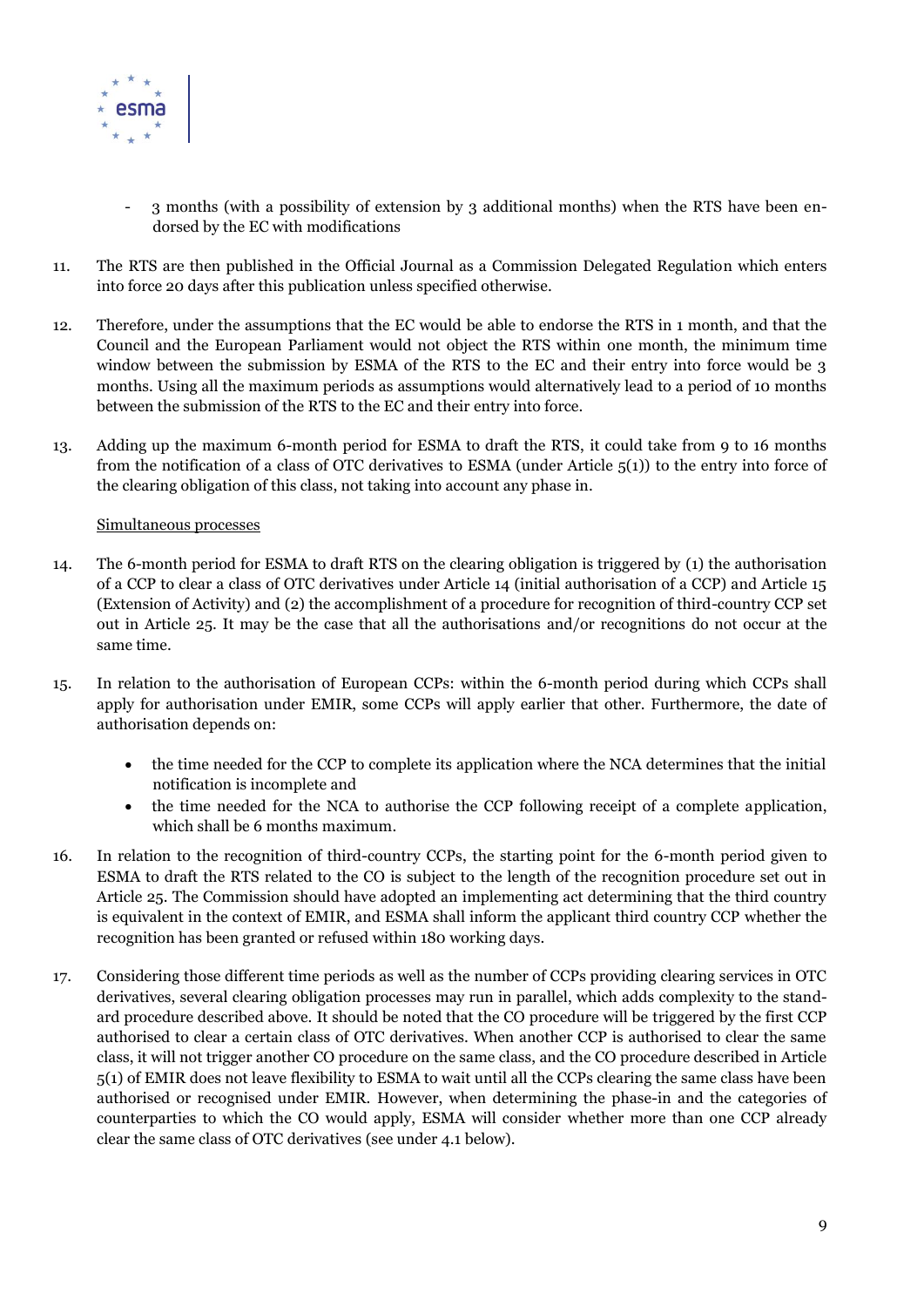

| Clearing obligation steps : indicative timeline - Last update: 19-Jun-13                    |                |                           |
|---------------------------------------------------------------------------------------------|----------------|---------------------------|
| $\blacksquare$ Minimum                                                                      | <b>□ Known</b> | $\blacksquare$ Maximum    |
| A: Entry into force of the RTS on EMIR                                                      |                | 15-Mar-13                 |
| ESMA to receive notifications under $89(5)$ [A + 1 month]                                   |                | 15-Apr-13                 |
| B: CCPs to apply for authorisation $[A, A + 6$ months]                                      |                | $15$ -Mar-13<br>15-Sep-13 |
| C: NCA to authorise CCPs $[B + (x)* + 6 \text{ months}]$                                    |                | 15-Sep-13<br>15-Mar-14    |
| D: NCA to notify ESMA under Art.5, frontloading start date<br>[immediately after C]         |                | $16$ -Sep-13<br>16-Mar-14 |
| E: ESMA to submit draft RTS on the clearing obligation $[D + 6$<br>months]                  |                | $15$ -Mar-14<br>15-Sep-14 |
| F: Entry into force of the RTS on the CO <sup>**</sup> $[E + 3$ months, $E + 10$<br>months] |                | $15$ -Jun-14              |
|                                                                                             |                | 15-Jul-15                 |

<span id="page-9-0"></span>\*\* The date on which the CO takes effect will depend on the phase in and the categories of counterparties to be defined in the RTS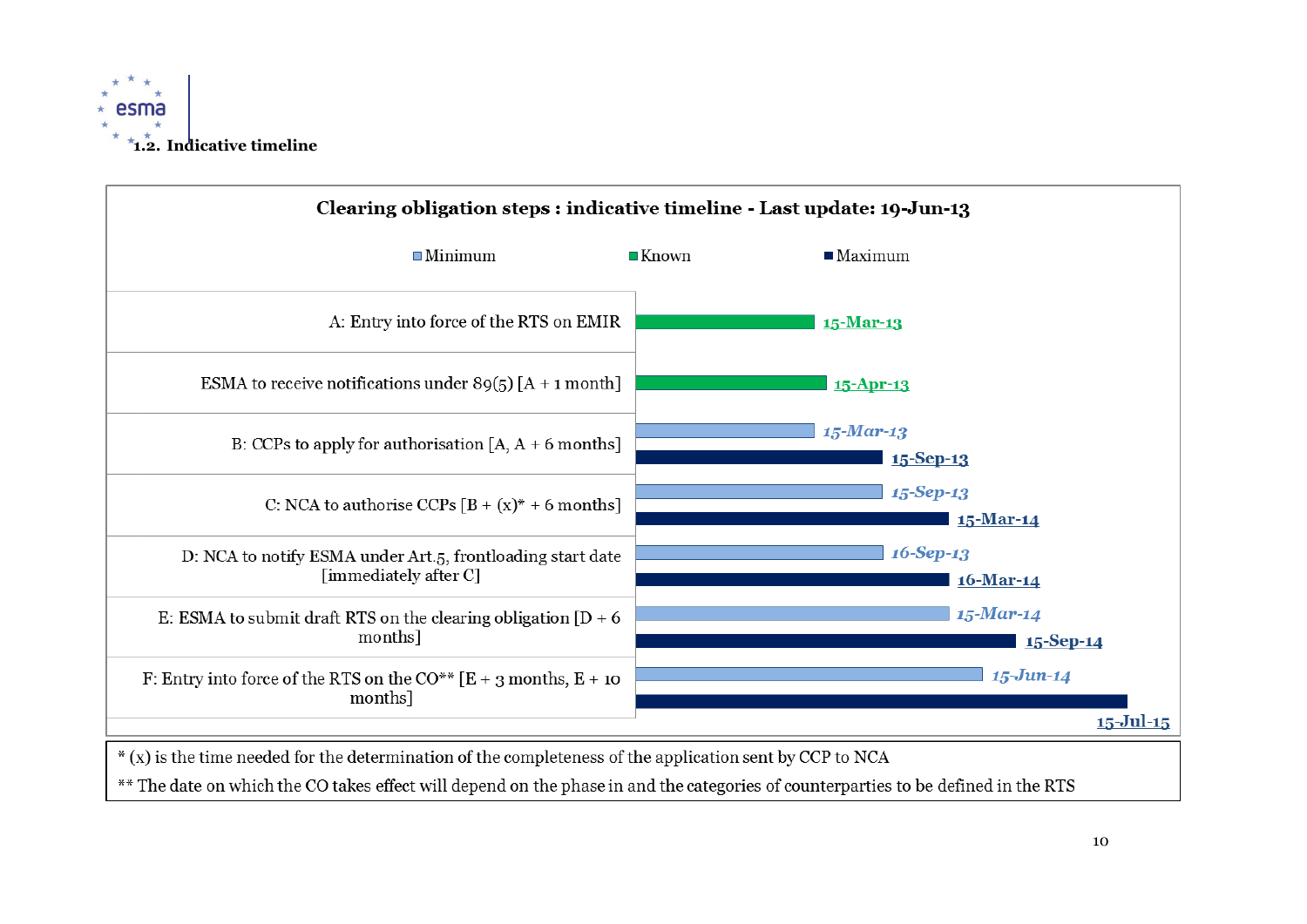

# <span id="page-10-0"></span>**2. CCP-cleared classes of OTC derivatives**

- 18. Before the authorisation of CCPs under EMIR, a first batch of notifications regarding the clearing activity in OTC derivatives of CCPs was provided to ESMA by NCA, under the transitional provisions of Article 89(5). ESMA conducted preliminary work ahead of the notifications under Article 89(5) together with NCAs and CCPs to ensure a smooth and consistent process in Europe, as well as to standardise the notifications to the extent possible. The overall objective of the exercise was to optimise the quality of the notifications given their crucial importance in the clearing determination process to be performed by ESMA. In April 2013, one month after the entry into force of the Delegation Regulations, ESMA received notifications from 13 CCPs providing OTC clearing services in Europe located in 9 countries.
- 19. The highest level of classification for OTC derivative contracts is based on the asset class, i.e. interest rate derivative, credit derivative, equity derivative, foreign exchange derivative and commodity derivative. This classification can be considered as a standard market practise and is used as a reference in the Technical Standards related to EMIR. This classification is the starting point of the analysis of the classes of OTC derivatives to be subject to the clearing obligation, and each class will be further defined with higher granularity within those asset classes. The preliminary notifications indicate that CCPs in Europe provide clearing services in all of the 5 asset classes.
- 20. Using this high-level classification, [Table 1](#page-10-1) [below](#page-10-1) gives an overview of the asset classes cleared in Europe. In addition to European CCPs, the table also includes the classes cleared by 2 recognised CCPs established outside the Union, as envisaged by paragraph 2 of Article 89(5). Those CCPs are ICE Clear Credit and CME Clearing US.

| CCP                                   | Country        | # Asset<br>Class | Commod<br>ity            | Credit       | Equity       | Interest<br>Rate         | Foreign<br>Exchang            |
|---------------------------------------|----------------|------------------|--------------------------|--------------|--------------|--------------------------|-------------------------------|
| ÷Î                                    | ▼              | $\mathbf{F}$     | $\overline{\phantom{a}}$ | ▼            |              | $\overline{\phantom{a}}$ | e<br>$\overline{\phantom{a}}$ |
| <b>CME</b> Clearing US                | <b>USA</b>     | $\overline{4}$   | $\mathbf{1}$             | $\mathbf{1}$ |              | $\mathbf{1}$             | $\mathbf{1}$                  |
| <b>CME Clearing Europe</b>            | United Kingdom | $\overline{2}$   | 1                        |              |              | $\mathbf{1}$             |                               |
| ECC                                   | Germany        | $\mathbf{1}$     | $\mathbf{1}$             |              |              |                          |                               |
| Eurex Clearing                        | Germany        | $\overline{2}$   |                          | $\mathbf{1}$ |              | $\mathbf{1}$             |                               |
| <b>ICE Clear Credit</b>               | <b>USA</b>     | $\mathbf{1}$     |                          | $\mathbf{1}$ |              |                          |                               |
| <b>ICE Clear Europe</b>               | United Kingdom | $\mathbf{1}$     |                          | $\mathbf{1}$ |              |                          |                               |
| KDPW CCP                              | Poland         | $\mathbf{1}$     |                          |              |              | $\mathbf{1}$             |                               |
| LCH.Clearnet Ltd                      | United Kingdom | 4                | $\mathbf{1}$             |              | $\mathbf{1}$ | $\mathbf{1}$             | $\mathbf{1}$                  |
| LCH.Clearnet SA                       | France         | $\mathbf{1}$     |                          | $\mathbf{1}$ |              |                          |                               |
| <b>MEFF</b>                           | Spain          | 2                | $\mathbf{1}$             |              | $\mathbf{1}$ |                          |                               |
| Nasdaq OMX                            | Sweden         | 3                | $\mathbf{1}$             |              | $\mathbf{1}$ | $\mathbf{1}$             |                               |
| OMIClear                              | Portugal       | $\mathbf{1}$     | $\mathbf{1}$             |              |              |                          |                               |
| Holland Clearing Hous The Netherlands |                | $\mathbf{1}$     |                          |              | $\mathbf{1}$ |                          |                               |
|                                       |                |                  |                          |              |              |                          |                               |
|                                       |                | Total            | 7                        | 5            | 4            | 6                        | $\mathbf 2$                   |

21. As evidenced by [Table 1](#page-10-1) [below,](#page-10-1) all asset classes are cleared by at least 2 CCPs, although in the case of FX derivatives, only one of the two is a European CCP.

<span id="page-10-1"></span>**Table 1: Asset classes cleared by CCPs**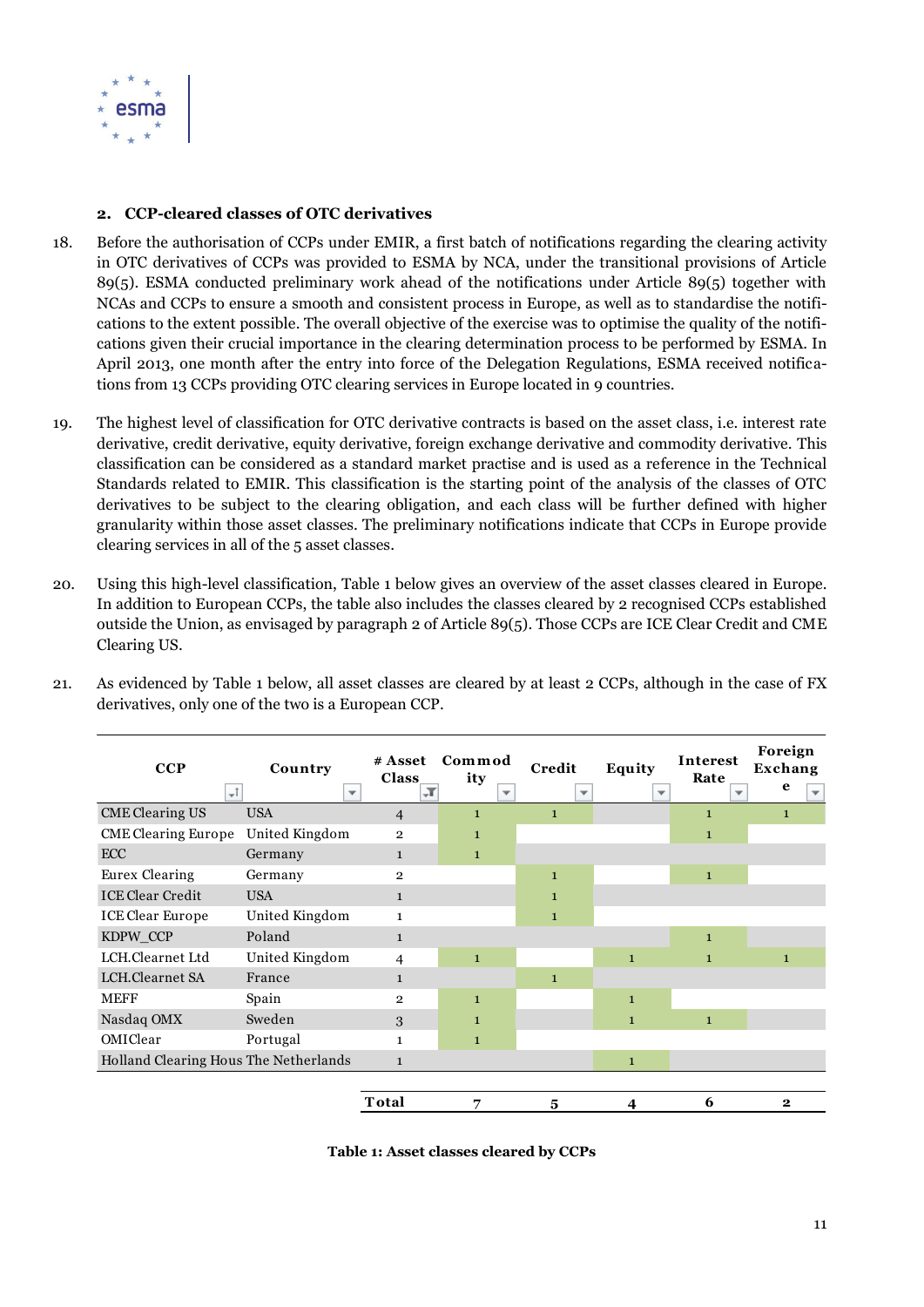

#### General approach for the definition of the classes of OTC derivatives to be subject to the clearing obligation (Class+)

22. The definition of a class is provided in Article 2(6) of EMIR:

"class of derivatives" means a subset of derivatives sharing common and essential characteristics including at least the relationship with the underlying asset, the type of underlying asset, and currency of notional amount. Derivatives belonging to the same class may have different maturities.

- 23. In addition to this definition at class level, the Public Register is another tool available to further identify the contracts within a class, as defined in Article 8 of the RTS on OTC derivatives. In particular, the Public Register may include "any other characteristic required to distinguish one contract in the relevant class of OTC derivative contracts from another", as mentioned in Article 8(1)(k) of the RTS on OTC derivatives. It may therefore be the case that:
	- Two contracts belong to the same "class of OTC derivatives" as defined in the RTS
	- One contract is subject to the CO, but not the other, because of another characteristic defined in the Public Register, which one has and not the other.
- 24. The following paragraphs present an analysis of the characteristics per asset class. For each asset class ESMA will propose a structure, i.e. a set of characteristics which has been identified as relevant to define the class of OTC derivatives either in the RTS or in the Public Register, and ask for comments.
- 25. When defining the essential characteristics to be specified in the RTS, due consideration should be given to the level of granularity of the classes: the more characteristics are used to define a class, the more limited the class will be. If the classes are described with excessive details, it may impede transparency for market participants, as more efforts would be required to determine whether a specific product belongs to a Class+. It might also create opportunities to evade the CO by entering into contracts which only differ from the ones subject to the CO by a minor technical feature.
- 26. In order to strike the appropriate balance, ESMA will aim at defining the classes in the RTS with key characteristics reflecting the economic benefit of entering into an OTC derivative contract for its user, as opposed to specifications which impact the mechanics of calculations, however do not affect the underlying economic benefit of entering into transaction. When other characteristics are needed to distinguish between CCP-cleared and non-CCP cleared classes, it would be dealt through the Public Register. Hence ESMA would rely on the CCP's offering to further define the contracts belonging to the Class+, and reflect it in the Public Register.
- 27. The advantage of this approach is that it will not be possible that a contract subject to the clearing obligation does not have a CCP to clear it. The approach also simplifies the process of decision for market participants who would only have to check the RTS for classes of OTC derivative contracts defined at the key characteristics level and then confirm that a CCP clears such contract. Compared to an approach where both key and additional characteristics are defined in the RTS, this approach would also prevent avoidance practices: should market participants seek to circumvent the CO by entering into contracts specifically designed with some characteristics which makes them non-eligible for clearing, CCPs may be able to identify them and to add them to their offer of services. The Public Register would then be updated, in accordance with a procedure defined at RTS level, and those contracts would fall within the scope of the CO with no delay, and without the need to amend existing RTS or draft new ones.
- 28. The following paragraphs provide for each asset class (1) a high level presentation of the classes which have been notified to ESMA, (2) a discussion on the characteristics of the class, together with one or more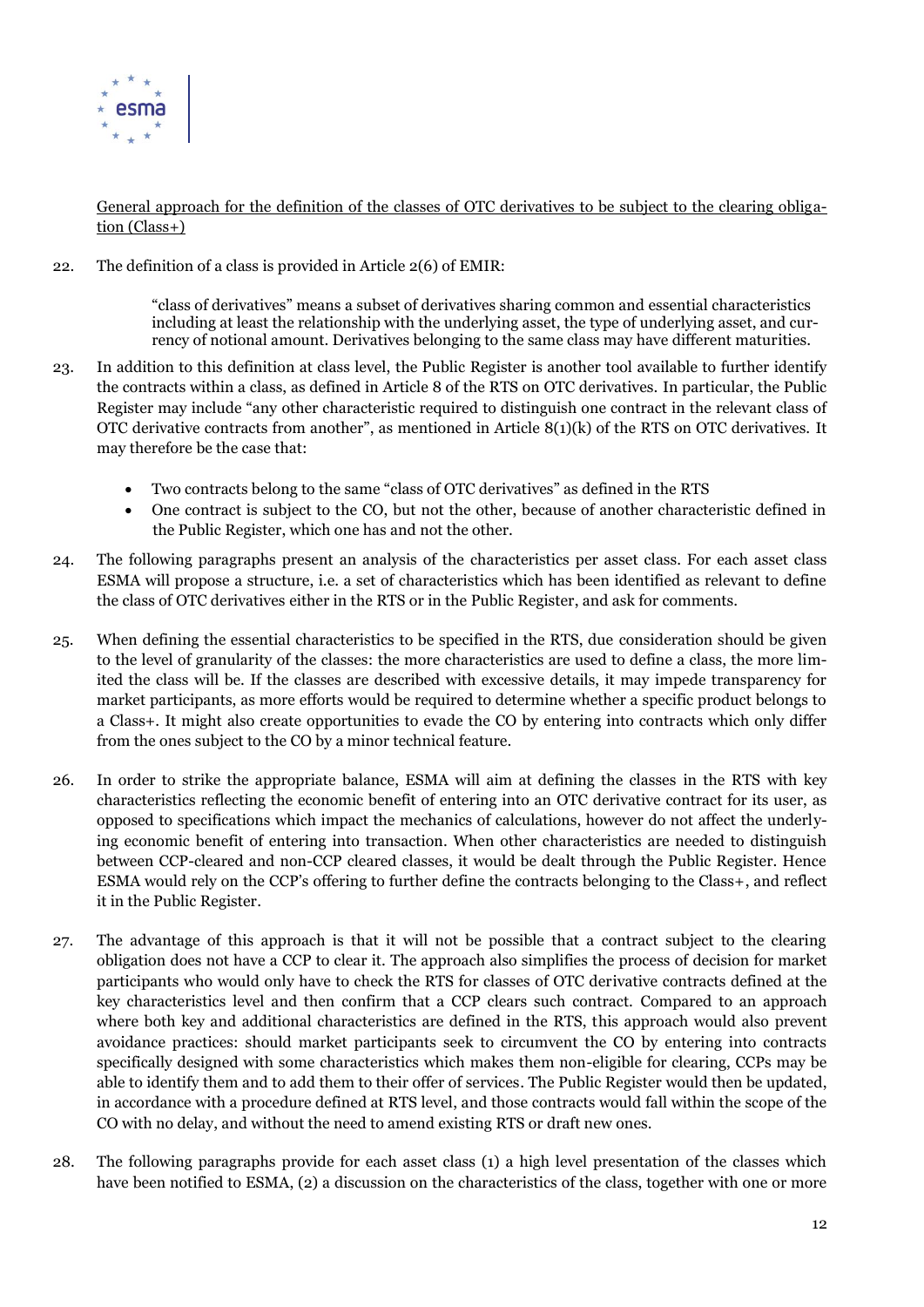

proposed structures and (3) the classes notified to ESMA under the preliminary notification process, presented as they would be in the Public Register. To facilitate the reading of this section, please note that the discussions are focused on the following questions:

- What are the key characteristics of a class? Those characteristics also referred to as the primary key or core characteristics are shared by all the contracts belonging to the same class. The key characteristics are the ones which would be defined at RTS level. The definition of the key characteristics has an impact on the number of classes.
- What other characteristics are essential to define a class? The other characteristics would likely be defined at the Public Register level rather than RTS level. Those characteristics may be necessary to differentiate between CCP-cleared and non CCP-cleared contracts, which may be used in order to restrict the scope of the clearing obligation to contracts cleared by an EMIR authorised or registered CCP and/or to include in the Class+ only the contracts matching the criteria to be assessed by ESMA in the context of the clearing obligation. The definition of those characteristics has an impact on the scope of the class, its level of granularity.
- What are the options to tackle specific features such as the series of Index CDS or the contracts based on single name entities?
- 29. Please note that the tables below present the universe of Notified Classes (i.e. CCP-cleared classes) as opposed to the classes which should be subject to the clearing obligation. The Notified Classes may only become subject to the clearing obligation if they fulfil the criteria to be assessed by ESMA for this purpose. The assessment of the Notified Classes against the criteria defined in EMIR will be conducted after ESMA receives the notifications referred to in Article 5(1) of EMIR.
- 30. The following discussion is therefore focused on the structure of the classes, as part of the preliminary work ESMA is conducting following the preliminary notifications received under Article  $89(5)$  – transitional provisions. The classes are presented with both the key characteristics to be included in the RTS, and the characteristics to be included in the Public Register.

# **2.1. Credit derivatives**

31. Within the credit derivative asset class, the clearing offer identified in the preliminary notifications is limited to Credit Default Swaps (CDS). CCPs currently offer services to clear CDS on single-name corporate entities, sovereign entities and untranched indices. CDS on indices referencing European entities (iTraxx Europe, iTraxx HiVol and iTraxx Crossover Index) are available for clearing in 3 European CCPs and 1 US CCPs, while CDS on indices referencing US entities (CDX Index) are currently not available for clearing in any European CCPs.

#### **2.1.1. Index CDS**

#### <span id="page-12-0"></span>Key characteristics

- 32. ESMA is proposing to use at minimum a two-level classification as primary key for the Credit derivative classes. All the contracts should share those characteristics in order to belong to the same class.
	- The product type is similar to the first level of the ISDA Credit Taxonomy (base product). It allows for a high level classification of credit derivatives between e.g. tranched index, untranched index,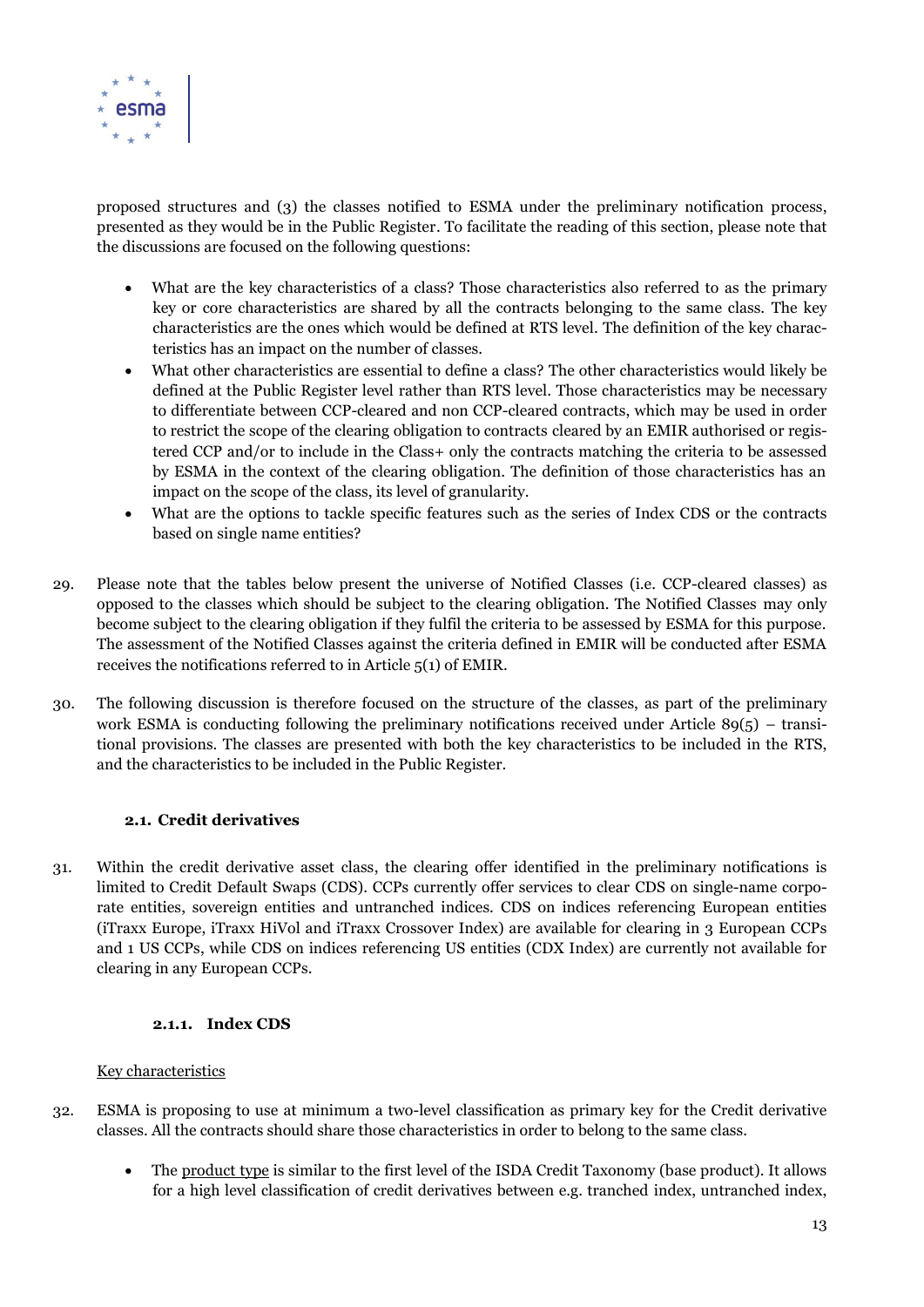

single name, total return swaps. The preliminary notifications indicate that only the untranched index and single name types are currently available for clearing.

- The product sub-type is similar to the second level of the ISDA taxonomy (sub-product) and goes one step further in the definition of the Credit derivative contract. The possible values depend on the value of the highest level. For example for an Index based CDS, the product sub-type would simply be the name of the underlying index while for Single Name CDS, the product sub-type is a category such as Corporate or Sovereign, both of which are present in the notifications.
- The geographical zone of the reference entities (e.g. Europe, North America, Asia): contracts based on issuers of different geographical zones will in most cases be denominated in different currencies, therefore ESMA believes that each class should encompass contracts the underlying entities of which are based in the same geographical zone, and denominated in the same currency.

#### Other characteristics

 $\overline{a}$ 

33. An analysis of the notifications received by ESMA shows that the underlying assets of CCP-cleared index CDS are indices administered by Markit. For each index CDS, clearing is only available in certain series and tenors, and the combination of [series ; tenor] available for clearing differs from one index to the other. Since the clearing obligation under the bottom-up approach can only apply to products in which a clearing offer already exists, the other characteristics of Index CDS classes should be at least the series and the tenor, and these two characteristics should be defined per index.

#### Discussion on the inclusion of new series for Index CDS

- 34. For Index CDS, a new series<sup>2</sup> is launched on a regular basis, for example every 6 months. The most recent series is frequently referred to as "on-the-run" while the others are "off-the-run". The liquidity of the "onthe-run" series is typically higher, because market participants tend to roll their positions to the new series.
- 35. Some of the older series are not available for clearing, therefore the series shall serve as a characteristic to define the classes of Index CDS. However, given that a new series is created every six months, which is less than the time needed for a new RTS on the CO according to the standard process described in Section 1 above, it would not be possible to develop a new RTS every time a new series is launched. ESMA proposes for discussion below a set of options to tackle this issue. The discussion only deals with the inclusion of new series as opposed to the removal of old series, as the latter is discussed under [5.4](#page-45-0) [\(How to withdraw a](#page-45-0)  [clearing obligation on a class or subset of it?\)](#page-45-0)
- 36. A first Option **[Option A]** would be to include in the classes the first series to be subject to the CO, and indicate that all subsequent series will also fall within the scope of the CO. Under this option, new series will automatically be included in the Class+ which is positive in terms of transparency and certainty  $$ market participants will know at any point in time which series are subject to the CO and the risk of a specific series falling in and out of the scope of the clearing obligation will be avoided. Another advantage

<sup>2</sup> The constituents to be included in indices are determined on a regular basis by the administrator of the index. The constituents are reviewed on a regular basis (typically every six months). The composition of the new indices is chosen by participating dealers based on the liquidity of individual contracts, i.e. the most actively traded names are included. Every time the composition of an index is changed, a new series of the respective index is created. The consecutive series are simply numbered starting from 1.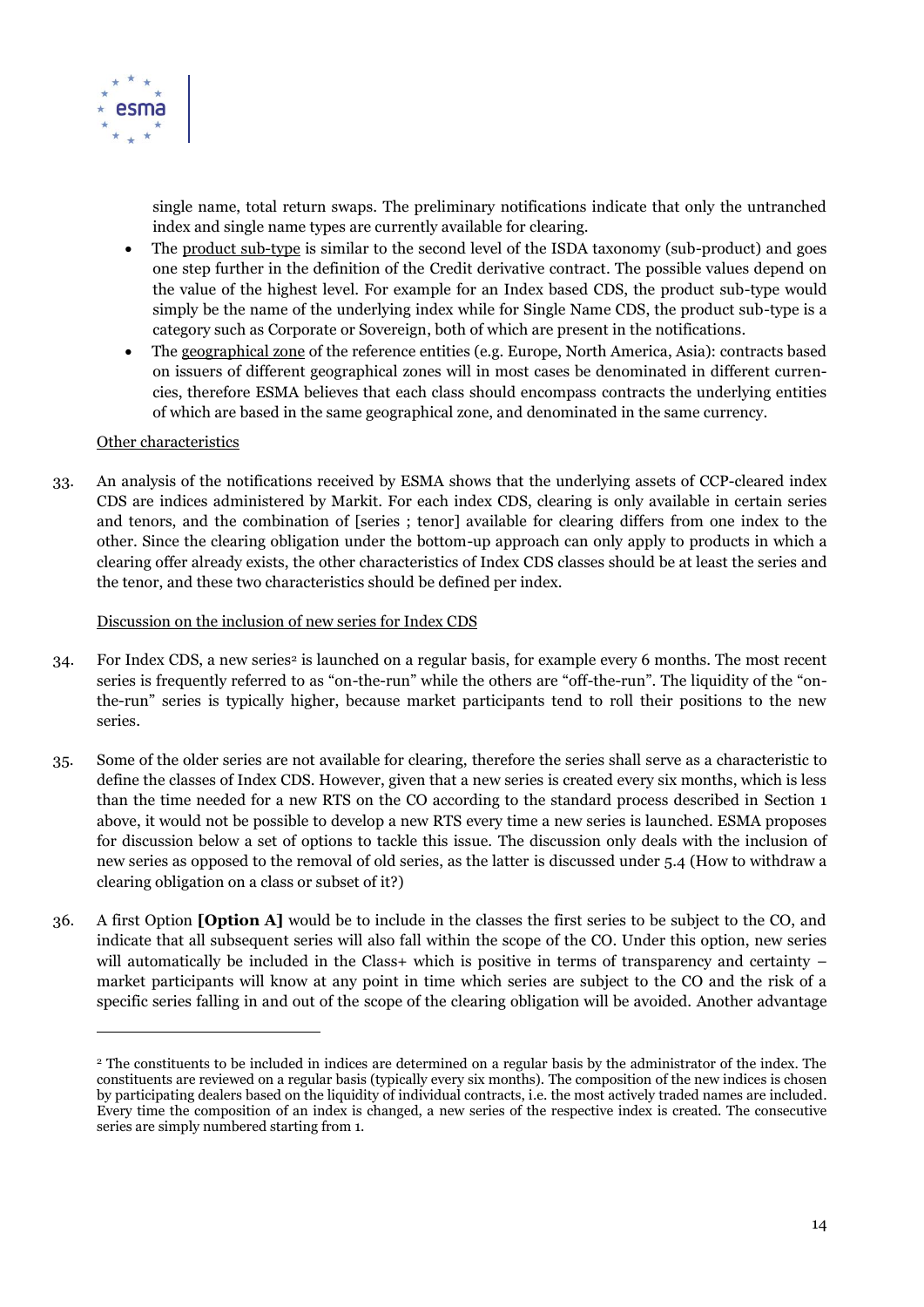

of this option is the absence of lag: as soon as a new series is launched, it is immediately captured by the clearing obligation. The drawback of this approach is the absence of filter on the new series, and some of them may not be suitable for the clearing obligation e.g. for liquidity reasons.

- 37. Although the liquidity issue mentioned above is unlikely to materialise, the most recent series being in most cases also the most liquid, it may be tackled by foreseeing a procedure by which ESMA could a posteriori exclude certain series from the clearing obligation. Another option could therefore be to include any new series automatically in the CO, like in Option A, and in addition introduce a possibility for ESMA to remove certain series a posteriori **[Option B]**. If the series is not a key characteristic, as proposed above, therefore not included in the RTS, the a posteriori exclusion of a series would be dealt with through the Public Register. Such exclusion should only be possible when the series in question meets certain criteria for exclusion (specified in RTS) and ESMA publishes its rationale and assessment to remove the series from the CO. NCAs should be able to initiate such process as well by requesting ESMA to make assessment whether a series of OTC derivatives is suitable for the CO. The possibility to amend part of a Class+ is discussed in more detail in Section [5 below](#page-44-0) [\(How to withdraw a clearing obligation on a class or subset of](#page-45-0)  [it?\)](#page-45-0). Option B provides less certainty to market participants, because of the possibility for a new series to be subject to the CO at a certain point in time (by default) and subsequently excluded after ESMA's review.
- <span id="page-14-0"></span>38. ESMA may also adopt a criteria-based approach **[Option C]** whereby the draft RTS would include a predefined set of series (e.g. from series 4 to series 19) and a list of criteria that the new series should verify in order to be subject to the CO. The criteria would aim at ensuring that the new series exhibits sufficient liquidity and could take the form of minimum amount outstanding or minimum number of transactions per period of time. The Public Register would display only the classes which fulfil the criteria and are therefore subject to the CO.
- <span id="page-14-1"></span>39. Although this criteria-based approach is probably the most flexible in terms of design of the classes, it also poses a number of challenges. One of them is the lag between the issuance of a new series and its potential addition to a Class+, corresponding to the time needed for the assessment of the criteria. In addition some criteria could not be observed until a considerable time has passed since launching new Index series (i.e. liquidity).The level of complexity in the implementation is also higher as the approach requires the definition of relevant criteria and their calibration. Under the assumption that those criteria should be valid at all times, they should be properly back tested to verify that the approach would not cause a series to fall in and out of the clearing obligation at an inappropriate frequency.

#### **Question 1 (Series for Index CDS): Please indicate your preference between the options presented. Do you believe that the possibility for a new series to exhibit low liquidity is a risk worth being considered when defining the classes of Index CDS? Under Option C, which criteria do you believe are relevant and how should they be calibrated?**

#### Index CDS classes notified to ESMA

40. The following tables present the notified classes according to the structure discussed above. Therefore, the tables present the universe of OTC **Index CDS** classes on which there is today a clearing solution, and which may therefore become subject to the clearing obligation if they fulfil the criteria to be assessed by ESMA for this purpose. The assessment of the classes against the criteria defined in EMIR will be conducted after ESMA receives the notifications referred to in EMIR Article 5(1).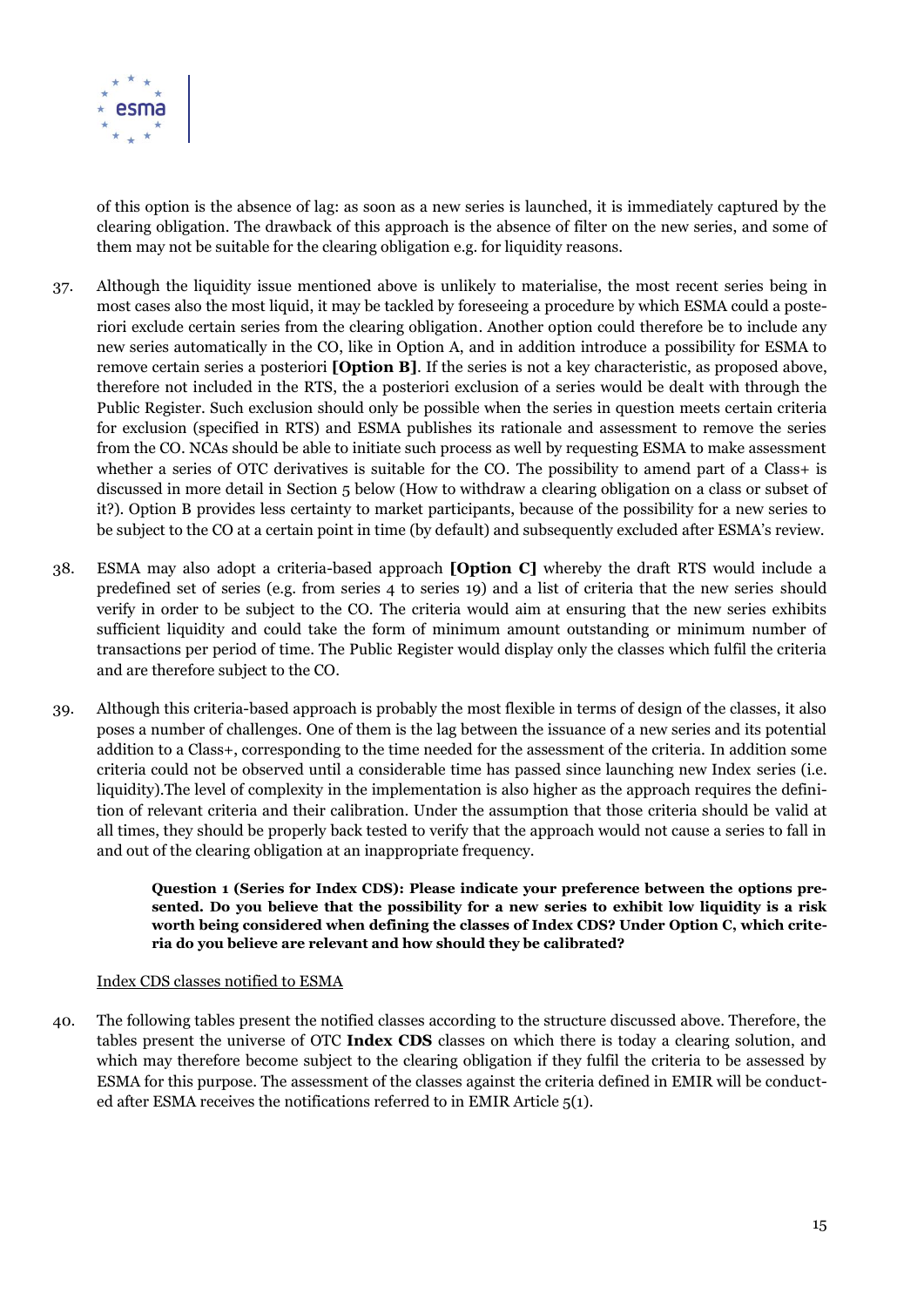

| <b>European Untranched Index CDS Class</b> |                            |                         |                        |                                   |                 |                                         |  |  |  |  |  |            |                 |                         |         |  |             |
|--------------------------------------------|----------------------------|-------------------------|------------------------|-----------------------------------|-----------------|-----------------------------------------|--|--|--|--|--|------------|-----------------|-------------------------|---------|--|-------------|
|                                            | <b>Key characteristics</b> |                         |                        | <b>Additional characteristics</b> |                 |                                         |  |  |  |  |  |            |                 |                         |         |  |             |
| <b>Product type</b>                        | Geographical<br>zone       | <b>Product sub-type</b> | Settlement<br>Currency | <b>Series</b>                     | <b>Tenor</b>    | <b>CCP clearing the</b><br><b>class</b> |  |  |  |  |  |            |                 |                         |         |  |             |
|                                            |                            | iTraxx Main             |                        | 5 to 7                            | 7Y, 10Y         |                                         |  |  |  |  |  |            |                 |                         |         |  |             |
|                                            |                            | iTraxx HiVol            |                        | 8 to 11                           | 5Y, 7Y, 10Y     |                                         |  |  |  |  |  |            |                 |                         |         |  |             |
|                                            |                            |                         |                        |                                   |                 |                                         |  |  |  |  |  | 12 onwards | 3Y, 5Y, 7Y, 10Y | <b>ILCH.Clearnet SA</b> |         |  |             |
| Untranched CDS                             | Europe                     |                         | <b>EUR</b>             | 5 to 7                            | 7Y, 10Y         | <b>Eurex Clearing</b>                   |  |  |  |  |  |            |                 |                         |         |  |             |
| Index                                      |                            |                         |                        |                                   |                 |                                         |  |  |  |  |  |            |                 |                         | 8 to 11 |  | 5Y, 7Y, 10Y |
|                                            |                            |                         |                        | 12 onwards                        | 3Y, 5Y, 7Y, 10Y | <b>ICE Clear Credit</b>                 |  |  |  |  |  |            |                 |                         |         |  |             |
|                                            |                            |                         |                        | $5$ to $7$                        | 10Y             |                                         |  |  |  |  |  |            |                 |                         |         |  |             |
|                                            |                            | iTraxx Crossover        |                        | 8 to 11                           | 5Y, 7Y, 10Y     |                                         |  |  |  |  |  |            |                 |                         |         |  |             |
|                                            |                            |                         |                        | 12 onwards                        | 3Y, 5Y, 7Y, 10Y |                                         |  |  |  |  |  |            |                 |                         |         |  |             |

#### **Table 2: European Untranched Index CDS Class**

| <b>North-America Untranched Index CDS Class</b> |                            |                                                                                                                                                               |                        |                                                        |                                                                 |                                                    |  |  |
|-------------------------------------------------|----------------------------|---------------------------------------------------------------------------------------------------------------------------------------------------------------|------------------------|--------------------------------------------------------|-----------------------------------------------------------------|----------------------------------------------------|--|--|
|                                                 | <b>Key characteristics</b> |                                                                                                                                                               |                        | <b>Additional characteristics</b>                      |                                                                 |                                                    |  |  |
| <b>Product type</b>                             | Geographical<br>zone       | <b>Product sub-type</b>                                                                                                                                       | Settlement<br>Currency | <b>Series</b>                                          | <b>Tenor</b>                                                    | <b>CCP clearing the</b><br>class                   |  |  |
| Untranched CDS<br>Index                         | North America              | CDX North America<br>Investment Grade<br>(CDX.NA.IG)<br><b>CDX North America</b><br>High Yield<br>(CDX.NA.HY)<br><b>CDX North America</b><br>Investment Grade | <b>USD</b>             | 8<br>9 to 12<br>13 onwards<br>11 onwards<br>10 onwards | 7Y, 10Y<br>5Y, 7Y, 10Y<br>3Y, 5Y, 7Y, 10Y<br>5Y, 7Y, 10Y<br>SY) | <b>CME Clearing US</b><br><b>IICE Clear Credit</b> |  |  |
|                                                 |                            | High Volatility                                                                                                                                               |                        |                                                        |                                                                 |                                                    |  |  |

**Table 3: North-America Untranched Index CDS Class**

| <b>Emerging Markets Untranched Index CDS Class</b> |                         |                                         |                                   |                               |    |                                  |  |
|----------------------------------------------------|-------------------------|-----------------------------------------|-----------------------------------|-------------------------------|----|----------------------------------|--|
| <b>Key characteristics</b>                         |                         |                                         | <b>Additional characteristics</b> |                               |    |                                  |  |
| <b>Product type</b>                                | Geographical<br>zone    | <b>Product sub-type</b>                 | Settlement<br>Currency            | <b>Series</b><br><b>Tenor</b> |    | <b>CCP clearing the</b><br>class |  |
| Untranched CDS<br>Index                            | <b>Emerging Markets</b> | <b>CDX</b> Emerging<br>Markets (CDX.EM) | <b>USD</b>                        | 14 onwards                    | 5Y | <b>ICE Clear Credit</b>          |  |

**Table 4: Emerging Markets Untranched Index CDS Class**

**Question 2 (Index CDS): Do you consider that the main characteristics of Index CDS are adequately captured by the proposed structure? Are there any other variables which you consider as relevant in the context of the clearing obligation?**

<span id="page-15-0"></span>**Question 3 (Index CDS): Do you have preliminary views on the specific items within those classes which would be the best candidates for the clearing obligation, taking into consideration the overarching aim of reducing systemic risk and the criteria defined in Article 5(4) of EMIR?**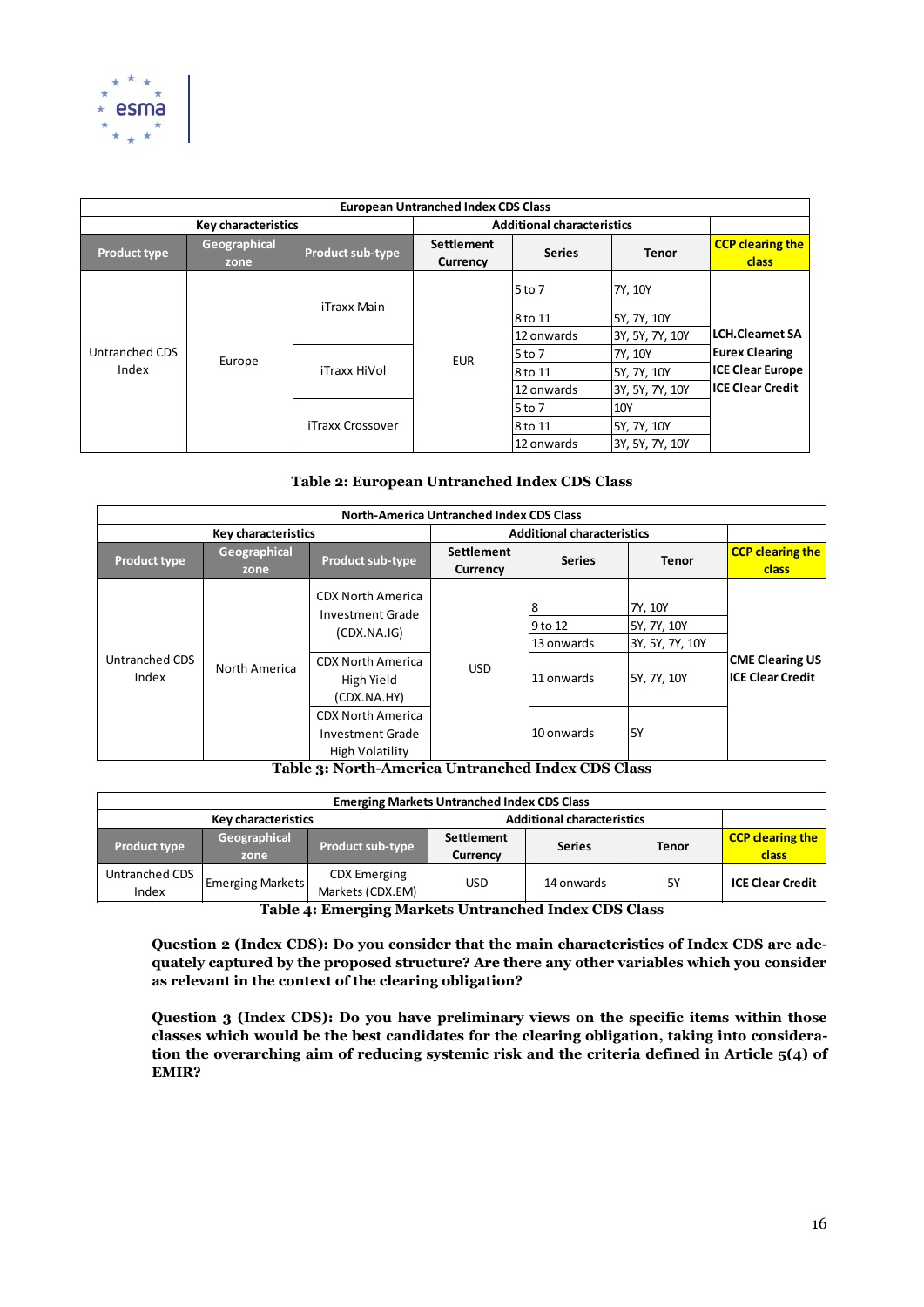

## **2.1.2. Single name CDS**

#### Key characteristics

- 41. The key characteristics of Single name CDS could be the same as the ones of Index CDS, as described in [32](#page-12-0)  [above,](#page-12-0) i.e. the product type, the product sub-type and the geographical zone. Under this classification, the classes notified to ESMA would be fully reflected by the three following classes:
	- Product type = Single Name
		- o Product sub-type = Corporate
			- Geographical Zone = Europe (Class 1)
			- Geographical Zone = North-America (Class 2)
		- o Product sub-type = Sovereign
			- Geographical Zone = South-America (Class  $3$ )
- 42. For Index CDS, the geographical zone and the settlement currency could almost be used interchangeably within the structure of the class, because the indices already apply a filter on the geographical location of the entities. This is not the case for single name entities, therefore alternative options may be considered with reference to the third key characteristic presented above (geographical zone).

#### <span id="page-16-0"></span>Discussion on the Currency/Geographical zone for Single Name CDS

- 43. The settlement currency (**Option A**) could be used as the primary key instead of the geographical zone (**Option B**). In this case there would be one class per currency, including all the single names denominated in that currency. It may be easier for market participant to identify the contracts by referring to the currency of denomination rather than by geographical zones. So far the notifications only include Single Name contracts settled either in EUR or in USD, therefore there would not be any impact at this stage in the Credit asset class (as opposed to the Equity asset class as discussed in paragraph [71 below\)](#page-25-0) but there may be a need to create new classes in case CCPs start clearing Single Name contracts in other currencies.
- 44. Another option would be to group all the single name entities in the same class (**Option C**) which would limit the number of classes to just one, but with less flexibility. It would for example not be possible to define different additional characteristics for contracts belonging to different geographical markets.

**Question 4 (Single name CDS): Please indicate your preference between the options presented. In relation to Option B, which geographical zones would you define, i.e. how could the currencies be grouped in geographical zones? What is the standard market practise in this respect?**

#### Discussion on the definition of Single Name entities

- 45. A less straightforward variable of single name CDS classes is the exact list of single name entities to which the clearing obligation would apply. A set of options is discussed below.
- 46. One option **[Option A]** would be to identify in the Class+ the set of single names subject to the clearing obligation, for example using an entity identifier. Given that single name entities are subject to events such as mergers, acquisitions or changes of name, the maintenance of an accurate list would be challenging. Moreover, the resilience in time of volume and liquidity to support the clearing obligation may be more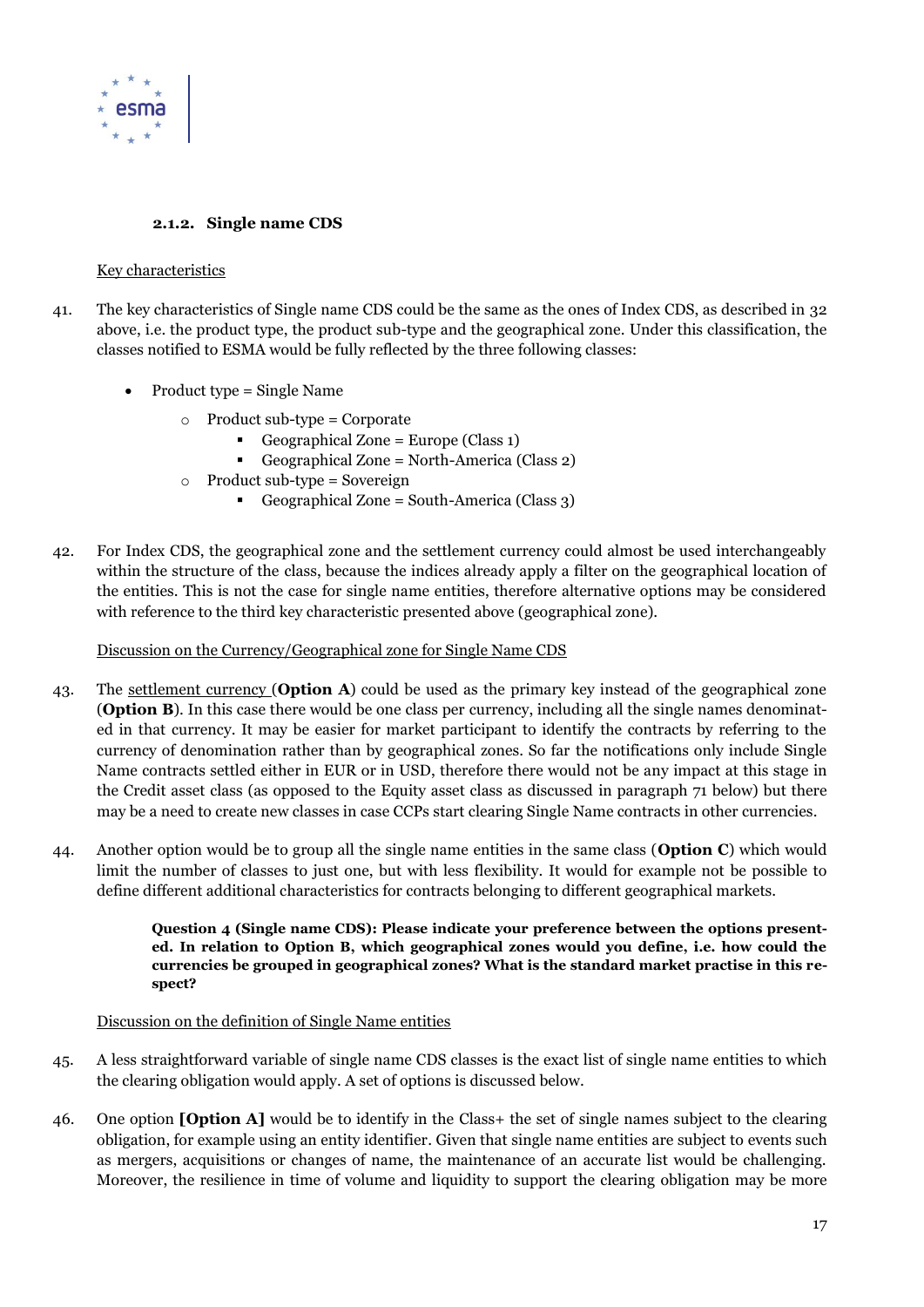

difficult to evidence for single name CDS than for Index CDS, given that the latter are specifically designed to encompass the most liquid names within a specific universe.

- 47. From a practical point of view, it would not be possible to issue a new RTS every time a company is subject to a corporate event. However the Public Register could be a more flexible tool to reflect it.
- 48. Another option **[Option B]** would be define the single name entities using a reference to more stable variables, such as the membership to a specific index. Such an approach allows for a higher degree of flexibility: new names are added and old names removed automatically from the Class+, based on liquidity criteria used by index providers to define the composition of their indices. The list of single name entities pertaining to a Class+ would be maintained in the Public Register.
- 49. However, the criteria used by index providers to modify the composition of indices do not necessarily mirror the ones used by ESMA in the context of the clearing obligation. Consequently, ESMA may need to establish a procedure to control the validity of the list of single name entities subject to the CO which would be derived from those indices.
- 50. Finally, another option **[Option C]** would be to use a criteria-based approach, whereby ESMA would use a list of criteria that the classes should fulfil to fall within the scope of mandatory clearing with similar pros and cons than the ones discussed in paragraphs [38](#page-14-0) an[d 39.](#page-14-1)

**Question 5 (Single name CDS): Please indicate your preference between the options presented. Under Option C, which criteria do you believe are relevant and how should they be calibrated?**

#### Single Name CDS classes notified to ESMA

51. The following tables present the notified classes according to the structure discussed above. Therefore, the tables present the universe of OTC **Single Name CDS** classes on which there is today a clearing solution, and which may therefore become subject to the clearing obligation if they fulfil the criteria to be assessed by ESMA for this purpose. The assessment of the classes against the criteria defined in EMIR will be conducted after ESMA receives the notifications referred to in EMIR Article 5(1).

| Single Name European Corporate CDS Class |                      |                         |                    |                                   |              |                                                  |  |  |
|------------------------------------------|----------------------|-------------------------|--------------------|-----------------------------------|--------------|--------------------------------------------------|--|--|
| <b>Key characteristics</b>               |                      |                         |                    | <b>Additional characteristics</b> |              |                                                  |  |  |
| <b>Product type</b>                      | Geographical<br>zone | <b>Product sub-type</b> | <b>Underlying</b>  | Settlement<br>Currency            | <b>Tenor</b> | <b>CCP clearing the</b><br>class                 |  |  |
| Single Name CDS Europe                   |                      | Corporate               | [list of entities] | <b>EUR</b>                        | up to 10Y    | <b>Eurex Clearing</b><br><b>ICE Clear Europe</b> |  |  |

**Table 5: Single Name European Corporate CDS Class**

| Single Name North-America Corporate CDS Class |                      |                         |                                   |                        |              |                                  |  |  |
|-----------------------------------------------|----------------------|-------------------------|-----------------------------------|------------------------|--------------|----------------------------------|--|--|
| Key characteristics                           |                      |                         | <b>Additional characteristics</b> |                        |              |                                  |  |  |
| <b>Product type</b>                           | Geographical<br>zone | <b>Product sub-type</b> | Underlying                        | Settlement<br>Currency | <b>Tenor</b> | <b>CCP clearing the</b><br>class |  |  |
| Single Name CDS                               | North-America        | Corporate               | [list of entities]                | USD                    | up to 10Y    | <b>ICE Clear Credit</b>          |  |  |

**Table 6: Single Name North-America Corporate CDS Class**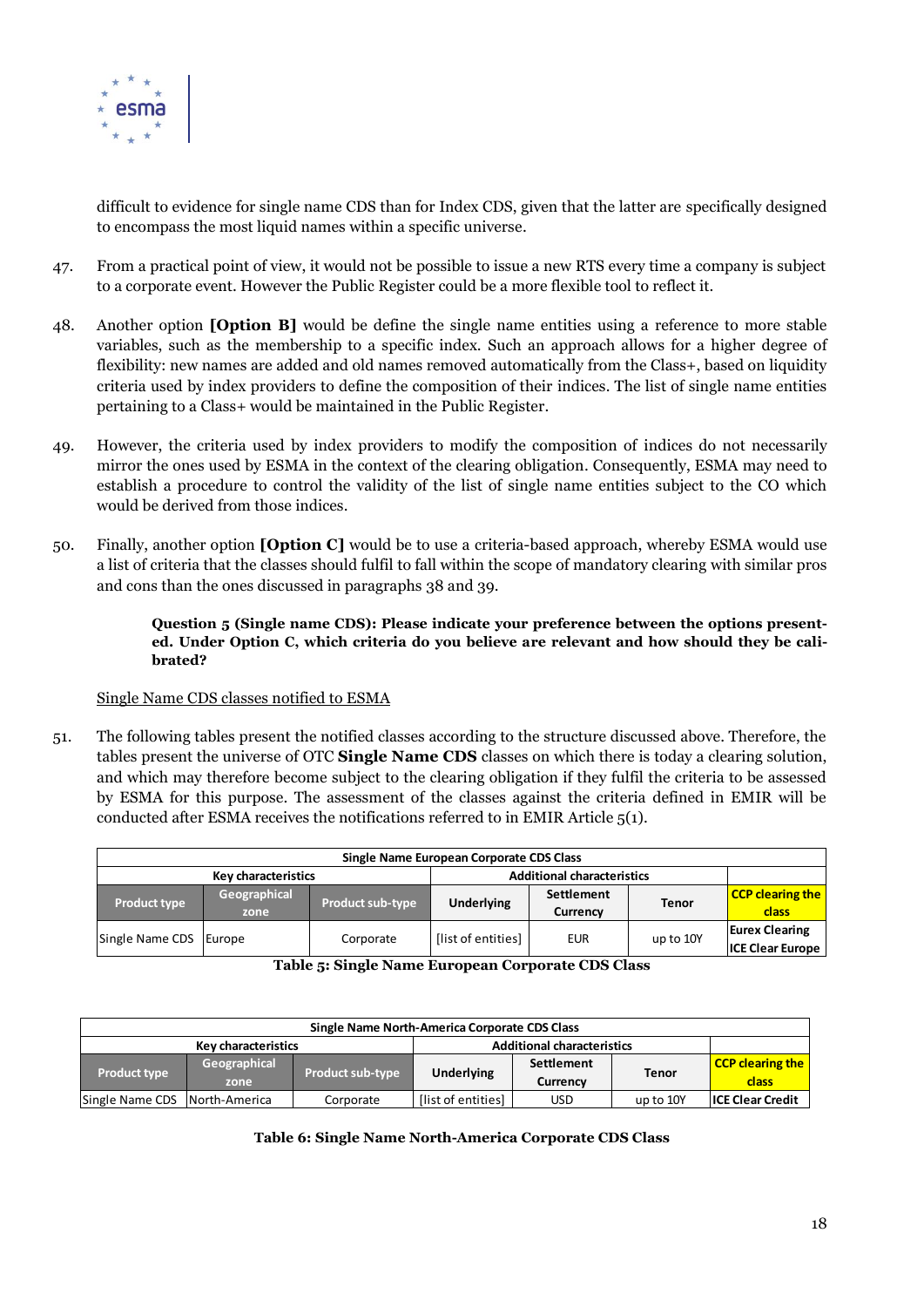

| Single Name South-America Sovereign CDS Class |                            |                         |                                               |                                   |              |                                  |  |  |
|-----------------------------------------------|----------------------------|-------------------------|-----------------------------------------------|-----------------------------------|--------------|----------------------------------|--|--|
|                                               | <b>Key characteristics</b> |                         |                                               | <b>Additional characteristics</b> |              |                                  |  |  |
| <b>Product type</b>                           | Geographical<br>zone       | <b>Product sub-type</b> | Underlying                                    | Settlement<br>Currency            | <b>Tenor</b> | <b>CCP</b> clearing the<br>class |  |  |
| Single Name CDS                               |                            |                         | Argentine<br>Republic                         | <b>USD</b>                        | up to 10Y    |                                  |  |  |
|                                               | South-America              | Sovereign               | <b>Bolivarian</b><br>Republic of<br>Venezuela | <b>USD</b>                        | up to 10Y    | <b>ICE Clear Credit</b>          |  |  |
|                                               |                            |                         | Federative<br>Republic of<br>Brazil           | <b>USD</b>                        | up to 10Y    |                                  |  |  |
|                                               |                            |                         | United Mexican<br><b>States</b>               | <b>USD</b>                        | up to 10Y    |                                  |  |  |

#### **Table 7: Single Name South-America Sovereign CDS Class**

**Question 6 (Single name CDS): Do you consider that the main characteristics of Single Name CDS are adequately captured by the proposed structure? Are there any other variables which you consider as relevant in the context of the clearing obligation?**

**Question 7 (Single name CDS): Do you have preliminary views on the specific items within those classes which would be the best candidates for the clearing obligation, taking into consideration the overarching aim of reducing systemic risk and the criteria defined in Article 5(4) of EMIR?**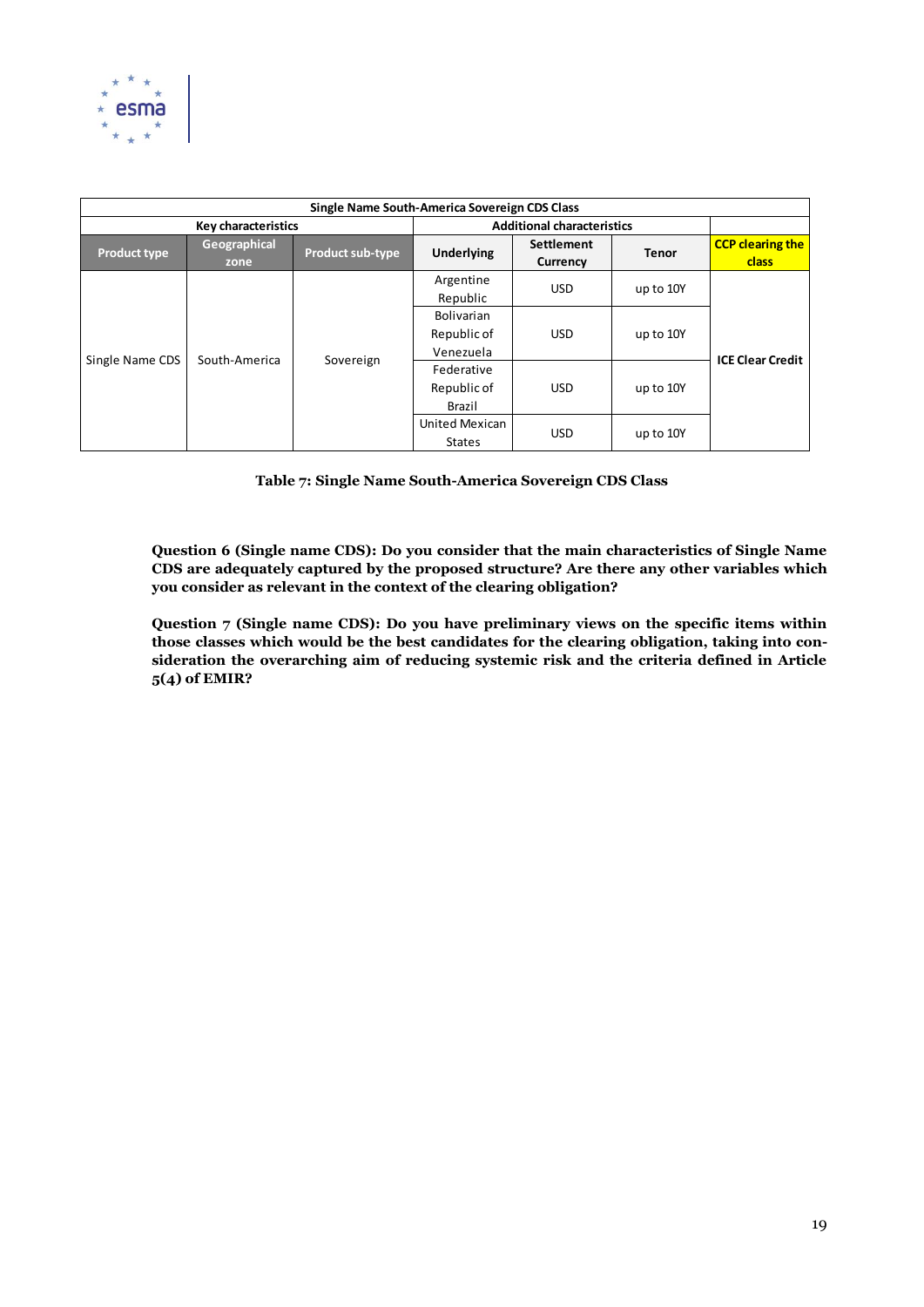

#### **2.2. Interest rate derivatives**

52. Unlike CDS whose terms and characteristics are relatively standardised and homogeneous across the asset class, interest rate derivatives exhibit a wider range of characteristics, the combination of which would lead to numerous classes if they were considered independently. It is however possible to identify core characteristics by focusing on the economic result that market participants seek to achieve when entering into an interest rate derivative, and by analysing standard taxonomies developed by the industry.

## Key characteristics

- 53. Using this approach, a first level of classification emerges which can be described as the product type, and takes in the notifications one of the following values:
	- Fixed-to-float interest rate swaps (IRS), also referred to as plain vanilla IRS
	- Float-to-float swaps, also referred to as basis swaps
	- Forward Rate Agreements (FRA)
	- Overnight Index Swaps (OIS)
	- Options
- 54. Other product types exist such as swaptions, Caps and Floors, but they were not identified at this stage to be CCP-cleared. The differences in the economic purpose of those types of contract are sufficient to justify the existence of a distinct class for each of them. This approach is also consistent with the CFTC's final rule on the Clearing Requirement Determination3.
- 55. Within each of the product types, the following additional variables further define the contracts: the floating reference rate, the settlement currency, the currency type (i.e. whether the contracts are based on a single currency or on multiple currencies), the maturity, the existence of embedded optionality and the notional amount type (constant, variable or conditional). A conditional notional amount means that the notional amount of the swap is not a known number or schedule of numbers, but may change based on the occurrence of some future event. This is different than variable amounts, where the notional amount varies according to a predetermined schedule and is therefore foreseeable. The unpredictable nature of conditional notional amounts adds complexity to the pricing and risk management associated to it and as of today, no CCP offer to clear interest rate swaps with conditional notional amounts. The same analysis is also valid for contracts on multiple currencies justifying the need to differentiate within the classes based on those characteristics.
- 56. Against this background, ESMA finds that interest rate derivatives can be appropriately defined by one primary key, the product type (e.g. fixed-to-float, FRA), and within each type by a combination of the other 6 variables. Those variables are necessary because CCPs only clear some of the combinations which can be derived from them: for example, according to the classes notified to ESMA, some swaps are available for clearing up the 50Y maturity, while others are only available up to the 10Y maturity. The variables are also important because not all combinations will meet the criteria relevant in the context of the clearing obligation. For example, the liquidity of IRS is a function of the underlying index/rate, and also of the maturity.

 $\overline{a}$ <sup>3</sup> <http://www.cftc.gov/ucm/groups/public/@lrfederalregister/documents/file/2012-29211a.pdf>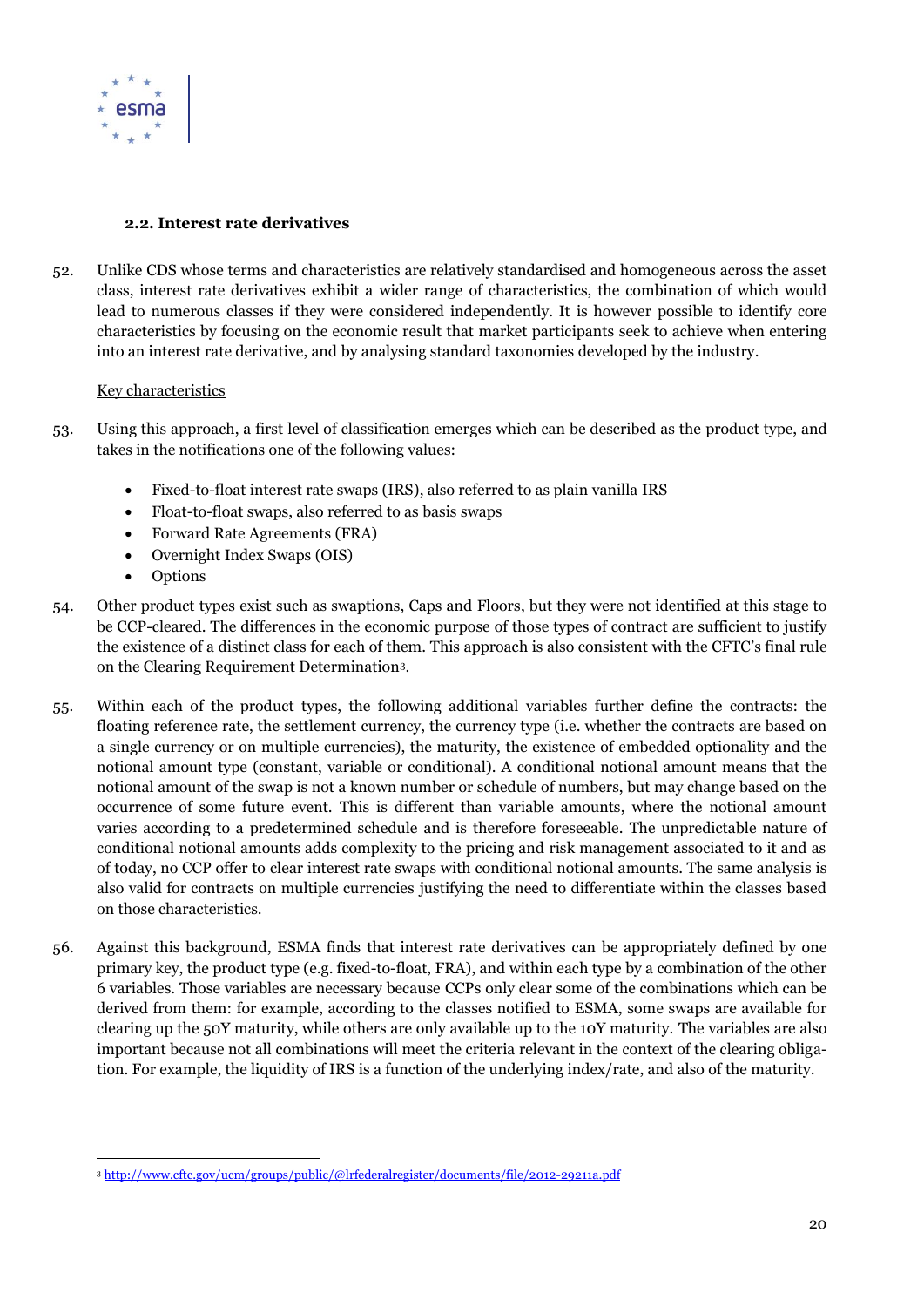

#### Other Characteristics

57. The interest rate asset class is further defined by other product characteristics, which in general refer to the mechanics of cashflow calculation, such as payment period, daycount fraction convention or rate reset period. These characteristics do not impact the underlying economic benefit to the parties to an OTC derivative interest rate contract. However since participants in the interest rate market very often seek to match the contract to their exact hedging needs, a broad range of variations of such ancillary characteristics is traded and market is able to price contracts with such variations efficiently.

#### Interest rate derivative classes notified to ESMA

58. The following tables present the notified classes according to the structure discussed above. Therefore, the tables present the universe of OTC **Interest Rate derivative** classes on which there is today a clearing solution, and which may therefore become subject to the clearing obligation if they fulfil the criteria to be assessed by ESMA for this purpose. The assessment of the classes against the criteria defined in EMIR will be conducted after ESMA receives the notifications referred to in EMIR Article 5(1).

| <b>Product Type</b> | <b>Floating Rate</b><br><b>Index</b> | <b>Settlement</b><br><b>Currency</b> | <b>Maturity</b> | <b>Settlement</b><br><b>Currency Type</b> | <b>Optionality</b> | <b>Notional type</b>    | <b>CCP clearing the class</b>                                                 |  |  |
|---------------------|--------------------------------------|--------------------------------------|-----------------|-------------------------------------------|--------------------|-------------------------|-------------------------------------------------------------------------------|--|--|
|                     | <b>BA-CDOR</b>                       | CAD                                  | 1D-31Y          |                                           |                    |                         |                                                                               |  |  |
|                     | <b>BBR-BBSW</b>                      | <b>AUD</b>                           | 1D-31Y          |                                           |                    |                         |                                                                               |  |  |
|                     | <b>BBR-FRA</b>                       | <b>NZD</b>                           | 28D-15Y         |                                           |                    |                         |                                                                               |  |  |
|                     | <b>BUBOR</b>                         | <b>HUF</b>                           | 28D-10Y         |                                           |                    |                         |                                                                               |  |  |
|                     | <b>CIBOR</b>                         | <b>DKK</b>                           | 28D-31Y         |                                           |                    |                         |                                                                               |  |  |
|                     | <b>EURIBOR</b>                       | <b>EUR</b>                           | 1D-51Y          |                                           |                    |                         | <b>CME Clearing Europe</b><br><b>CME Clearing US</b><br><b>Eurex Clearing</b> |  |  |
|                     | <b>HIBOR</b>                         | <b>HKD</b>                           | 28D-10Y         |                                           |                    |                         |                                                                               |  |  |
|                     | <b>JIBAR</b>                         | ZAR                                  | 28D-10Y         |                                           |                    | Constant or<br>Variable |                                                                               |  |  |
| Fixed-to-float      |                                      | <b>CHF</b>                           | 1D-31Y          | Single Currency                           | No                 |                         |                                                                               |  |  |
|                     |                                      | <b>EUR</b>                           | 28D-50Y         |                                           |                    |                         | <b>KDPW CCP</b>                                                               |  |  |
|                     | <b>LIBOR</b>                         | <b>GBP</b>                           | 1D-51Y          |                                           |                    |                         | <b>LCH.Clearnet Ltd</b>                                                       |  |  |
|                     |                                      | JPY                                  | 1D-50Y          |                                           |                    |                         | Nasdaq OMX                                                                    |  |  |
|                     |                                      | <b>USD</b>                           | 1D-51Y          |                                           |                    |                         |                                                                               |  |  |
|                     | <b>NIBOR</b>                         | <b>NOK</b>                           | 28D-31Y         |                                           |                    |                         |                                                                               |  |  |
|                     | <b>PRIBOR</b>                        | <b>CZK</b>                           | 28D-10Y         |                                           |                    |                         |                                                                               |  |  |
|                     | SOR                                  | SGD                                  | 28D-10Y         |                                           |                    |                         |                                                                               |  |  |
|                     | <b>STIBOR</b>                        | <b>SEK</b>                           | 28D-31Y         |                                           |                    |                         |                                                                               |  |  |
|                     | <b>WIBOR</b>                         | <b>PLN</b>                           | 28D-20Y         |                                           |                    |                         |                                                                               |  |  |

**Table 8: Fixed-to-float Class**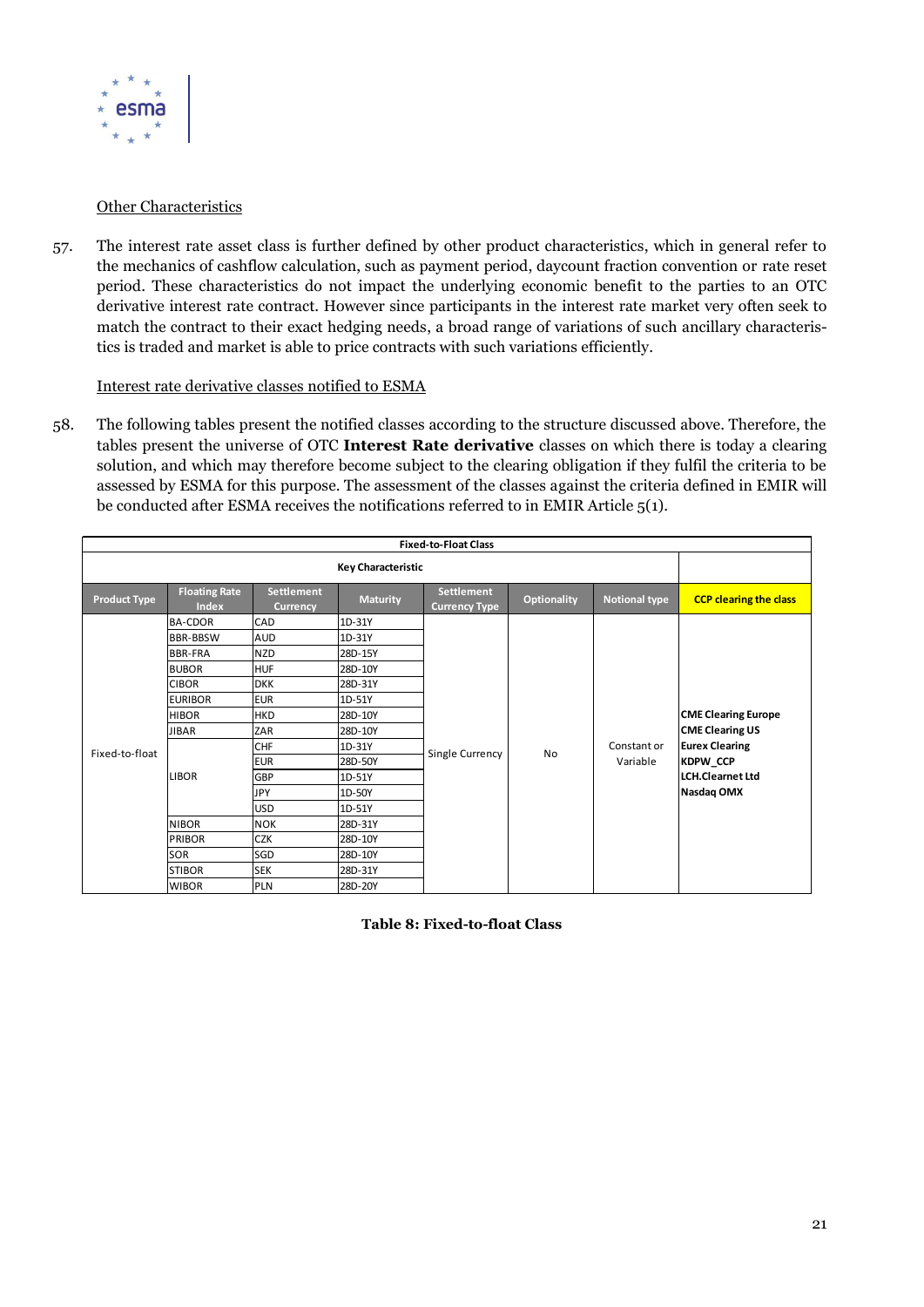

|                     |                                      |                                      |                           | <b>Basis Swap Class</b> |                    |                      |                               |  |  |  |
|---------------------|--------------------------------------|--------------------------------------|---------------------------|-------------------------|--------------------|----------------------|-------------------------------|--|--|--|
|                     |                                      |                                      | <b>Key Characteristic</b> |                         |                    |                      |                               |  |  |  |
| <b>Product Type</b> | <b>Floating Rate</b><br><b>Index</b> | <b>Settlement</b><br><b>Currency</b> | <b>Maturity</b>           | <b>Currency Type</b>    | <b>Optionality</b> | <b>Notional type</b> | <b>CCP clearing the class</b> |  |  |  |
|                     | <b>BA-CDOR</b>                       | CAD                                  | 28D-30Y                   |                         |                    |                      |                               |  |  |  |
|                     | <b>BBR-BBSW</b>                      | <b>AUD</b>                           | 28D-31Y                   |                         |                    |                      |                               |  |  |  |
|                     | <b>BBR-FRA</b>                       | <b>NZD</b>                           | 28D-15Y                   |                         |                    |                      |                               |  |  |  |
|                     | <b>BUBOR</b>                         | <b>HUF</b>                           | 28D-10Y                   |                         |                    |                      |                               |  |  |  |
|                     | <b>CIBOR</b>                         | <b>DKK</b>                           | 28D-10Y                   |                         |                    |                      |                               |  |  |  |
|                     | <b>EURIBOR</b>                       | <b>EUR</b>                           | 2D-51Y                    |                         |                    |                      |                               |  |  |  |
|                     | <b>HIBOR</b>                         | <b>HKD</b>                           | 28D-10Y                   |                         |                    |                      |                               |  |  |  |
|                     | <b>JIBAR</b>                         | ZAR                                  | 28D-10Y                   |                         |                    |                      | <b>CME Clearing US</b>        |  |  |  |
| Basis swap          |                                      | <b>CHF</b>                           | 2D-30Y                    | Single Currency         | No                 | Constant or          | <b>Eurex Clearing</b>         |  |  |  |
|                     |                                      | <b>EUR</b>                           | 28D-50Y                   |                         |                    | Variable             | <b>KDPW CCP</b>               |  |  |  |
|                     | <b>LIBOR</b>                         | <b>GBP</b>                           | 2D-51Y                    |                         |                    |                      | <b>LCH.Clearnet Ltd</b>       |  |  |  |
|                     |                                      | <b>JPY</b>                           | 28D-40Y                   |                         |                    |                      |                               |  |  |  |
|                     |                                      | <b>USD</b>                           | 2D-51Y                    |                         |                    |                      |                               |  |  |  |
|                     | <b>NIBOR</b>                         | <b>NOK</b>                           | 28D-10Y                   |                         |                    |                      |                               |  |  |  |
|                     | <b>PRIBOR</b>                        | <b>CZK</b>                           | 28D-10Y                   |                         |                    |                      |                               |  |  |  |
|                     | SOR                                  | SGD                                  | 28D-10Y                   |                         |                    |                      |                               |  |  |  |
|                     | <b>STIBOR</b>                        | <b>SEK</b>                           | 28D-30Y                   |                         |                    |                      |                               |  |  |  |
|                     | <b>WIBOR</b>                         | <b>PLN</b>                           | 28D-20Y                   |                         |                    |                      |                               |  |  |  |

## **Table 9: Basis swap Class**

|                     |                                      |                                      |                           | <b>FRA Class</b>     |                    |                      |                               |
|---------------------|--------------------------------------|--------------------------------------|---------------------------|----------------------|--------------------|----------------------|-------------------------------|
|                     |                                      |                                      | <b>Key Characteristic</b> |                      |                    |                      |                               |
| <b>Product Type</b> | <b>Floating Rate</b><br><b>Index</b> | <b>Settlement</b><br><b>Currency</b> | <b>Maturity</b>           | <b>Currency Type</b> | <b>Optionality</b> | <b>Notional type</b> | <b>CCP clearing the class</b> |
|                     | <b>BUBOR</b>                         | <b>HUF</b>                           | 3D-2Y                     |                      |                    |                      |                               |
|                     | <b>CIBOR</b>                         | <b>DKK</b>                           | 3D-2Y                     |                      |                    |                      |                               |
|                     | <b>EURIBOR</b>                       | <b>EUR</b>                           | 28D-3Y                    |                      |                    |                      |                               |
|                     |                                      | <b>CHF</b>                           | 28D-2Y                    |                      |                    |                      |                               |
|                     |                                      | <b>EUR</b>                           | 3D-3Y                     |                      |                    |                      |                               |
|                     | <b>LIBOR</b>                         | <b>GBP</b>                           | 3D-3Y                     |                      |                    |                      | <b>CME Clearing US</b>        |
|                     |                                      | <b>JPY</b>                           | 3D-3Y                     |                      |                    |                      | <b>Eurex Clearing</b>         |
| <b>FRA</b>          |                                      | <b>USD</b>                           | 3D-3Y                     | Single Currency      | No                 | Constant or          | <b>KDPW_CCP</b>               |
|                     | Mortgage bonds                       | <b>DKK</b>                           | 30Y                       |                      |                    | Variable             | <b>LCH.Clearnet Ltd</b>       |
|                     | Mortgage bonds SEK                   |                                      | 2Y, 5Y                    |                      |                    |                      | Nasdaq OMX                    |
|                     | <b>NIBOR</b>                         | <b>NOK</b>                           | 3D-2Y                     |                      |                    |                      |                               |
|                     | Policy rate                          | <b>SEK</b>                           | 3M-2Y                     |                      |                    |                      |                               |
|                     | <b>PRIBOR</b>                        | <b>CZK</b>                           | 3D-2Y                     |                      |                    |                      |                               |
|                     | <b>STIBOR</b>                        | <b>SEK</b>                           | 3D-3Y                     |                      |                    |                      |                               |
|                     | Treasury bonds                       | <b>SEK</b>                           | 2Y, 5Y, 10Y               |                      |                    |                      |                               |
|                     | <b>WIBOR</b>                         | PLN                                  | 3D-2Y                     |                      |                    |                      |                               |

# **Table 10: FRA Class**

|                     |                               |                                      |                           | <b>OIS Class</b>     |                    |                      |                               |  |
|---------------------|-------------------------------|--------------------------------------|---------------------------|----------------------|--------------------|----------------------|-------------------------------|--|
|                     |                               |                                      | <b>Key Characteristic</b> |                      |                    |                      |                               |  |
| <b>Product Type</b> | <b>Floating Rate</b><br>Index | <b>Settlement</b><br><b>Currency</b> | <b>Maturity</b>           | <b>Currency Type</b> | <b>Optionality</b> | <b>Notional type</b> | <b>CCP clearing the class</b> |  |
|                     | <b>CORA-OIS</b>               | <b>CAD</b>                           | 7D-2Y                     |                      |                    |                      |                               |  |
|                     | <b>EONIA</b>                  | <b>EUR</b>                           | 1D-10Y                    |                      |                    |                      | <b>CME Clearing US</b>        |  |
|                     | FedFunds                      | <b>USD</b>                           | 2D-3Y                     |                      |                    |                      | <b>Eurex Clearing</b>         |  |
| OIS                 | <b>POLONIA</b>                | <b>PLN</b>                           | $1D-1Y$                   | Single Currency      |                    | Constant or          | <b>KDPW CCP</b>               |  |
|                     | <b>SONIA</b>                  | <b>GBP</b>                           | 2D-5Y                     |                      | No                 | Variable             | <b>LCH.Clearnet Ltd</b>       |  |
|                     | <b>STIBOR</b>                 | <b>SEK</b>                           | 1D-10Y                    |                      |                    |                      | Nasdag OMX                    |  |
|                     | <b>TOIS</b>                   | <b>CHF</b>                           | $2D-3Y$                   |                      |                    |                      |                               |  |
|                     | <b>TONAR</b>                  | <b>JPY</b>                           | 5Y                        |                      |                    |                      |                               |  |

**Table 11: OIS Class**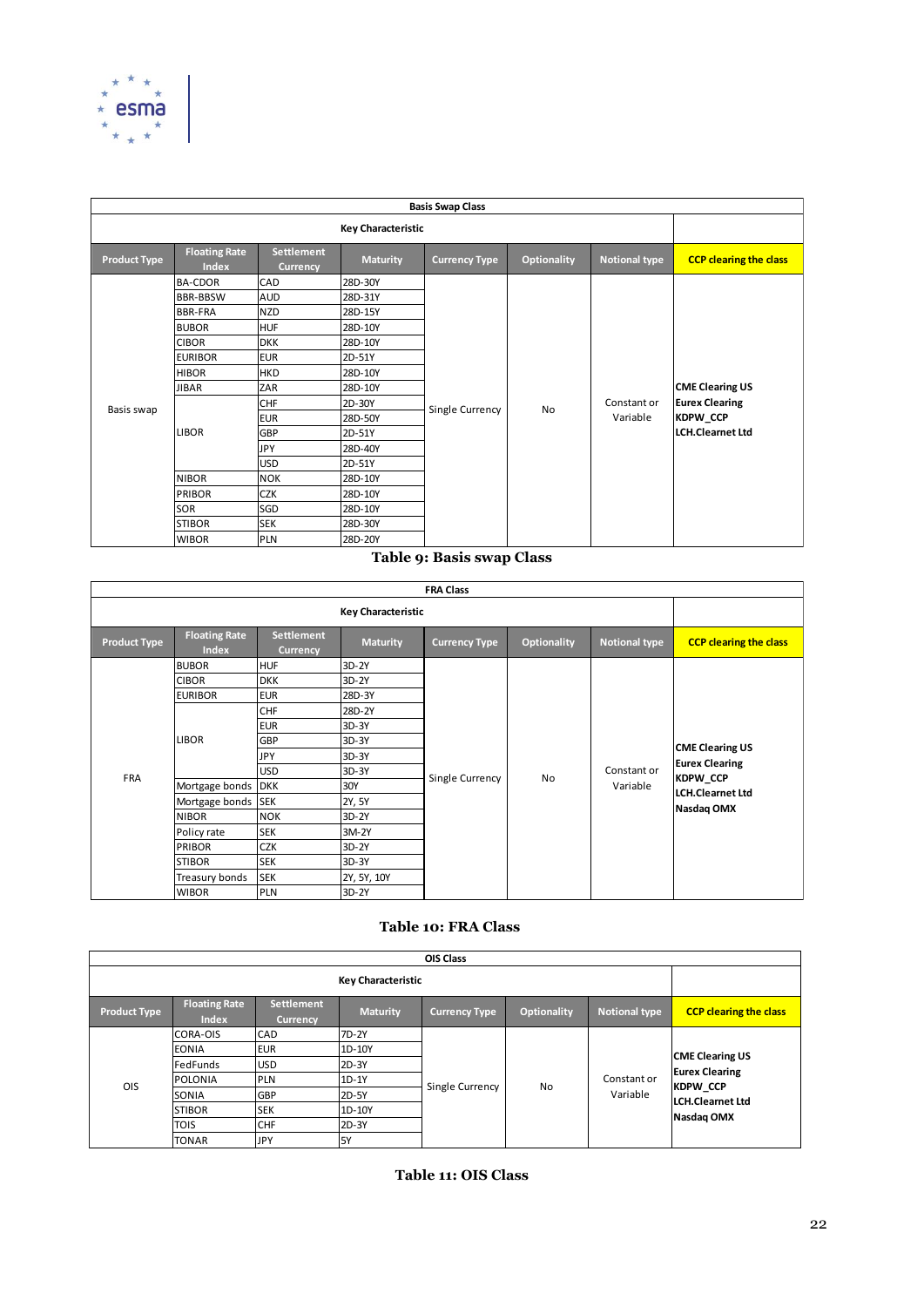

|                                 | <b>Interest Rate Option Class</b>              |                               |             |                 |     |          |            |  |  |  |  |  |
|---------------------------------|------------------------------------------------|-------------------------------|-------------|-----------------|-----|----------|------------|--|--|--|--|--|
|                                 | <b>Key Characteristic</b><br><b>Settlement</b> |                               |             |                 |     |          |            |  |  |  |  |  |
| <b>Product Type</b>             | <b>Underlying</b>                              | <b>CCP clearing the class</b> |             |                 |     |          |            |  |  |  |  |  |
|                                 | <b>STIBOR</b>                                  | <b>SEK</b>                    | 3M-3Y       |                 |     |          |            |  |  |  |  |  |
| <b>Interest Rate</b><br>Options | <b>NIBOR</b>                                   | <b>NOK</b>                    | 3M-2Y       | Single currency | Yes | Constant | Nasdag OMX |  |  |  |  |  |
|                                 | Treasury bonds                                 | <b>SEK</b>                    | 2Y, 5Y, 10Y |                 |     |          |            |  |  |  |  |  |

**Table 12: Interest Rate Option Class**

**Question 8 (Interest rate derivatives): Do you consider that the main characteristics of the interest rate derivatives are adequately captured by the proposed structure? Are there any other variables which you consider as relevant in the context of the clearing obligation?**

**Question 9 (Interest rate derivatives): Do you have preliminary views on the specific items within those classes which would be the best candidates for the clearing obligation, taking into consideration the overarching aim of reducing systemic risk and the criteria defined in Article 5(4) of EMIR?**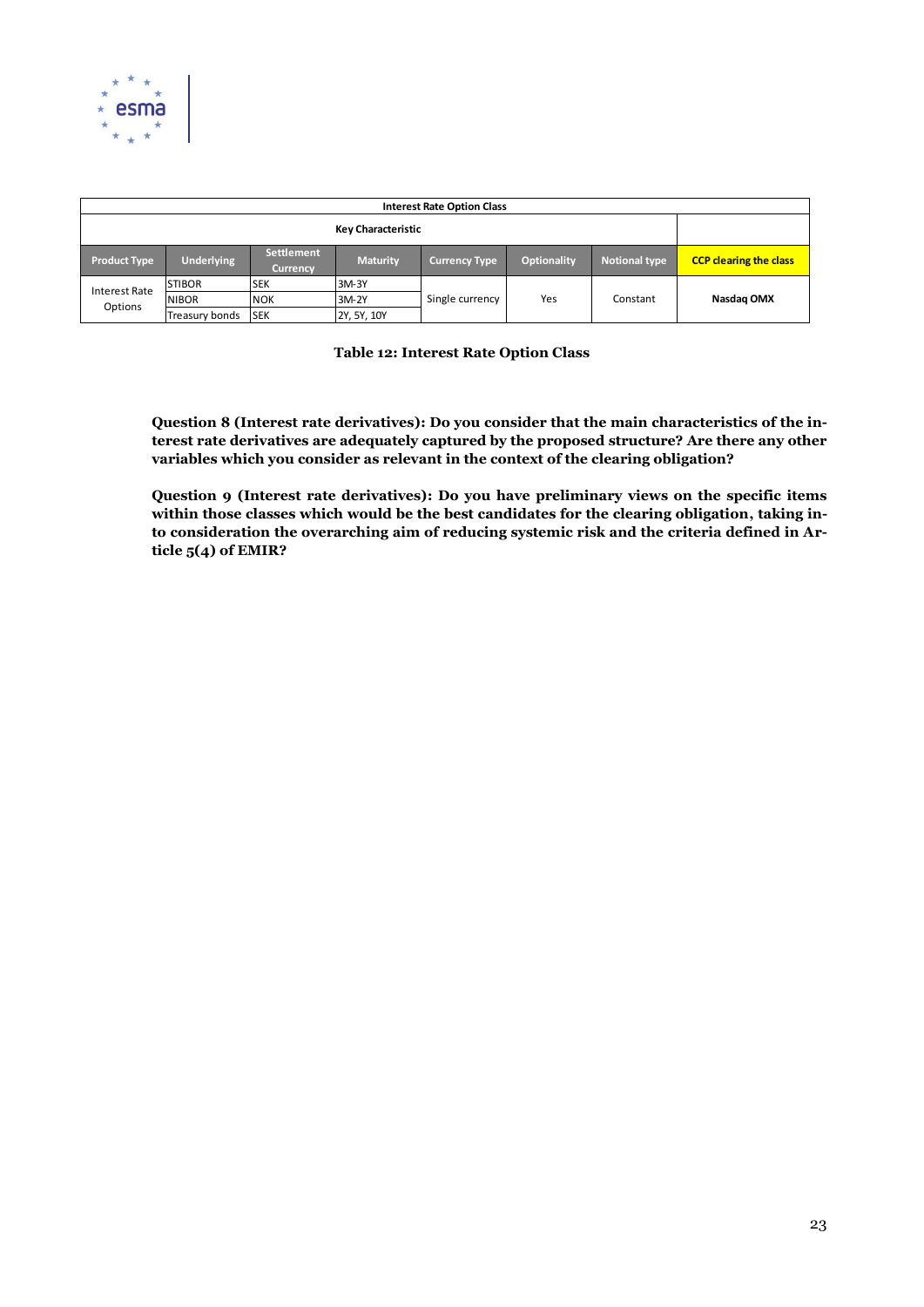

## **2.3. Equity derivatives**

- 59. The preliminary notifications indicate that OTC Equity derivatives are currently cleared by 4 CCPs in Europe. The bulk of those contracts are plain-vanilla derivatives on baskets, indices or single names. In terms of structure, the Equity asset class exhibits some commonalities with the Credit asset class: for both, the underlying asset of the contracts can either be an index, a single name or an ad-hoc basket. Therefore, the discussion relative to the way to identify single names in a Class+ (see [2.1.2 above\)](#page-15-0) is relevant for this section as well.
- 60. Based on the preliminary notifications and on industry taxonomies, the following characteristics have been identified as relevant for the purpose of defining an Equity derivative class:
	- The product type e.g. Vanilla, Dividend, Volatility
	- The product sub-type i.e. basket, index or single name
	- The transaction type e.g. option, Contract For Difference (CFD), forward/swap
	- The settlement currency, which could be grouped by geographical zones
	- The maturity
- <span id="page-23-0"></span>61. Regarding transaction types, by convention ESMA avoids the reference to "Futures" in the field of OTC derivatives. In accordance with the O&A on the implementation of  $EMIR<sup>[1]</sup>$ , OTC Ouestion 1(b):
	- (a) derivative contracts traded on MTFs are OTC derivatives in the context of EMIR ;
	- (b) derivative contracts which are not executed on a regulated market, but which share the same characteristics as exchange traded derivatives, so that once cleared they become fungible with exchange traded derivatives, are to be considered OTC derivatives in the context of EMIR ;

These derivative contracts may be named "futures" by market participants. Other OTC derivative contracts may also be named "futures" even though they are not traded on MTFs or not fungible with exchange traded derivatives.

OTC derivatives contracts named "futures" by market participants but for which execution does not take place on a regulated market will be identified in the register with a transaction type equal to "forward/swap" to avoid any confusing with exchange traded derivatives.

#### Key characteristics

- 62. Defining the primary key within this asset class is more challenging. Using for example the first 4 variables as primary keys, and under the assumption that there are 3 product types, 3 product sub-types, 3 transaction types and 3 geographical zones would lead to the creation of 81 classes which is unlikely to be efficient in view of the process under which the Classes+ are to be defined.
- 63. Therefore, when transforming the characteristics into classes, ESMA believes that one of the key variables should be the product type, because this feature best reflects the economic purpose of the parties entering into an equity OTC derivative transaction. For example, a counterparty wishing to gain exposure on the underlying itself would use a price-driven type of contracts, while a counterparty wishing to gain exposure on some its characteristics such as dividend or volatility would use a parameter-driven type of contracts. Therefore, ESMA believes that a contract on e.g. Dividend and another one on e.g. Volatility should belong to separate classes.

 $\overline{a}$ [1] available a[t http://www.esma.europa.eu/page/European-Market-Infrastructure-Regulation-EMIR](http://www.esma.europa.eu/page/European-Market-Infrastructure-Regulation-EMIR)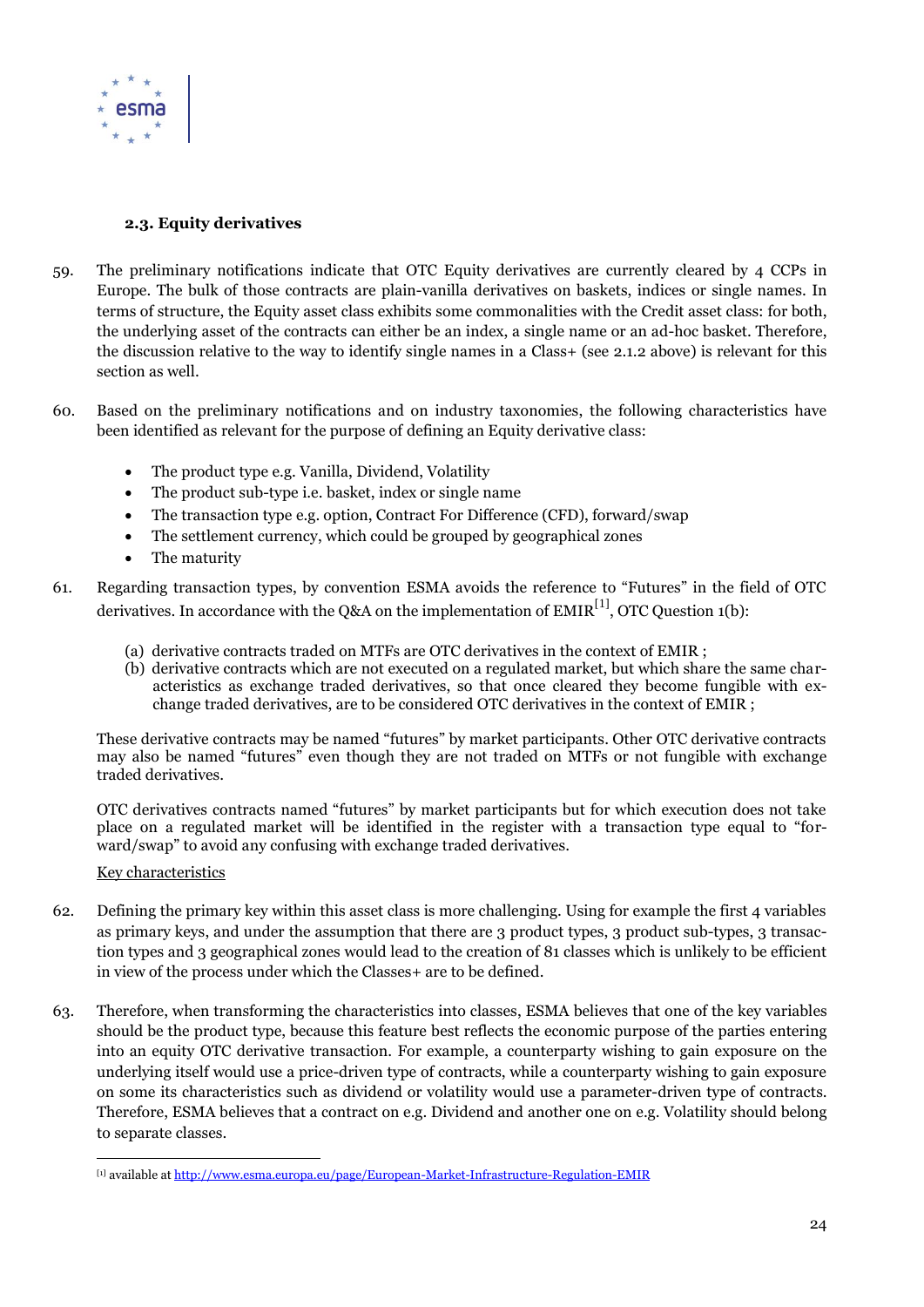

 $\overline{a}$ 

64. The product sub-type (i.e. index, equity or basket) should also be a key characteristic for the Equity classes, to reflect the mention to the "type of underlying asset" prescribed in the definition of the Class of derivative of EMIR Article 2(6). Indeed, Equity derivative contracts based on Indices may be described in a Class+ by simply providing the list of indices, while for single name instruments a different approach would be needed as discussed below.

#### Discussion on the definition of Equity Single Name Classes

- 65. Like for Single Name CDS, the issue here is to define the best methodology to describe Equity derivatives classes on Single Names.
- 66. One option **[Option A]** would be to identify in the Class+ the set of single names subject to the clearing obligation, for example using an entity identifier. Given that single name entities are subject to events such as mergers, acquisitions or changes of name, the maintenance of an accurate list would be challenging. Moreover, the resilience in time of volume and liquidity to support the clearing obligation may be difficult to evidence.
- 67. The feasibility of this approach is linked to the process described in [5 below.](#page-44-0) From a practical point of view, it would not be possible to issue a new RTS every time a company is subject to a corporate event. However the Public Register could be a more flexible tool to reflect it.
- 68. Another option **[Option B]** would define the single name entities using a reference to more stable variables, such as the membership to a specific index. But unlike CDS on which the universe of index is relatively narrow, there exists numerous Equity indices, and one entity can potentially belong to many different indices, therefore the choice of the relevant reference index would be more complex. In addition, the criteria used by index providers to modify the composition of indices are unlikely to mirror the ones used by ESMA in the context of the clearing obligation, the market capitalisation being in most cases the first criteria used to include stocks in indices.
- 69. Another option **[Option C]** would be to introduce a cross-reference to the list of "liquid shares" as defined in MiFID, for the underlying of the OTC Equity derivatives. This list has the advantage of being stable as it is updated on a yearly basis, and to be derived from pre-existing criteria such as the average daily number of transactions, the average daily turnover, minimum free float and a minimum trading frequency (daily)4.
- 70. Finally, another option **[Option D]** would be a criteria-based approach, whereby ESMA would use a list of criteria that the classes should fulfil to fall within the scope of mandatory clearing with similar pros and cons as the ones discussed in paragraph[s 38](#page-14-0) an[d 39.](#page-14-1)

**Question 10 (Equity derivatives): Please indicate your preference between the options presented. Under Option D, which criteria do you believe are relevant and how should they be calibrated?**

<sup>4</sup> The criteria for the determination of the list of liquid shares can be found in Article 22 of COMMISSION REGULATION (EC) No 1287/2006 available a[t http://eur-](http://eur-lex.europa.eu/LexUriServ/LexUriServ.do?uri=OJ:L:2006:241:0001:0025:EN:PDF)

[lex.europa.eu/LexUriServ/LexUriServ.do?uri=OJ:L:2006:241:0001:0025:EN:PDF](http://eur-lex.europa.eu/LexUriServ/LexUriServ.do?uri=OJ:L:2006:241:0001:0025:EN:PDF)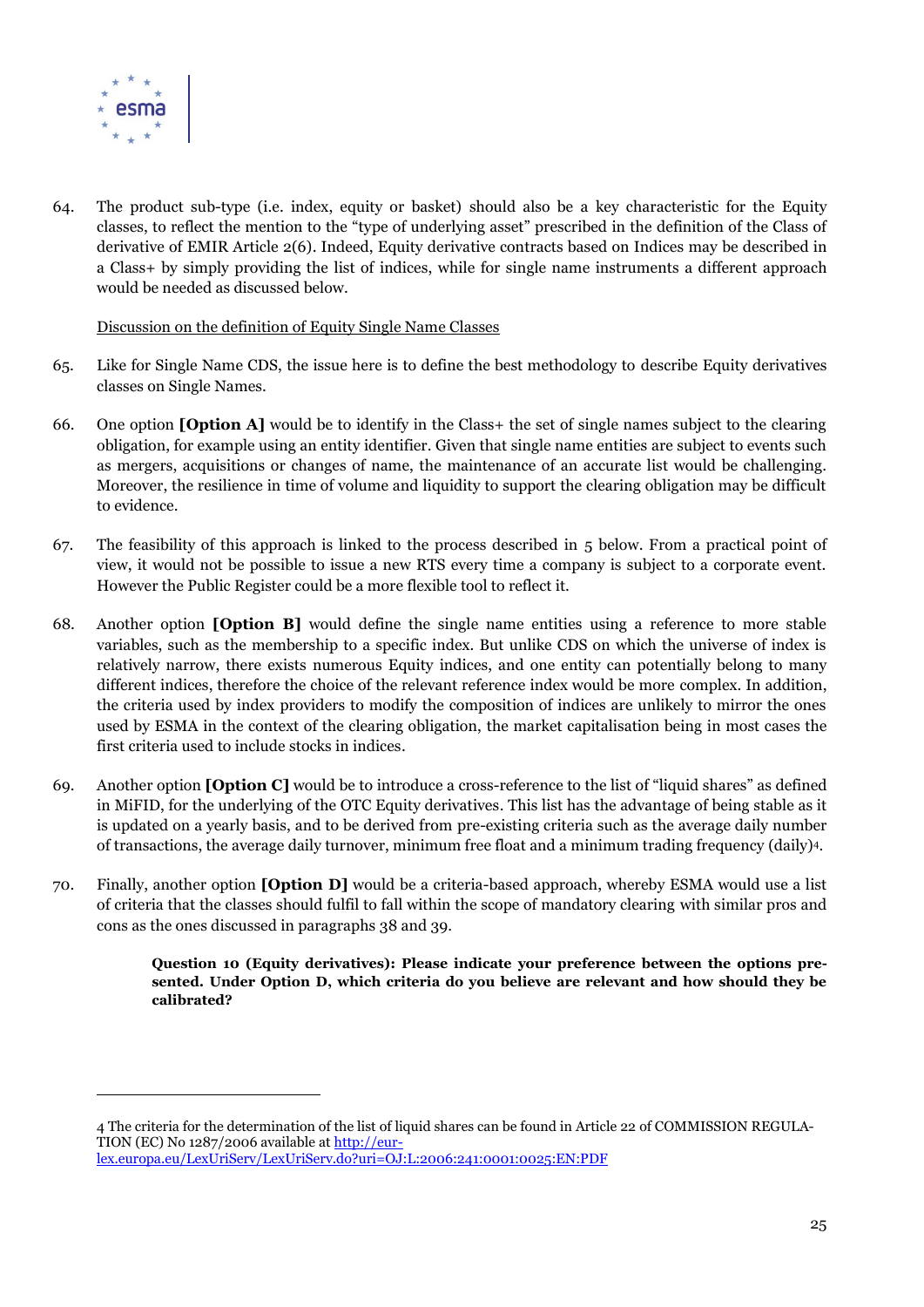

Discussion on the Currency/Geographical zone for Single Name Equity derivative contracts

- <span id="page-25-0"></span>71. The problematic is the same as for the Single Name Credit derivative contracts, and the same Options as in [43 above](#page-16-0) are presented below.
- 72. The settlement currency (**Option A**) could be used as the primary key instead of the geographical zone (**Option B**). In this case there would be one class per currency, including all the single name contracts denominated in that currency. It may be easier for market participant to identify the contracts by referring to the currency of denomination rather than by geographical zones. So far the notifications include Single Name contracts settled in 7 different currencies attached to 2 geographical zones (Europe and North America), therefore the differences between Option A and Option B at this stage would be limited, but there may be a need to create new classes in case CCPs start clearing Single Name contracts in other currencies.
- 73. Another option would be to group all the single name entities in the same class (**Option C**) which would limit the number of classes to just one, but with less flexibility. It would for example not be possible to define different additional characteristics for contracts belonging to different geographical markets.

**Question 11 (Equity derivatives): Please indicate your preference between the options presented.**

**In relation to Option B, which geographical zones would you define, i.e. how could the currencies be grouped in geographical zones? What is the standard market practise in this respect?**

# Equity derivative classes notified to ESMA

- 74. Using Option B for the geographical zones and the key characteristics presented above, the Equity classes notified to ESMA would be fully reflected by the eight following classes:
	- Product type = Vanilla
		- $\circ$  Product sub-type = Single Name
			- Geographical Zone = Europe (Class 1)
			- Geographical Zone = North-America (Class 2)
		- $\circ$  Product sub-type = Index
			- Geographical Zone = Europe (Class 3)
			- Geographical Zone =  $[Other]$  (Class 4)
			- Geographical Zone = North-America (Class  $5$ )
		- $\circ$  Product sub-type = Basket
			- Geographical Zone = Europe (Class  $6$ )
	- Product type = Dividend
		- $\circ$  Product sub-type = Single Name
			- Geographical Zone = North-America (Class  $7$ )
		- $\circ$  Product sub-type = Index
			- Geographical Zone = Europe (Class  $8$ )

The following tables present the notified classes according to the structure discussed above. Therefore, the tables present the universe of OTC **Equity derivatives** classes on which there is today a clearing solution, and which may therefore become subject to the clearing obligation if they fulfil the criteria to be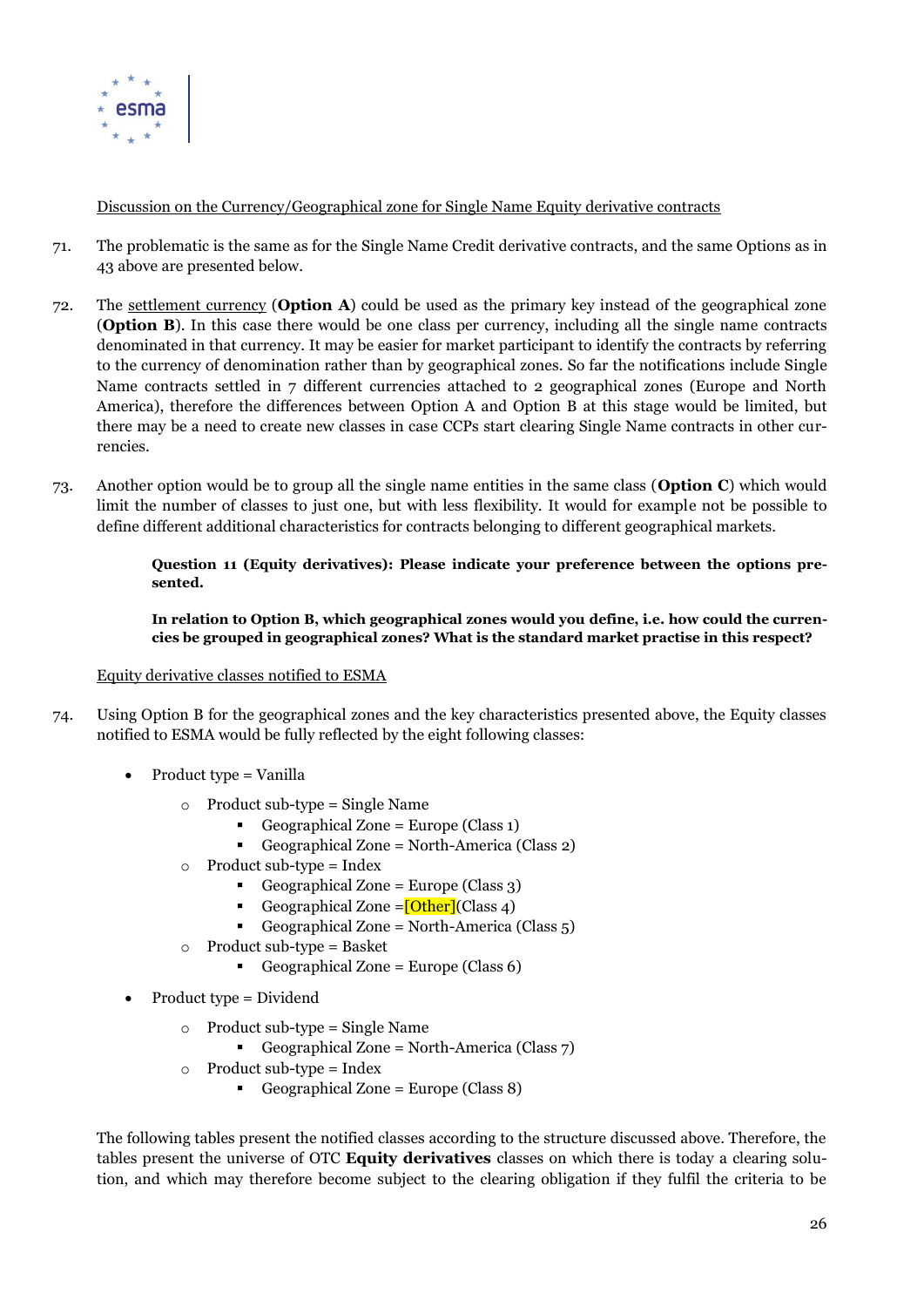

 $\overline{a}$ 

assessed by ESMA for this purpose. The assessment of the classes against the criteria defined in EMIR will be conducted after ESMA receives the notifications referred to in EMIR Article 5(1).

|                               |                                              |                                                            | <b>Key Characteristics</b>         |                          |                                   |                         |                                                                                                                                                                                                                                                                                                           |                                                                                                                                                                                                                                                                                                                                                                                                                                                                                                                                                                                             |                  |        |                                         |  |
|-------------------------------|----------------------------------------------|------------------------------------------------------------|------------------------------------|--------------------------|-----------------------------------|-------------------------|-----------------------------------------------------------------------------------------------------------------------------------------------------------------------------------------------------------------------------------------------------------------------------------------------------------|---------------------------------------------------------------------------------------------------------------------------------------------------------------------------------------------------------------------------------------------------------------------------------------------------------------------------------------------------------------------------------------------------------------------------------------------------------------------------------------------------------------------------------------------------------------------------------------------|------------------|--------|-----------------------------------------|--|
| <b>Equity Class</b><br>number | <b>Equity Class Name</b>                     | Product<br><b>Type</b>                                     | <b>Product Sub-</b><br><b>Type</b> | Geograp<br>hical<br>Zone | <b>Settleme</b><br>nt<br>Currency | Underlyin<br>g          | <b>Maturity</b>                                                                                                                                                                                                                                                                                           | <b>CFD</b>                                                                                                                                                                                                                                                                                                                                                                                                                                                                                                                                                                                  | Forward/<br>Swap | Option | <b>CCP</b> clearing the<br><b>class</b> |  |
|                               |                                              |                                                            |                                    |                          | CHF                               | [list of<br>entities]   | [not specified]                                                                                                                                                                                                                                                                                           | yes                                                                                                                                                                                                                                                                                                                                                                                                                                                                                                                                                                                         |                  |        |                                         |  |
|                               |                                              |                                                            |                                    |                          | <b>DKK</b>                        | [list of<br>entities]   | $1D-2Y$                                                                                                                                                                                                                                                                                                   | <b>Additional Characteristics</b><br>yes<br>yes<br><b>Holland Clearing</b><br>House<br>yes<br>yes<br>yes<br>LCH.Clearnet Ltd<br><b>MEFF</b><br>yes<br>Nasdaq OMX<br>yes<br>yes<br>yes<br>yes<br>LCH.Clearnet Ltd<br>yes<br>yes<br>yes<br>yes<br>yes<br>yes<br>yes<br>yes<br>yes<br>yes<br><b>Holland Clearing</b><br>House<br>yes<br>LCH.Clearnet Ltd<br><b>MEFF</b><br>yes<br>yes<br>Nasdaq OMX<br>yes<br>yes<br>yes<br>yes<br>yes<br>yes<br>yes<br>yes<br>yes<br>yes<br>yes<br>LCH.Clearnet Ltd<br>yes<br>yes<br>yes<br><b>LCH.Clearnet Ltd</b><br>yes<br>yes<br>Nasdaq OMX<br>yes<br>yes |                  |        |                                         |  |
|                               | Vanilla Single name Europe                   |                                                            |                                    |                          | <b>EUR</b>                        | [list of<br>entities]   | 1D-5Y                                                                                                                                                                                                                                                                                                     |                                                                                                                                                                                                                                                                                                                                                                                                                                                                                                                                                                                             |                  |        |                                         |  |
| $\mathbf{1}$                  | Class                                        | Vanilla                                                    | Single name                        | Europe                   | GBP                               | [list of<br>entities]   | [not specified]                                                                                                                                                                                                                                                                                           |                                                                                                                                                                                                                                                                                                                                                                                                                                                                                                                                                                                             |                  |        |                                         |  |
|                               |                                              |                                                            |                                    |                          | <b>NOK</b>                        | [list of<br>entities]   | $1D-2Y$                                                                                                                                                                                                                                                                                                   |                                                                                                                                                                                                                                                                                                                                                                                                                                                                                                                                                                                             |                  |        |                                         |  |
|                               |                                              |                                                            |                                    |                          | <b>SEK</b>                        | [list of<br>entities]   | 1D-2Y                                                                                                                                                                                                                                                                                                     |                                                                                                                                                                                                                                                                                                                                                                                                                                                                                                                                                                                             |                  |        |                                         |  |
| $\overline{2}$                | Vanilla Single name North-<br>America Class  | Vanilla                                                    | Single name                        | North-<br>America        | <b>USD</b>                        | [list of<br>entities]   | [not specified]                                                                                                                                                                                                                                                                                           |                                                                                                                                                                                                                                                                                                                                                                                                                                                                                                                                                                                             |                  |        |                                         |  |
|                               |                                              |                                                            |                                    |                          | CHF                               | $\Box$                  | [not specified]                                                                                                                                                                                                                                                                                           |                                                                                                                                                                                                                                                                                                                                                                                                                                                                                                                                                                                             |                  |        |                                         |  |
|                               |                                              |                                                            |                                    |                          | <b>DKK</b>                        | OMXC20C<br>AP           | 1D-2Y                                                                                                                                                                                                                                                                                                     |                                                                                                                                                                                                                                                                                                                                                                                                                                                                                                                                                                                             |                  |        |                                         |  |
|                               |                                              |                                                            |                                    |                          |                                   | AEX                     | [not specified]                                                                                                                                                                                                                                                                                           |                                                                                                                                                                                                                                                                                                                                                                                                                                                                                                                                                                                             |                  |        |                                         |  |
|                               |                                              |                                                            |                                    |                          |                                   | <b>CAC 40</b>           | [not specified]<br>[not specified]<br>[not specified]<br>$1D-5Y$<br>1D-2Y<br>1D-2Y<br>$1D-2Y$<br>1D-2Y<br>1D-2Y<br>1M-1Y<br>[not specified]<br>[not specified]<br>[not specified]<br>1D-2Y<br>$1D-2Y$<br>$1D-2Y$<br>1D-2Y<br>LCH.Clearnet Ltd<br>Out to 2Y<br>yes<br><b>MEFF</b><br>$1D-5Y$<br>yes<br>yes |                                                                                                                                                                                                                                                                                                                                                                                                                                                                                                                                                                                             |                  |        |                                         |  |
|                               |                                              |                                                            |                                    |                          | <b>EUR</b>                        | <b>DAX 30</b>           |                                                                                                                                                                                                                                                                                                           |                                                                                                                                                                                                                                                                                                                                                                                                                                                                                                                                                                                             |                  |        |                                         |  |
| 3                             | Vanilla Index Europe Class                   | Vanilla<br>Index                                           | Europe                             |                          | DJ<br>Eurostoxx                   |                         |                                                                                                                                                                                                                                                                                                           |                                                                                                                                                                                                                                                                                                                                                                                                                                                                                                                                                                                             |                  |        |                                         |  |
|                               |                                              |                                                            |                                    |                          |                                   | <b>IBEX</b>             |                                                                                                                                                                                                                                                                                                           |                                                                                                                                                                                                                                                                                                                                                                                                                                                                                                                                                                                             |                  |        |                                         |  |
|                               |                                              |                                                            |                                    |                          |                                   | Nordic<br>VINX30        |                                                                                                                                                                                                                                                                                                           |                                                                                                                                                                                                                                                                                                                                                                                                                                                                                                                                                                                             |                  |        |                                         |  |
|                               |                                              |                                                            |                                    |                          | GBP                               | <b>FTSE 100</b>         |                                                                                                                                                                                                                                                                                                           |                                                                                                                                                                                                                                                                                                                                                                                                                                                                                                                                                                                             |                  |        |                                         |  |
|                               |                                              |                                                            |                                    |                          | <b>NOK</b>                        | OMXO20                  |                                                                                                                                                                                                                                                                                                           |                                                                                                                                                                                                                                                                                                                                                                                                                                                                                                                                                                                             |                  |        |                                         |  |
|                               |                                              |                                                            |                                    |                          |                                   | OBX                     |                                                                                                                                                                                                                                                                                                           |                                                                                                                                                                                                                                                                                                                                                                                                                                                                                                                                                                                             |                  |        |                                         |  |
|                               |                                              |                                                            |                                    |                          | <b>SEK</b>                        | OMXS30                  |                                                                                                                                                                                                                                                                                                           |                                                                                                                                                                                                                                                                                                                                                                                                                                                                                                                                                                                             |                  |        |                                         |  |
| $\overline{4}$                | Vanilla Index Other Class                    | Vanilla                                                    | Index                              | Other                    | <b>USD</b>                        | FTSE<br>Russia          |                                                                                                                                                                                                                                                                                                           |                                                                                                                                                                                                                                                                                                                                                                                                                                                                                                                                                                                             |                  |        |                                         |  |
|                               |                                              |                                                            |                                    |                          | <b>USD</b>                        | S&P 500                 |                                                                                                                                                                                                                                                                                                           |                                                                                                                                                                                                                                                                                                                                                                                                                                                                                                                                                                                             |                  |        |                                         |  |
| 5                             | Vanilla Index North-America<br>Class         | Vanilla                                                    | Index                              | North-<br>America        | <b>USD</b>                        | Nasdag<br>100           |                                                                                                                                                                                                                                                                                                           |                                                                                                                                                                                                                                                                                                                                                                                                                                                                                                                                                                                             |                  |        |                                         |  |
|                               |                                              |                                                            |                                    |                          | <b>USD</b>                        | Dow Jones<br>Industrial |                                                                                                                                                                                                                                                                                                           |                                                                                                                                                                                                                                                                                                                                                                                                                                                                                                                                                                                             |                  |        |                                         |  |
|                               |                                              |                                                            |                                    |                          | <b>DKK</b>                        |                         |                                                                                                                                                                                                                                                                                                           |                                                                                                                                                                                                                                                                                                                                                                                                                                                                                                                                                                                             |                  |        |                                         |  |
| 6                             | Vanilla Index North-America                  | Vanilla                                                    | Basket                             | Europe                   | <b>EUR</b>                        | not                     |                                                                                                                                                                                                                                                                                                           |                                                                                                                                                                                                                                                                                                                                                                                                                                                                                                                                                                                             |                  |        |                                         |  |
|                               | Class                                        |                                                            |                                    |                          | <b>NOK</b>                        | relevant                |                                                                                                                                                                                                                                                                                                           |                                                                                                                                                                                                                                                                                                                                                                                                                                                                                                                                                                                             |                  |        |                                         |  |
|                               |                                              |                                                            |                                    |                          | SEK                               |                         |                                                                                                                                                                                                                                                                                                           |                                                                                                                                                                                                                                                                                                                                                                                                                                                                                                                                                                                             |                  |        |                                         |  |
| $\overline{7}$                | Dividend Single name North-<br>America Class | North-<br><b>USD</b><br>Dividend<br>Single name<br>America |                                    |                          | [list of<br>entities]             |                         |                                                                                                                                                                                                                                                                                                           |                                                                                                                                                                                                                                                                                                                                                                                                                                                                                                                                                                                             |                  |        |                                         |  |
| 8                             | Dividend Index Europe Class                  | Dividend                                                   | Index                              | Europe                   | <b>EUR</b>                        | <b>IBEX</b><br>Dividend |                                                                                                                                                                                                                                                                                                           |                                                                                                                                                                                                                                                                                                                                                                                                                                                                                                                                                                                             |                  |        |                                         |  |

**Table 13: Equity OTC derivative Classes**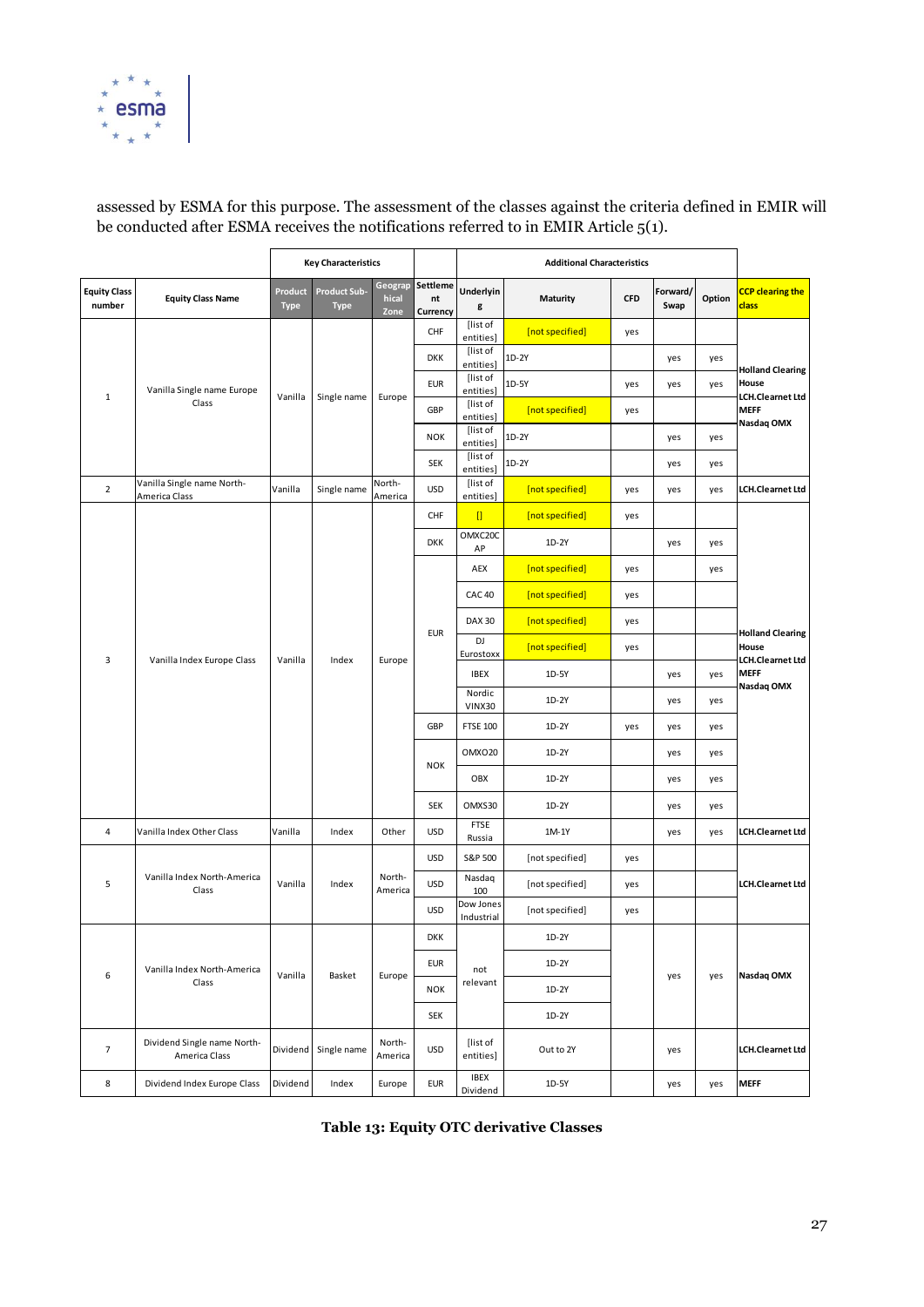

**Question 12 (Equity derivatives): Do you consider that the main characteristics of Equity OTC derivatives are adequately captured by the proposed structure? Are there any other variables which you consider as relevant in the context of the clearing obligation?**

**Question 13 (Equity derivatives): Do you have preliminary views on the specific items within those classes which would be the best candidates for the clearing obligation, taking into consideration the overarching aim of reducing systemic risk and the criteria defined in Article 5(4) of EMIR?**

#### **2.4. Foreign exchange derivatives**

75. Only one European CCP currently clears OTC FX derivatives, although other European CCPs notified their intention to start offering clearing services in this asset class. In addition, a US-based CCP also offers clearing services of OTC FX products in Europe.

#### Key characteristics

- 76. To define the structure of FX derivatives, ESMA considers separating the contracts that have different economic purposes and are clearly identified by market participants through industry taxonomies. For example, non-deliverable forwards (NDF), FX forwards, non-deliverable options (NDO), vanilla options and exotic options would belong to different classes based on structural differences between those types of products. The geographical zone of the settlement currency could also be used as a primary key.
- 77. To date, the OTC FX derivative products notified to ESMA are non-deliverable forwards (NDF) on emerging market currencies, and Cash-Settled Forward (CSF).
- 78. The following characteristics would serve to further specify the classes of OTC FX derivatives in the context of the clearing obligation:
	- The maturity
	- The notional currency
	- The settlement currency
	- The settlement type (cash or physical)

#### FX derivative classes notified to ESMA

The following tables present the notified classes according to the structure discussed above. Therefore, the tables present the universe of OTC **FX derivatives** classes on which there is today a clearing solution, and which may therefore become subject to the clearing obligation if they fulfil the criteria to be assessed by ESMA for this purpose. The assessment of the classes against the criteria defined in EMIR will be conducted after ESMA receives the notifications referred to in EMIR Article 5(1).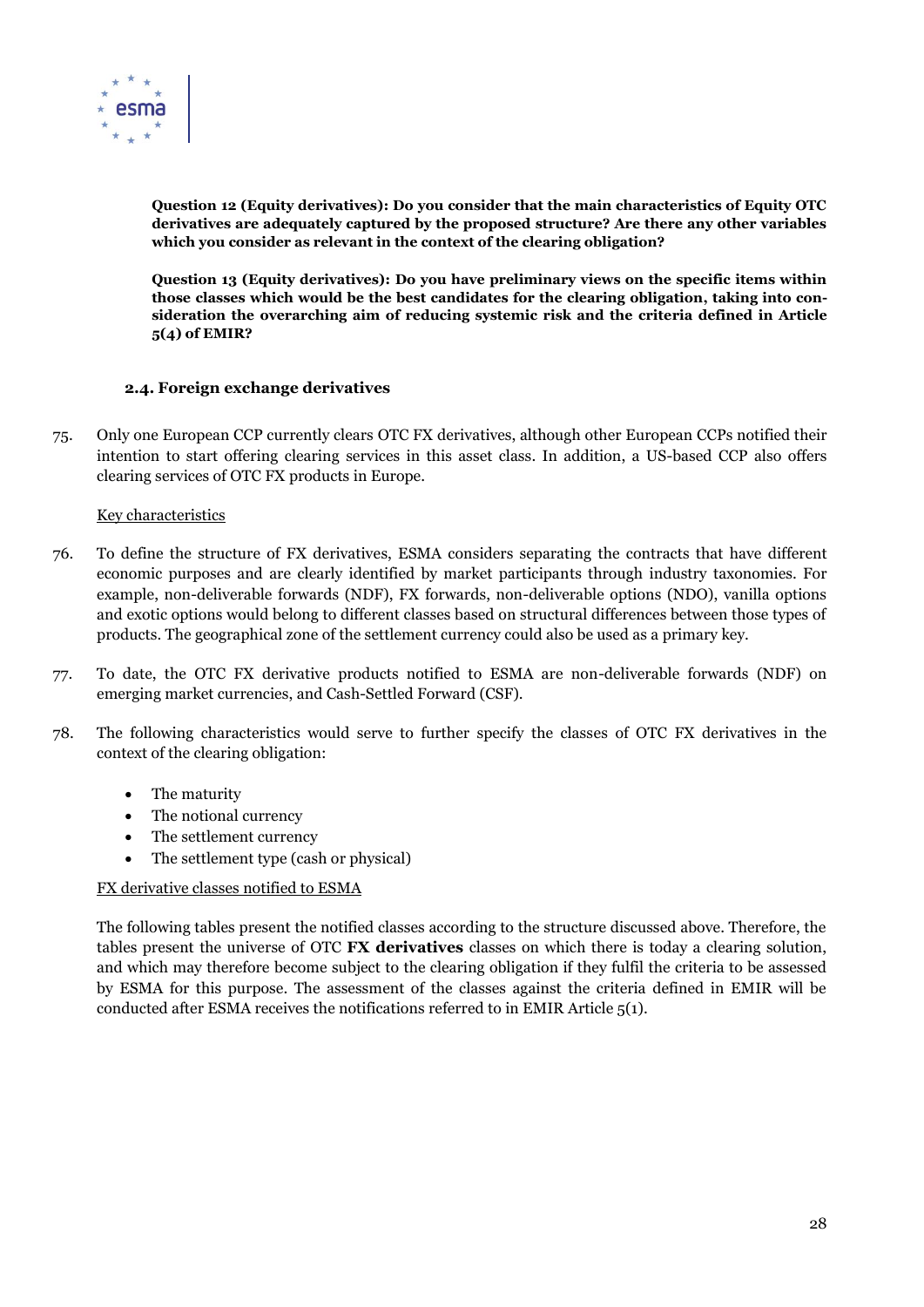

|                 |                   |                             | <b>Non Deliverable Forward Class</b> |                |                               |                                  |  |  |  |
|-----------------|-------------------|-----------------------------|--------------------------------------|----------------|-------------------------------|----------------------------------|--|--|--|
|                 |                   | Key characteristics         |                                      |                |                               |                                  |  |  |  |
| Product<br>Type | Curren<br>cy pair | <b>Notional</b><br>Currency | Settlement<br>Currency               | <b>Maturit</b> | <b>Settlem</b><br>ent<br>Type | <b>CCP</b> clearing<br>the class |  |  |  |
|                 | <b>USDBRL</b>     | Brazilian Real              | US Dollar                            | $3D-2Y$        |                               |                                  |  |  |  |
|                 | <b>USDRUB</b>     | Russian Ruble               | US Dollar                            | $3D-2Y$        |                               |                                  |  |  |  |
|                 | <b>USDINR</b>     | <b>Indian Rupee</b>         | US Dollar                            | $3D-2Y$        |                               |                                  |  |  |  |
|                 | <b>USDCLP</b>     | Chilean Peso                | US Dollar                            | $3D-2Y$        |                               |                                  |  |  |  |
|                 | <b>USDCNY</b>     | Chinese Yuan                | US Dollar                            | $3D-2Y$        |                               | LCH.Clearnet                     |  |  |  |
| <b>NDF</b>      | <b>USDKRW</b>     | Korean Won                  | US Dollar                            | $3D-2Y$        | Cash                          | Ltd                              |  |  |  |
|                 | <b>USDCOP</b>     | Colombian Peso              | US Dollar                            | $3D-2Y$        |                               | <b>CME</b> Clearing              |  |  |  |
|                 | <b>USDIDR</b>     | Indonesian Rupee            | US Dollar                            | $3D-2Y$        |                               | US                               |  |  |  |
|                 |                   | USDMYR Malaysian Ringgit    | US Dollar                            | $3D-2Y$        |                               |                                  |  |  |  |
|                 | <b>USDPHP</b>     | Philippin Peso              | US Dollar                            | $3D-2Y$        |                               |                                  |  |  |  |
|                 | <b>USDTWD</b>     | Taiwan Dollar               | US Dollar                            | $3D-2Y$        |                               |                                  |  |  |  |
|                 | <b>USDPEN</b>     | Peruvian New Sol            | US Dollar                            | $3D-2Y$        |                               |                                  |  |  |  |

**Table 14: Non Deliverable Forward Class**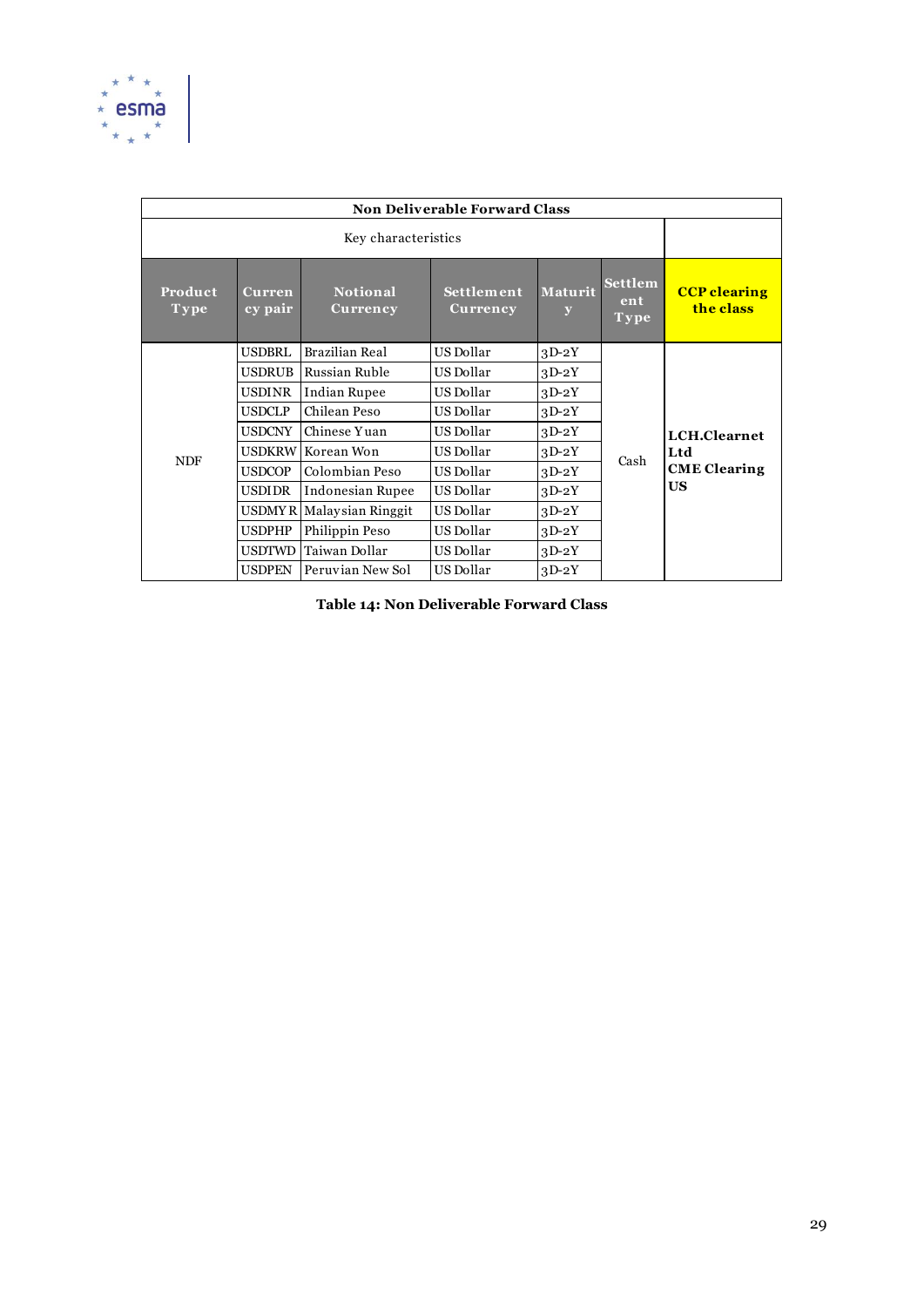

|                        |                   |                             | <b>Cash Settled Forward Class</b>    |                      |                               |                                  |  |
|------------------------|-------------------|-----------------------------|--------------------------------------|----------------------|-------------------------------|----------------------------------|--|
|                        |                   | Key characteristics         |                                      |                      |                               |                                  |  |
| Product<br><b>Type</b> | Curren<br>cy pair | <b>Notional</b><br>Currency | <b>Settlement</b><br>Currency        | Maturit<br>${\bf y}$ | <b>Settlem</b><br>ent<br>Type | <b>CCP</b> clearing<br>the class |  |
|                        | EURAUD Euro       |                             | Euro                                 | $3D-2Y$              |                               |                                  |  |
|                        | <b>EURCHF</b>     | Euro                        | Euro                                 | $3D-2Y$              |                               |                                  |  |
|                        | <b>EURGBP</b>     | Euro                        | Pound Sterling                       | $3D-2Y$              |                               |                                  |  |
|                        | <b>USDCAD</b>     | US Dollar                   | Canadian Dollar                      | $3D-2Y$              |                               |                                  |  |
|                        | <b>AUDUSD</b>     | Australian Dollar           | <b>US Dollar</b>                     | $3D-2Y$              |                               |                                  |  |
|                        | <b>EURUSD</b>     | Euro                        | <b>US Dollar</b>                     | $3D-2Y$              |                               |                                  |  |
|                        | <b>GBPUSD</b>     | Pound Sterling              | <b>US Dollar</b>                     | $3D-2Y$              |                               |                                  |  |
|                        | <b>NZDUSD</b>     | New Zealand Dollar          | US Dollar                            | $3D-2Y$              |                               |                                  |  |
|                        | <b>USDCHF</b>     | <b>Swiss Franc</b>          | <b>US Dollar</b>                     | $3D-2Y$              |                               |                                  |  |
|                        | <b>USDDKK</b>     | Danish Krone                | US Dollar                            | $3D-2Y$              |                               |                                  |  |
|                        |                   | USDNOK Norwegian Krone      | US Dollar                            | $3D-2Y$              |                               |                                  |  |
|                        | <b>USDSEK</b>     | Swedish Krone               | <b>US Dollar</b>                     | $3D-2Y$              |                               |                                  |  |
| <b>CSF</b>             | <b>USDZAR</b>     | South African Rand          | <b>US Dollar</b>                     | $3D-2Y$              | Cash                          | <b>CME Clearing</b>              |  |
|                        | <b>USDCZK</b>     | Czech Koruna                | <b>US Dollar</b>                     | $3D-2Y$              |                               | <b>US</b>                        |  |
|                        | <b>USDHKD</b>     | Hong-Kong Dollar            | <b>US Dollar</b>                     | $3D-2Y$              |                               |                                  |  |
|                        | <b>USDHUF</b>     | Hungarian Florint           | US Dollar                            | $3D-2Y$              |                               |                                  |  |
|                        | <b>USDILS</b>     | Israeli Shekel              | <b>US Dollar</b>                     | $3D-2Y$              |                               |                                  |  |
|                        |                   | USDMXN Mexican Peso         | <b>US Dollar</b>                     | $3D-2Y$              |                               |                                  |  |
|                        | <b>USDPLN</b>     | Polish Zloty                | <b>US Dollar</b>                     | $3D-2Y$              |                               |                                  |  |
|                        | <b>USDSGD</b>     | Singapore Dollar            | <b>US Dollar</b>                     | $3D-2Y$              |                               |                                  |  |
|                        | <b>USDTHB</b>     | Thai Baht                   | <b>US Dollar</b>                     | $3D-2Y$              |                               |                                  |  |
|                        | <b>USDTRY</b>     | Turkish Lira                | US Dollar                            | $3D-2Y$              |                               |                                  |  |
|                        | <b>AUDJPY</b>     | Australian Dollar           | Japanese Yen                         | $3D-2Y$              |                               |                                  |  |
|                        | <b>CADJPY</b>     | Canadian Dollar             | Japanese Yen                         | $3D-2Y$              |                               |                                  |  |
|                        | <b>EURJPY</b>     | Euro                        | Japanese Yen                         | $3D-2Y$              |                               |                                  |  |
|                        | <b>USDJPY</b>     | US Dollar                   | Japanese Yen                         | $3D-2Y$              |                               |                                  |  |
|                        |                   |                             | Table 15: Cash Settled Forward Class |                      |                               |                                  |  |

**Question 14 (FX derivatives): Do you consider that the main characteristics of the FX derivatives are adequately captured by the proposed structure? Are there any other variables which you consider as relevant in the context of the clearing obligation?**

**Question 15 (FX derivatives): Do you have preliminary views on the specific items of the presented class which would be the best candidates for the clearing obligation, in view of the criteria to be assessed by ESMA, taking into consideration the overarching aim of reducing systemic risk and the criteria defined in Article 5(4) of EMIR?**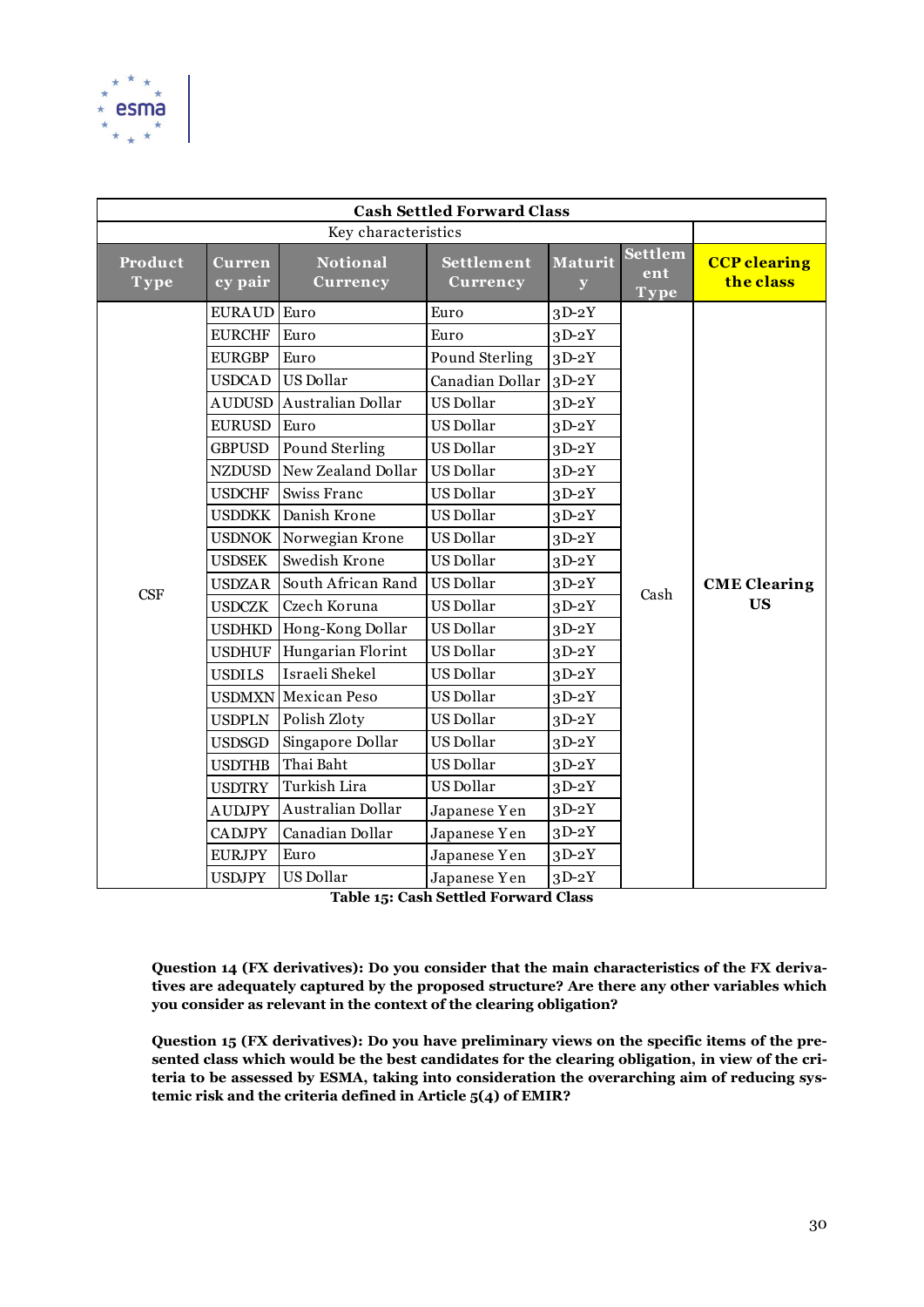

#### **2.5. Commodity derivatives**

- 79. According to the preliminary notifications, Commodity OTC derivatives are cleared by 6 European CCPs and 1 US CCP. The type of products is rather broad, with products available for clearing in each of the 6 first classification level, or "Base Product" as defined by ISDA, i.e. Metals, Energy, Index, Agriculture, Environmental and Freight.
- 80. Based on a high level analysis, it appears that the Commodity classes in the context of the CO could mainly be characterised by the underlying asset, and the level of detail by which this underlying asset is described. The main challenge when defining the structure of the Commodity classes for the CO will therefore come down to identifying the appropriate level of granularity to describe the underlying asset, and to establish whether it would be possible to depart from a product by product definition.
- 81. It should be noted that a product-based approach would not necessarily mean that a single class corresponds to a single underlying asset. Indeed several underlying assets could be grouped in the same class, provided that they share common and essential characteristics as prescribed by the definition of a "class of OTC derivatives" in the Regulation.

## Key characteristics

82. ESMA's initial view is that a two-level classification of Commodity derivatives would serve as the primary key to define a class (e.g. Level 1: Energy, Level 2: Electricity). This corresponds to the first two levels of the ISDA taxonomy i.e. Base product and Sub-product. According to this two-level classification, there are 17 combinations and therefore 17 potential classes based on the preliminary notifications received by ESMA. Within each of these classes, the underlying asset could be further specified either by adding a third level to the classification, or by adopting a product-based approach.

#### Other Characteristics

- 83. The other characteristics identified in this asset class are the settlement currency, the transaction type (e.g. forward/swap, option), the settlement type (i.e. cash or physical) and the maturity of the contracts, either because some combinations are not available for clearing, or because of significance differences in liquidity or level of standardisation justifying to include e.g. specific maturities in the Class+ while excluding others.
- 84. Similarly to paragraph [61 above](#page-23-0) in the section on Equity derivatives, regarding transaction types, by convention ESMA avoids the reference to "Futures" in the field of OTC derivatives. In accordance with the Q&A on the implementation of  $EMIR<sup>[1]</sup>$ , OTC Question 1(b):
	- (a) derivative contracts traded on MTFs are OTC derivatives in the context of EMIR
	- (b) derivative contracts which are not executed on a regulated market, but which share the same characteristics as exchange traded derivatives, so that once cleared they become fungible with exchange traded derivatives, are to be considered OTC derivatives in the context of EMIR

These derivative contracts may be named "futures" by market participants. Other OTC derivative contracts may also be named "futures" even though they are not traded on MTFs or not fungible with exchange traded derivatives.

 $\overline{a}$ [1] available a[t http://www.esma.europa.eu/page/European-Market-Infrastructure-Regulation-EMIR](http://www.esma.europa.eu/page/European-Market-Infrastructure-Regulation-EMIR)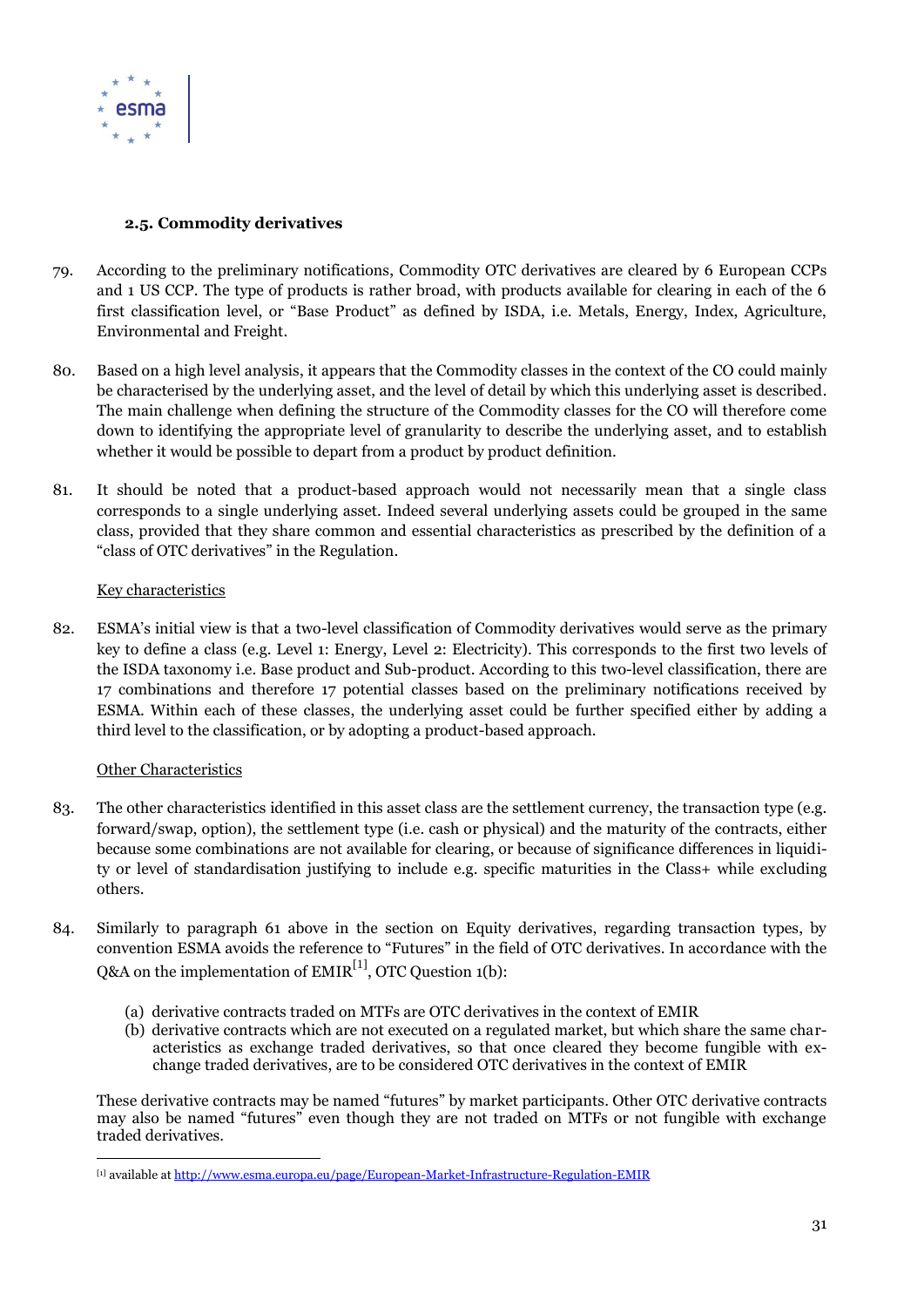

OTC derivatives contracts named "futures" by market participants but for which execution does not take place on a regulated market will be identified in the register with a transaction type equal to "forward/swap" to avoid any confusing with exchange traded derivatives.

#### Commodity classes notified to ESMA

The following tables present the notified classes according to the structure discussed above. Therefore, the tables present the universe of OTC **Commodity derivatives** classes on which there is today a clearing solution, and which may therefore become subject to the clearing obligation if they fulfil the criteria to be assessed by ESMA for this purpose. The assessment of the classes against the criteria defined in EMIR will erefore become subject to the clearing oblig<br>
urpose. The assessment of the classes again<br>
receives the notifications referred to in EMIR<br>
Key characteristics

|                              | be conducted after ESMA receives the notifications referred to in EMIR Article $5(1)$ . |                 |                         |                           |                            |                     |                              |                                                                                                                                                                                          |
|------------------------------|-----------------------------------------------------------------------------------------|-----------------|-------------------------|---------------------------|----------------------------|---------------------|------------------------------|------------------------------------------------------------------------------------------------------------------------------------------------------------------------------------------|
|                              |                                                                                         |                 | Key characteristics     |                           | Additional characteristics |                     |                              |                                                                                                                                                                                          |
| Commodity<br>Class<br>number | <b>Commodity Class Name</b>                                                             | Product<br>Type | Product Sub Type        | <b>Underlying Asset</b>   | Settlement<br>Currency     | Settlemen<br>t Type | Transaction<br>Type          | <b>CCP</b> clearing the class                                                                                                                                                            |
| $\,$ 1                       | Agriculture - Biofuel*                                                                  | Agriculture     | Biofuel*                | [to be further specified] | <b>USD</b>                 | Cash                | Forward/Swap                 | <b>CME</b> Clearing Europe                                                                                                                                                               |
| $\,$                         | Agriculture - Fertilizer                                                                | Agriculture     | Fertilizer              | [to be further specified] | <b>USD</b>                 | Cash                | Forward/Swap                 | <b>CME Clearing Europe</b><br><b>CME</b> Clearing US<br>LCH.Clearnet Ltd                                                                                                                 |
| $\,$ 3                       | Agriculture - Grains Oil Seeds                                                          | Agriculture     | Grains Oil Seeds        | [to be further specified] | <b>USD</b>                 | Cash                | Forward/Swap                 | <b>CME Clearing Europe</b><br><b>CME</b> Clearing US                                                                                                                                     |
| $\overline{4}$               | Energy - Biofuel*                                                                       | Energy          | Biofuel*                | [to be further specified] | <b>USD</b>                 | Cash                | Forward/Swap                 | <b>CME</b> Clearing Europe                                                                                                                                                               |
| 5                            | Energy - Coal                                                                           | Energy          | Coal                    | [to be further specified] | <b>USD</b>                 | Cash                | Forward/Swap,<br>Option      | LCH.Clearnet Ltd                                                                                                                                                                         |
| 6                            | Energy - Electricity                                                                    | Energy          | Electricity             | [to be further specified] | EUR, GBP                   | Cash,<br>Physical   | Forward/Swap,<br>Option, CFD | MEFF<br>Nasdaq OMX<br><b>OMI</b> Clear                                                                                                                                                   |
| $\overline{\phantom{a}}$     | Energy - Ferrous Metal                                                                  | Energy          | Ferrous Metal           | [to be further specified] | <b>USD</b>                 | Cash                | Forward/Swap,<br>Option      | <b>CME Clearing Europe</b>                                                                                                                                                               |
| $\,$ 8 $\,$                  | Energy - Inter Energy                                                                   | Energy          | <b>Inter Energy</b>     | [to be further specified] | <b>USD</b>                 | Cash                | Forward/Swap                 | <b>CME</b> Clearing Europe                                                                                                                                                               |
| 9                            | Energy - Nat Gas                                                                        | Energy          | Nat Gas                 | [to be further specified] | EUR, GBP, USD              | Cash,<br>Physical   | Forward/Swap,<br>Option      | <b>CME Clearing Europe</b><br>Nasdaq OMX<br>ECC                                                                                                                                          |
| $10\,$                       | Energy - Oil                                                                            | Energy          | Oil                     | [to be further specified] | EUR, USD                   | Cash                | Forward/Swap,<br>Option, CFD | CME Clearing Europe<br>LCH.Clearnet Ltd                                                                                                                                                  |
| 11                           | Energy - Petrochemicals                                                                 | Energy          | Petrochemicals          | [to be further specified] | <b>USD</b>                 | Cash                | Forward/Swap                 | <b>CME Clearing Europe</b>                                                                                                                                                               |
| $1\,2$                       | Energy - Refined Products                                                               | Energy          | <b>Refined Products</b> | [to be further specified] | EUR, USD                   | Cash                | Forward/Swap,<br>Option      | <b>CME</b> Clearing Europe                                                                                                                                                               |
| 13                           | <b>Environmental</b> - Emissions                                                        | Environmenta    | Emissions               | [to be further specified] | ${\rm EUR}$                | Cash,<br>Physical   | Forward/Swap,<br>Option      | Nasdaq OMX                                                                                                                                                                               |
| 14                           | Freight                                                                                 | Freight         | Freight                 | [to be further specified] | <b>USD</b>                 | Cash                | Forward/Swap,<br>Option      | CME Clearing Europe<br>LCH.Clearnet Ltd                                                                                                                                                  |
| 15                           | Index                                                                                   | Index           | Index                   | [to be further specified] | <b>USD</b>                 | Cash                | Forward/Swap                 | <b>CME</b> Clearing US                                                                                                                                                                   |
| 16                           | Metals - Non Precious                                                                   | Metals          | Non Precious            | [to be further specified] | <b>USD</b>                 | Cash                | Forward/Swap                 | CME Clearing Europe<br>LCH.Clearnet Ltd                                                                                                                                                  |
| 17                           | Metals - Precious                                                                       | Metals          | Precious                | [to be further specified] | <b>USD</b>                 | Cash,<br>Physical   | Forward/Swap,<br>Option      | CME Clearing Europe<br>CME Clearing US<br>LCH.Clearnet Ltd                                                                                                                               |
|                              | The underlying notified within the Agriculture Type is Rapeseed Oil.                    |                 |                         |                           |                            |                     |                              | (*) those two classes encompass different products: the underlying notified within the Energy type are European RME Biodiesel fob Rotterdam and European FAME o Biodiesel fob Rotterdam. |

#### **Table 16: Commodity derivative Classes**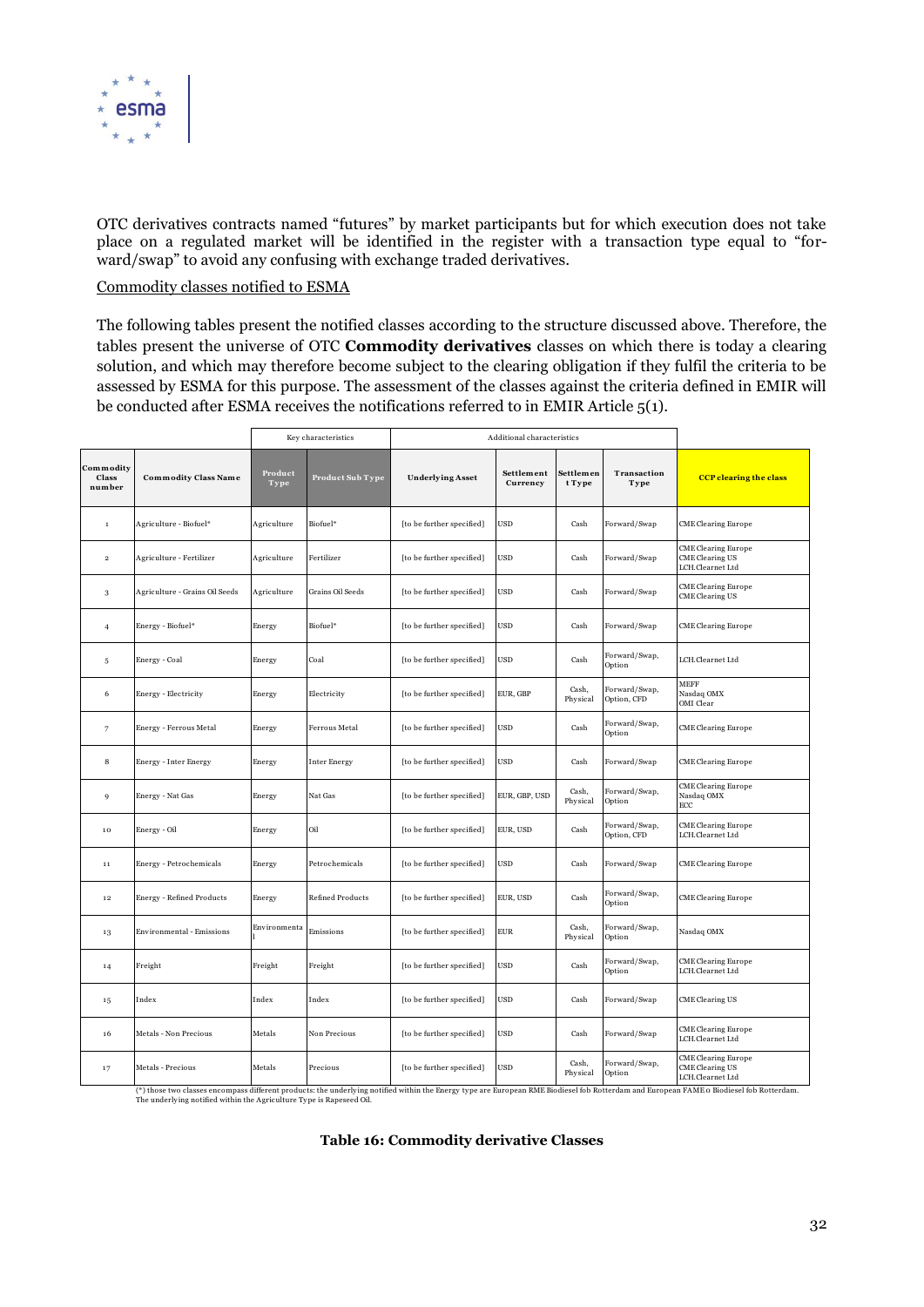

**Question 16 (Commodity derivatives): What is in your view the best approach to specify the underlying assets within each OTC Commodity class?**

**Question 17 (Commodity derivatives): Do you consider that the main characteristics of the Commodity derivatives are adequately captured by the proposed structure? Are there any other variables which you consider as relevant in the context of the clearing obligation?**

**Question 18 (Commodity derivatives): Do you have preliminary views on the specific items within those classes which would be the best candidates for the clearing obligation, taking into consideration the overarching aim of reducing systemic risk and the criteria defined in Article 5(4) of EMIR?**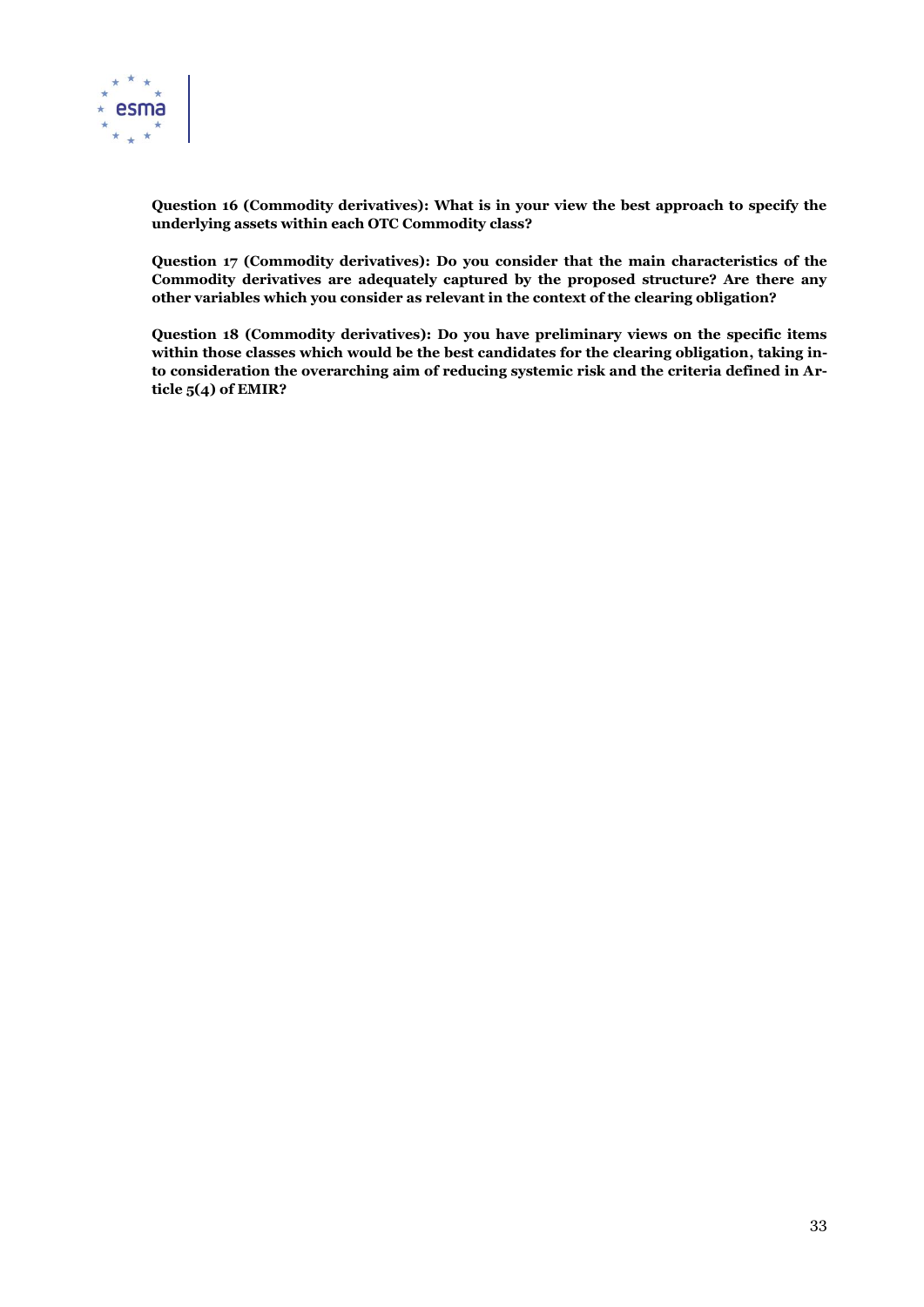

# <span id="page-33-0"></span>**3. Preliminary analysis of the readiness of asset classes vis-à-vis the clearing obligation**

- 85. EMIR foresees a number of criteria of different nature, which ESMA may take into account when drafting the RTS related to the clearing obligation. Specifically, in accordance with Article 5(4), in preparing the draft RTS, ESMA may take into consideration the interconnectedness between counterparties using the relevant classes of OTC derivatives, the anticipated impact on the levels of counterparty credit risk between counterparties as well as the impact on competition across the Union.
- 86. In addition to this, and with the overarching aim of reducing systemic risk, the draft RTS for the part referred to in Article 5(2)**(a)**<sup>5</sup> i.e. the specification of the **classes** of OTC derivatives that should be subject to the CO shall take into consideration the following criteria:
	- (a) the degree of standardisation of the contractual terms and operational processes of the relevant class of OTC derivatives
	- (b) the volume and liquidity of the relevant class of OTC derivatives
	- (c) the availability of fair, reliable and generally accepted pricing information in the relevant class of OTC derivatives.
- 87. Those criteria are further specified in Article 7 of the RTS on the CO.
- 88. The full assessment of the criteria will only be performed by ESMA after reception of the notifications<sup>6</sup> referred to in EMIR Article 5, and the asset classes captured by the first CO will only be known in the course of this procedure. However, ESMA believes that the present Discussion Paper is a good opportunity to analyse at an early stage and at a relatively high level the various asset classes of OTC derivatives, and their hypothetical suitability for the clearing obligation based on a subset of those criteria and more specifically:
	- the volume and liquidity
	- the level of standardisation
	- the availability of data

 $\overline{a}$ 

- the experience in clearing
- the existence of a clearing obligation in other jurisdictions

Regarding the last point, ESMA will duly consider the international agreement reached by the members of the OTC Derivatives Regulators Group (ODRG) and published on 4 December 2012<sup>7</sup> , stating among other things that the signatories agree to consult with each other prior to making any final determinations regarding which derivatives products will be subject to a mandatory clearing requirement. The signatories also commit that once one of the authorities decides that a certain product or class of products should be subject to a clearing requirement, then each of them will consider whether the same product should be subject to the same requirement in their jurisdictions, having regard to the characteristics of our domestic markets and in accordance with the applicable determination processes in our respective legal regimes.

<sup>5</sup> The draft RTS for the part referred to in EMIR Article 5(2)**(b)** i.e. the definition of the **dates** from which the CO takes effect, including any phase in and the categories of counterparties to which the obligation applies shall take into consideration additional criteria defined in EMIR Article 5(5) and further discussed in the next Section.

<sup>6</sup> The details to be included in those notifications are further specified in Article 6 of the RTS on the CO.

<sup>7</sup> Available a[t http://www.esma.europa.eu/system/files/2012-802.pdf](http://www.esma.europa.eu/system/files/2012-802.pdf)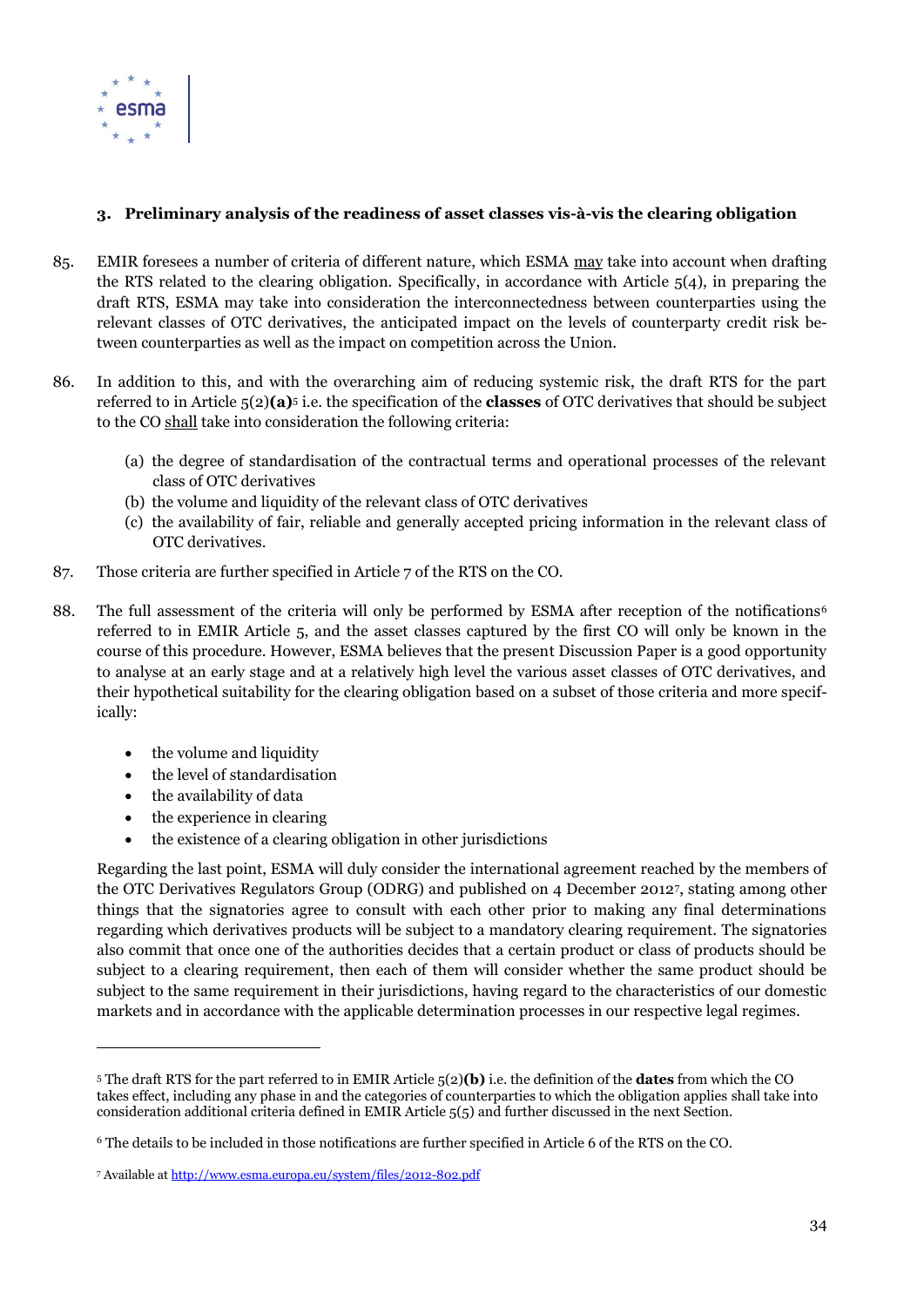

# **3.1. Overview of the OTC derivative markets**

- 89. According to the most recent BIS statistics of OTC derivatives market activity<sup>8</sup>, the total notional amounts outstanding in OTC derivatives were \$633 trillion at end-December 2012. This activity is not uniform between asset classes as can be seen in [Table 17](#page-34-0) below. The OTC derivative market as measured by notional amounts outstanding is significantly driven by the interest rate market, which accounts for more than 80% of the total. In comparison the Commodity and Equity derivatives market share is close to or below 1%, and notional amounts below \$10 trillion, as presented in [Table 17.](#page-34-0)
- 90. These numbers, although given at a high-level, suggest some primacies per asset class in view of the overall objective of the clearing obligation which is the reduction of systemic risk and counterparty credit risk. Given the substantial portion of the OTC derivatives market represented by Interest rate derivatives, this asset class should be given a high priority in the context of the clearing obligation. A similar conclusion would be more difficult to draw for the other asset classes, although based on a pure quantitative assessment of the market size, FX derivatives and CDS would appear to be the next best candidates. It should however be stressed that the size of the market is only one of the criteria to be considered by ESMA in the context of the clearing obligation, and that the availability of sufficiently granular data within the asset class would be crucial to perform the assessment against the clearing obligation, as discussed in more detail below.

| <b>Asset class</b>        | <b>Notional amounts</b><br>outstanding (\$m) | % of Total |
|---------------------------|----------------------------------------------|------------|
| Interest rate derivatives | 489 702 595                                  | 82,9%      |
| Credit default swaps      | 25 068 701                                   | 4,2%       |
| FX derivatives            | 67 358 399                                   | 11,4%      |
| Commodity derivatives     | 2 587 117                                    | 0,4%       |
| <b>Equity derivatives</b> | 6 251 303                                    | 1,1%       |
| TOTAL                     | 590 968 115                                  | 100,0%     |

#### <span id="page-34-0"></span>**Table 17: Notional amounts outstanding in OTC derivatives (source: BIS, December 2012)**

# **3.2. Availability of OTC derivative markets data**

- 91. When defining the classes to be subject to the clearing obligation ESMA shall take into consideration the volume and liquidity of the classes. The main challenge identified in relation to this criteria comes down to the existence of sufficiently granular data to make the assessment, and in particular the availability of data allowing for a comparison between cleared and non-cleared volumes. This is essential to measure the impact of a potential clearing obligation on a given class.
- 92. In terms of data sources for cleared volumes, ESMA will be able to analyse the information provided by CCPs through their NCA, in the notifications referred to in EMIR Article 5(1). However, collecting data for the market as a whole poses a bigger challenge. One of the main objectives of the reporting obligation to Trade Repositories under EMIR is precisely to increase transparency in this relatively opaque market.

 $\overline{a}$ <sup>8</sup> Available a[t http://www.bis.org/publ/otc\\_hy1305.htm](http://www.bis.org/publ/otc_hy1305.htm)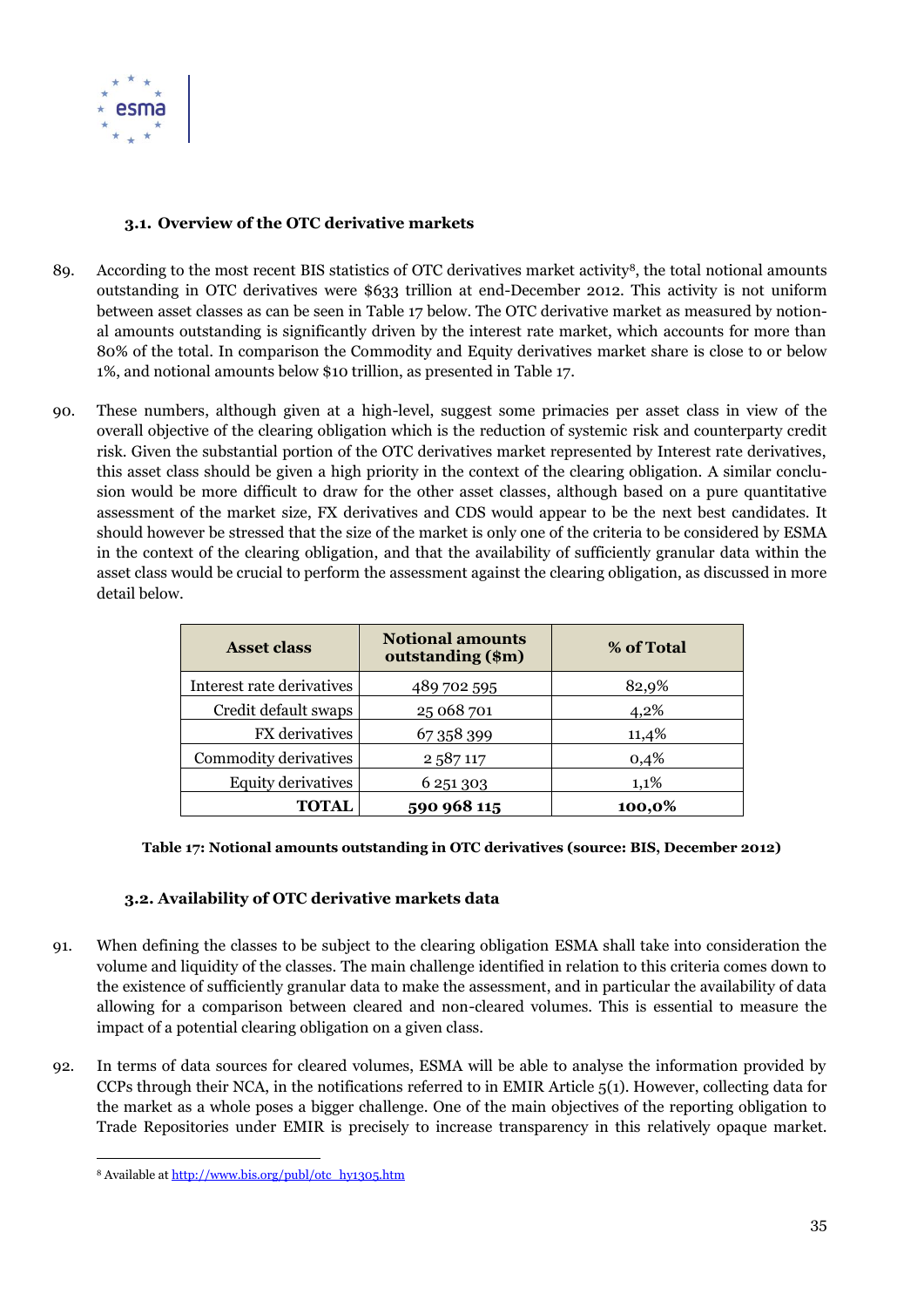

 $\overline{a}$ 

Once established, TRs will certainly constitute the primary source of information for ESMA in the context of the clearing obligation.

- 93. However, considering the timing described in section [1.2](#page-9-0) [\(Indicative timeline\)](#page-9-0), it is likely that the first assessment ESMA will conduct in the context of the CO will be made before or shortly after the reporting obligation is in place, justifying the need for ESMA to rely on other sources of information, such as already operating TRs. A preliminary analysis of the data currently available shows again important differences between asset classes, with the existence of granular data in the Credit and Interest rate derivative asset classes, versus very few data in the three other asset classes.
- 94. For example, the DTCC database provides Interest rate derivative figures in the form of historical time series of Notional amounts and trade counts with a breakdown per type of instrument, currency, term year and customer type. The existence of such breakdown is essential to conduct an assessment on a class by class basis. Similarly, the DTCC database provides a breakdown of CDS data per type of instrument, per index, series and maturity (for Index CDS) and per single name entity for the top 1,000 reference entities. In addition to this, a comparison between the amounts reported to DTCC and the amounts covered by the BIS semi-annual survey indicates that 97% of the Interest rate derivatives and 99% of the Credit derivative would be reported to DTCC, suggesting that this dataset exhibits sufficient statistical significance to serve as a source of information in the context of the clearing obligation.
- 95. Pending the entry into force of the reporting obligation to TRs under EMIR, it is unclear at this stage whether equivalent dataset would be available in the three other asset classes, i.e. Equity, Commodities and Foreign exchange OTC derivatives, at the moment ESMA needs to make the assessment of the clearing obligation.

#### **3.3. Cleared volumes of OTC derivatives**

- 96. The most recent FSB report<sup>9</sup> indicates that around 40-50% of notional outstanding amounts in interest rate derivatives were centrally cleared at the end of 2012, while the range was 35-40% in 2011.This report also indicates that for Credit derivatives, the proportion of cleared volumes is more stable through time, at a level of 10-12%.
- 97. Deriving similar numbers for the other asset classes is not a simple task, because data on the market as a whole is difficult to obtain and because the aggregation of data on cleared volumes is not straightforward. For example, in the notifications received by ESMA for Commodity derivatives, data is given at contract level and the way in which CCPs measure the clearing activity is not standardised.
- 98. As a conclusion it appears that the interest rate and credit derivative markets exhibit significant volumes of activity cleared on a voluntary basis, underlining the experience of CCPs and market participants in the process of clearing products belonging to those asset classes. Although the clearing activity in the three other asset classes is also expanding, as suggested by the extension of the clearing services offered by CCPs, the above paragraphs suggest that the progress towards central clearing has been most substantial for the interest rate and credit derivatives.

<sup>9</sup> "OTC derivatives Market Reforms, Fifth Progress Report on Implementation", FSB, 15 April 2013, available at http://www.financialstabilityboard.org/publications/r\_130415.pdf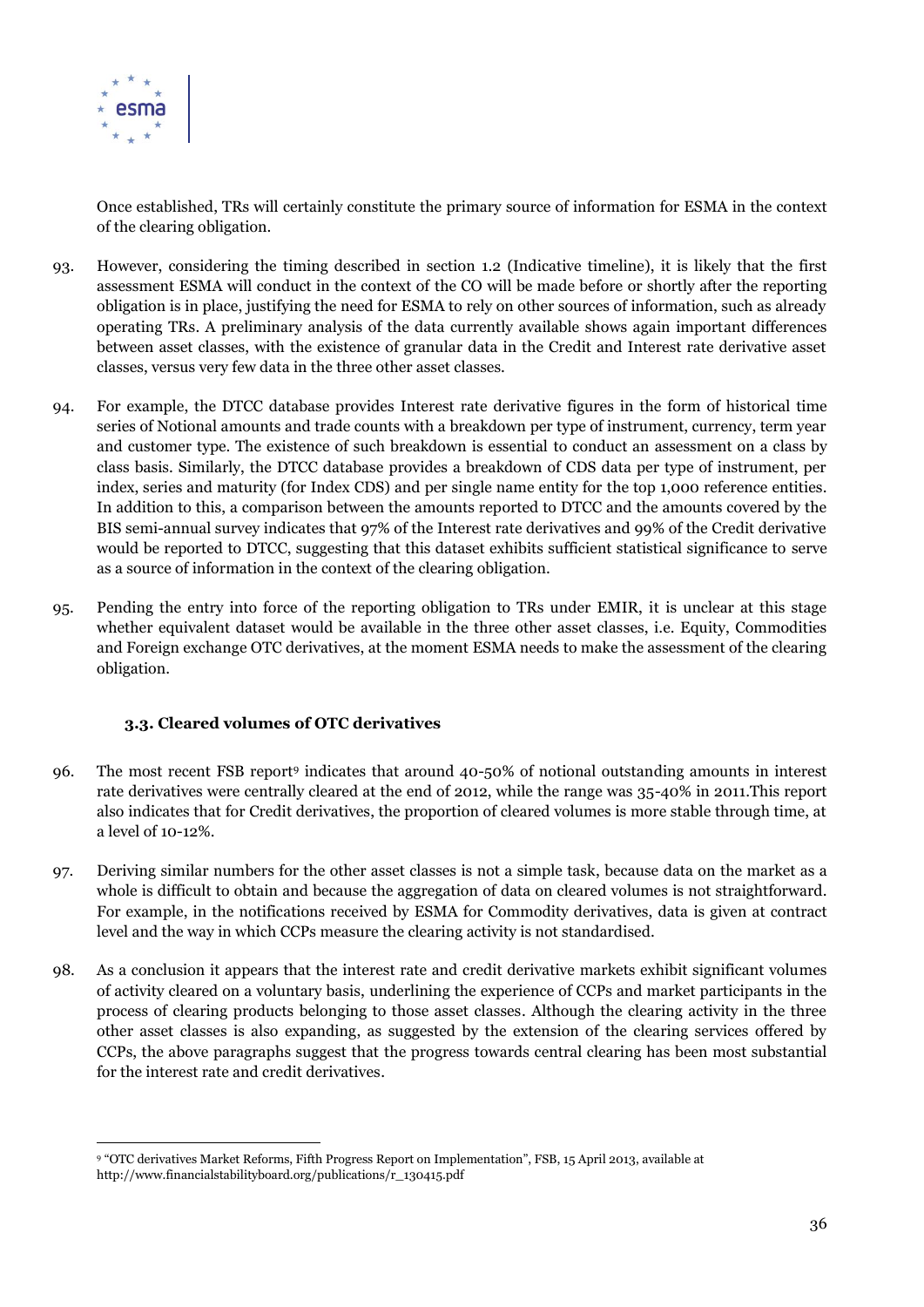

 $\overline{a}$ 

# **3.4. Standardisation of the OTC derivative markets**

- 99. During the recent years, the OTC derivatives market participants have accomplished significant progress in relation to the standardisation of OTC derivatives. Led by authorities participating in the OTC Derivative Supervisors Group (ODSG), these large market participants have set and met a number of objectives with regards to electronic trade processing, such as trade matching and confirmation.
- 100. The most recent FSB report on OTC Derivatives Market Reform<sup>10</sup> shows a number of statistics useful to measure the level of standardisation of each asset class, and also to measure to progress of the level of standardisation with a comparison between 2010 and 2012.
- 101. The report indicates that the differences in the level of standardisation between asset classes are relatively wide, with a gap between some highly standardised asset classes and the others (see [Figure 1\)](#page-37-0). Using as a criteria the proportion of electronically processed transactions, the asset classes identified as highly standardised are the interest rate derivatives, with 90% of transactions electronically processed in 2012, and almost 100% of them eligible to electronic processing; the credit derivatives with close to 100% of the transactions electronically processed, which was already the case in 2010; the energy derivatives and metal derivatives on which close to 95% of the transactions are eligible to electronic processing, although the actual number of transactions electronically processed is lower than in the interest rate asset class; the FX NDF, with 98% of transactions eligible to electronic processing and a progress from 75% in 2010 to 92% in 2012 of transactions electronically processed; the FX Vanilla NDO on which the level of electronically processed transactions has sharply risen from 47% in 2010 to 72% in 2012, and with close to 90% of transactions eligible to electronic processing.
- 102. On the less standardised side stand the Equity derivatives, for which both the number of electronic eligibility and electronic processing are below 40% and there has been no progress in those rates between 2010 and 2012. Regarding the two other categories of the FSB report (other commodities and FX – Simple Exotic) there is an important difference between the level of electronic eligibility and the level of electronic processing, suggesting a meaningful room for improvements.
- 103. Even though the above results are presented with a level of granularity which is not consistent with the classes of OTC derivatives in the context of the clearing obligation under EMIR, they allow for a useful high-level evaluation of the level of standardisation of the OTC derivative markets. They suggest that at least 6 segments of the OTC market, in 4 different asset classes, i.e. the Interest rate and Credit asset class, the Energy and Metal segments of the Commodity asset class, and the NDF and NDO segments of the FX asset class, exhibit high level of electronic processing pointing to high level of standardisation. The numbers indicate that the Equity derivative market is significantly lagging in terms of electronic processing, which could be explained by the highly bespoke nature of many of these transactions.

<sup>10</sup> "OTC derivatives Market Reforms, Fifth Progress Report on Implementation", FSB, 15 April 2013, available at http://www.financialstabilityboard.org/publications/r\_130415.pdf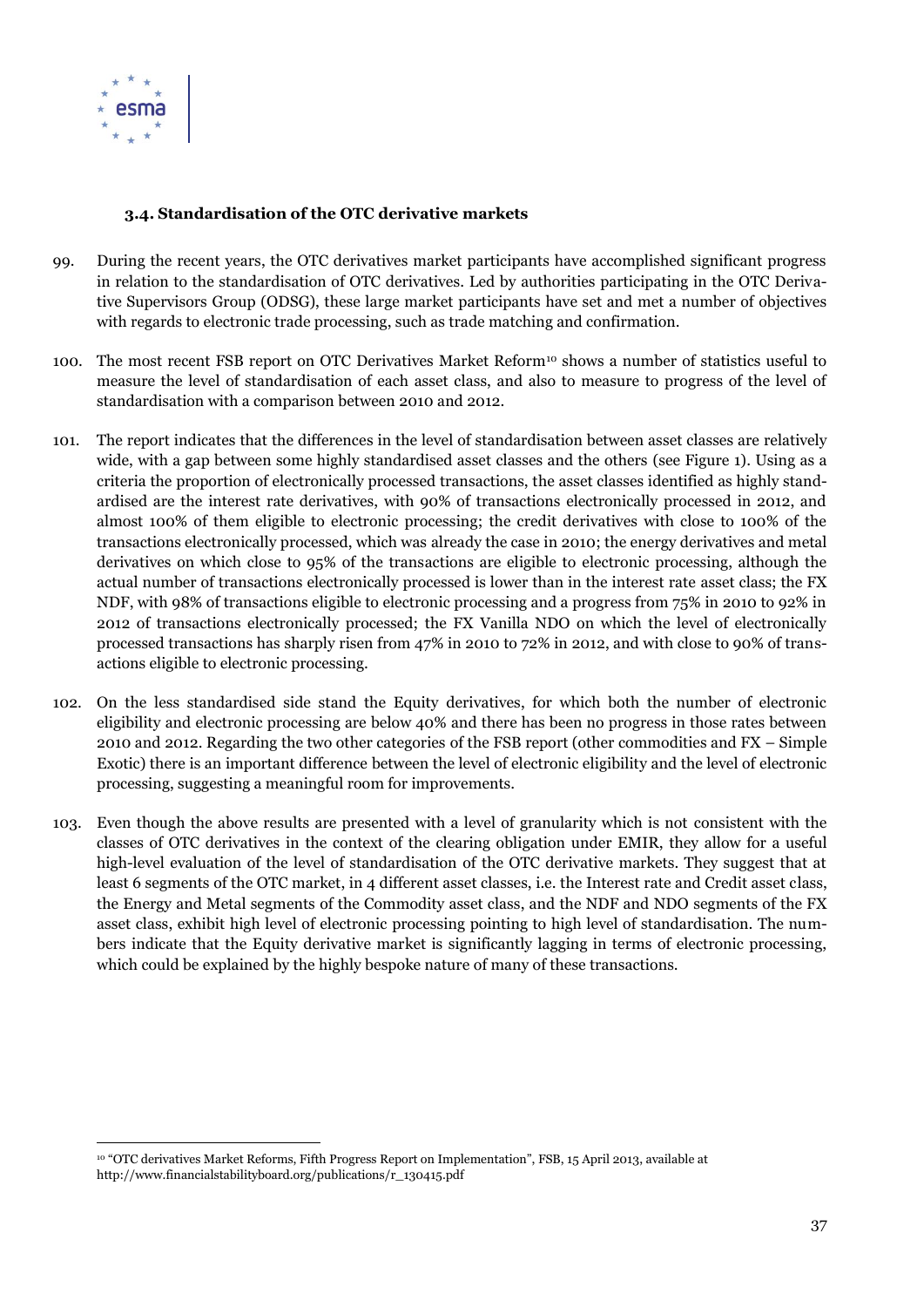



Progress in electronic processing

**Figure 1: Progress in electronic processing per OTC derivative types (source: FSB)**

- <span id="page-37-0"></span>104. It should be noted that the availability of electronic processing is not the only variable to assess the level of standardisation of a class of derivatives, but it has the advantage of being measurable and therefore comparable from one asset class to the other. In the notifications received by ESMA, other elements were provided to demonstrate the level of standardisation of the contractual terms and operational processes of the classes of OTC derivatives, such as the existence of master agreements, product definitions and short form confirmations. The complete set of elements relevant to assess the level of standardisation of the classes will be considered by ESMA when analysing the notifications to be sent under Article 5 of the Regulation, after the procedure of authorisation or recognition of CCPs.
- 105. As a conclusion to Section 3, if the classes were to be sorted out based on the criteria described above, the interest rate and CDS asset classes would appear at this stage to be the best candidates in many aspects: they are highly standardised and already cleared in significant volumes. They are more transparent in terms of publicly available data, facilitating the analysis of the volume, the liquidity and the impact of a potential clearing obligation. In addition the interest rate asset class by itself represents a significant portion of the global OTC derivative market, therefore making it subject to clearing obligation would be a crucial step in mitigation of global systemic risk. Finally, some classes of IRS and Index CDS are already subject to mandatory clearing in the US and Japan. Given the global nature of the OTC derivative markets, the international dimension of the clearing obligation is important for market participants.

#### **Question 19 (readiness of the classes): Do you agree with this analysis?**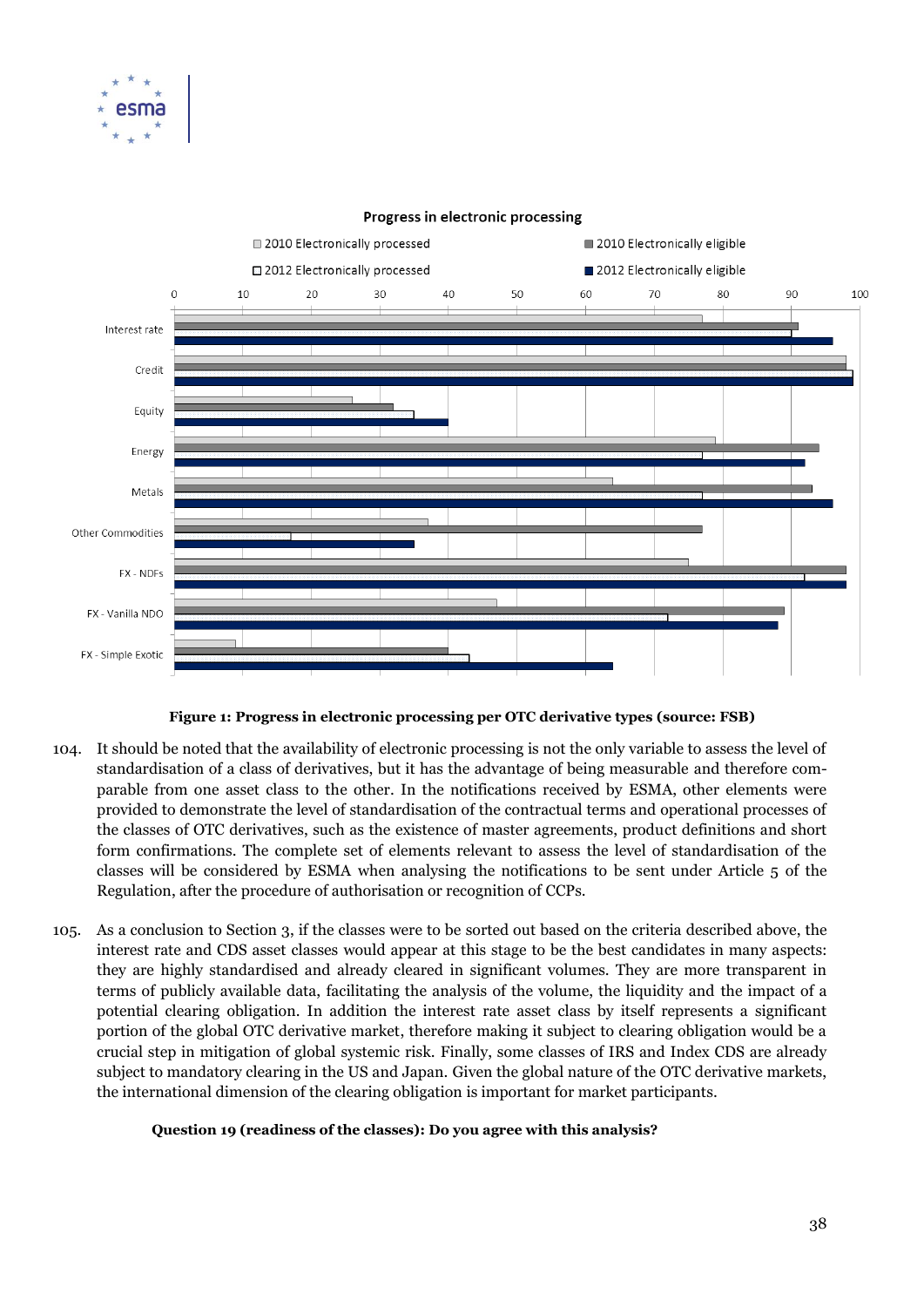

# <span id="page-38-0"></span>**4. Determination of the phase in, and the categories of counterparties to which the CO would apply**

*106.* Article 5(2) of EMIR foresees that "*within six months of receiving notification in accordance with paragraph 1 or accomplishing a procedure for recognition set out in Article 25, ESMA shall, after conducting a public consultation and after consulting the ESRB and, where appropriate, the competent authorities of third countries, develop and submit to the Commission for endorsement draft regulatory technical standards specifying the following:*

> *(a) the class of OTC derivatives that should be subject to the clearing obligation referred to in Article 4;*

> *(b) the date or dates from which the clearing obligation takes effect, including any phase in and the categories of counterparties to which the obligation applies; and*

> *(c) the minimum remaining maturity of the OTC derivative contracts referred to in Article 4(1)(b)(ii)."*

The following section focuses on point (b) and (c).

#### **4.1. Dates, phase in, categories of counterparties**

- 107. The timing of the CO and the possibility to phase in will be of essence for all stakeholders and more importantly for CCPs and market participants which are not yet involved directly or indirectly in the clearing of the relevant Class+.
- 108. The date from which the CO takes effect will depend on the state of development of the market of the relevant OTC derivatives. EMIR Article 5(5) comprehend this notion by stating elements that should be taken into consideration by ESMA to define the date for the CO:
	- (a) the expected volume of the relevant class of OTC derivatives;
	- (b) whether more than one CCP already clear the same class of OTC derivatives;
	- (c) the ability of the relevant CCPs to handle the expected volume and to manage the risk arising from the clearing of the relevant class of OTC derivatives;
	- (d) the type and number of counterparties active, and expected to be active within the market for the relevant class of OTC derivatives;
	- (e) the period of time a counterparty subject to the clearing obligation needs in order to put in place arrangements to clear its OTC derivative contracts through a CCP;
	- (f) the risk management and the legal and operational capacity of the range of counterparties that are active in the market for the relevant class of OTC derivatives and that would be captured by the clearing obligation pursuant to Article 4(1)."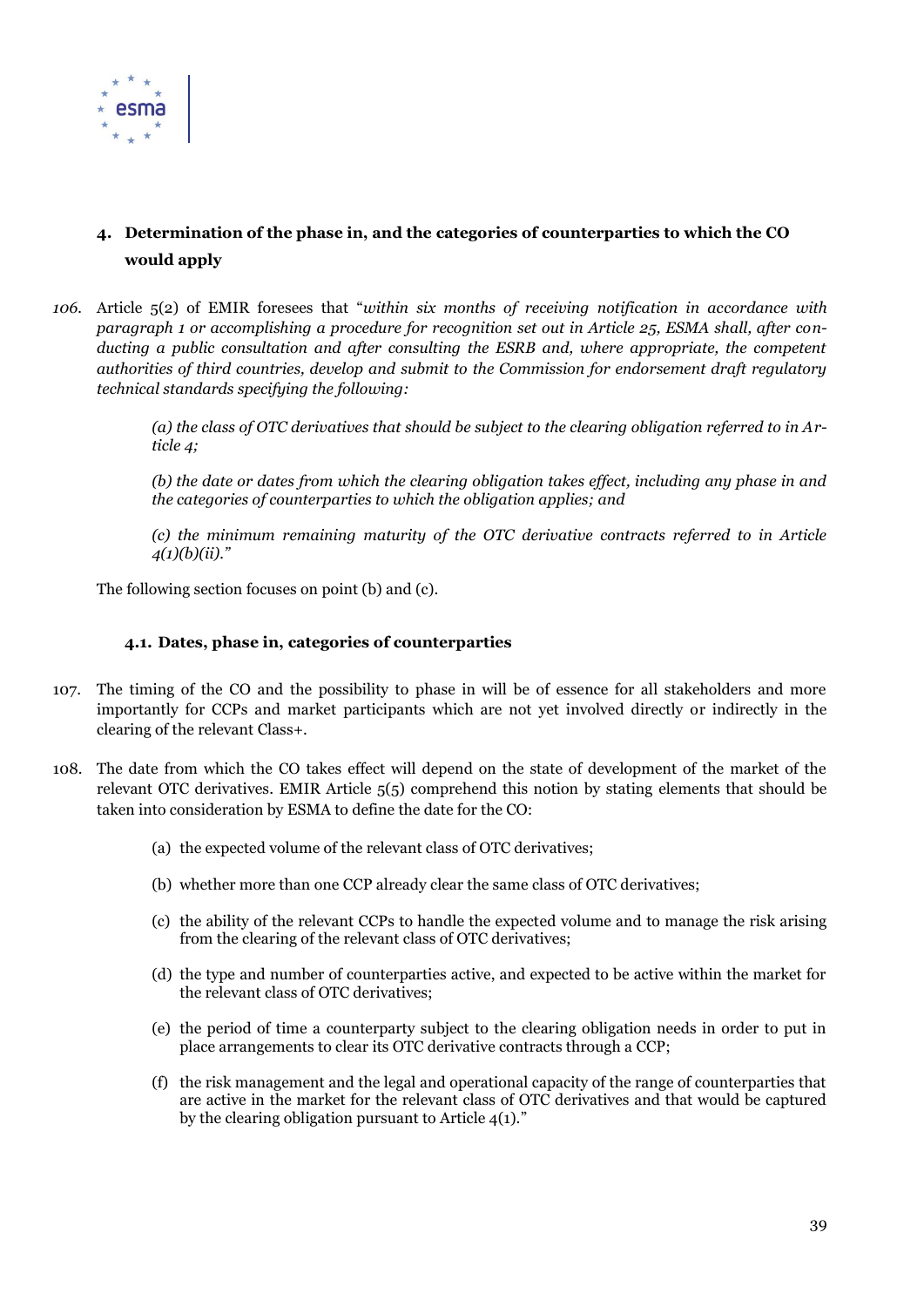

#### Number of CCPs clearing the same Class+ (EMIR Article 5(5)(b))

- 109. Article 5(2) contemplates the "bottom-up" approach so by definition if a CO exists for a Class+ that means that there is at least one CCP authorised or recognised to clear the corresponding OTC derivatives.
- 110. If there is more than one CCP clearing the class of OTC derivatives, one could consider that competition is established and counterparties having choice over their CCP, it will be easier, hence quicker, to be allowed access to clearing, directly or indirectly. A longer phase in would therefore seem appropriate in cases where only one CCP is clearing the Class+.
- 111. If there is only one CCP clearing the Class+, there is no competition and it can be anticipated that this monopoly could impede/slow down access to clearing not only due to potential commercial reluctance to accept all clients (at reasonable commercial conditions) but also for obvious scalability (IT, risk, operational etc…) and workload reasons.
- 112. On the one hand, giving more time for other CCPs to enter the market (or for the current CCP to integrate all requests and corresponding transaction volumes) would seem reasonable but, on the other hand, it is likely that the incumbent CCP has a competitive advantage which would make it difficult for the outsider CCPs to overcome whatever the granted delay.
- 113. Furthermore, setting up new clearing services, even if the outsider CCP does not clear the asset class which the Class+ is encompassed in, would probably require many months if not years. The legal, regulatory, financial, technical, risk, operational and business requirements need to be defined, validated, implemented, and tested as the case may be, with all stakeholders. There could even be specific circumstances/events that would completely prevent a CCP from upgrading its services within a reasonable timeframe thus leading to the conclusion that providing delay may not be a suitable option.
- 114. The need for time to bring competition should be balanced with the fact that ESMA cannot delay too much the CO which is one of EMIR's pillars to reduce systemic risk. Thus giving extra time would only seem relevant in case there are other CCPs which clears the same asset class or similar Classes+ and which are likely to upgrade their services quickly to the new Class+.
- 115. Furthermore, given that the assumption is that CCPs are authorised based, amongst others, on scalability and highly stressed and concentrated environment tests, the risk of concentration of the volumes within one CCP should not thus be an argument to postpone too much the CO. The CO will allow the counterparty risk to be managed by a fully authorised and supervised CCP, rather than by the dealers.

**Question 20 (dates, phase in): What would you consider to be the shortest delay to impose a clearing obligation to a class of OTC derivatives when there are several CCPs available? And when there is only one CCP available?** 

**Please specify in your answer whether the cause of delay is due to operational issues (e.g. time for CCP/counterparties to be ready for the CO) and/or to market issues (e.g. time for a CCP to add a new product to its offering).**

**Question 21 (dates, phase in): What would you consider to be a reasonable delay to allow CCPs which clear the same asset class or a similar Class+ to clear a new Class+?**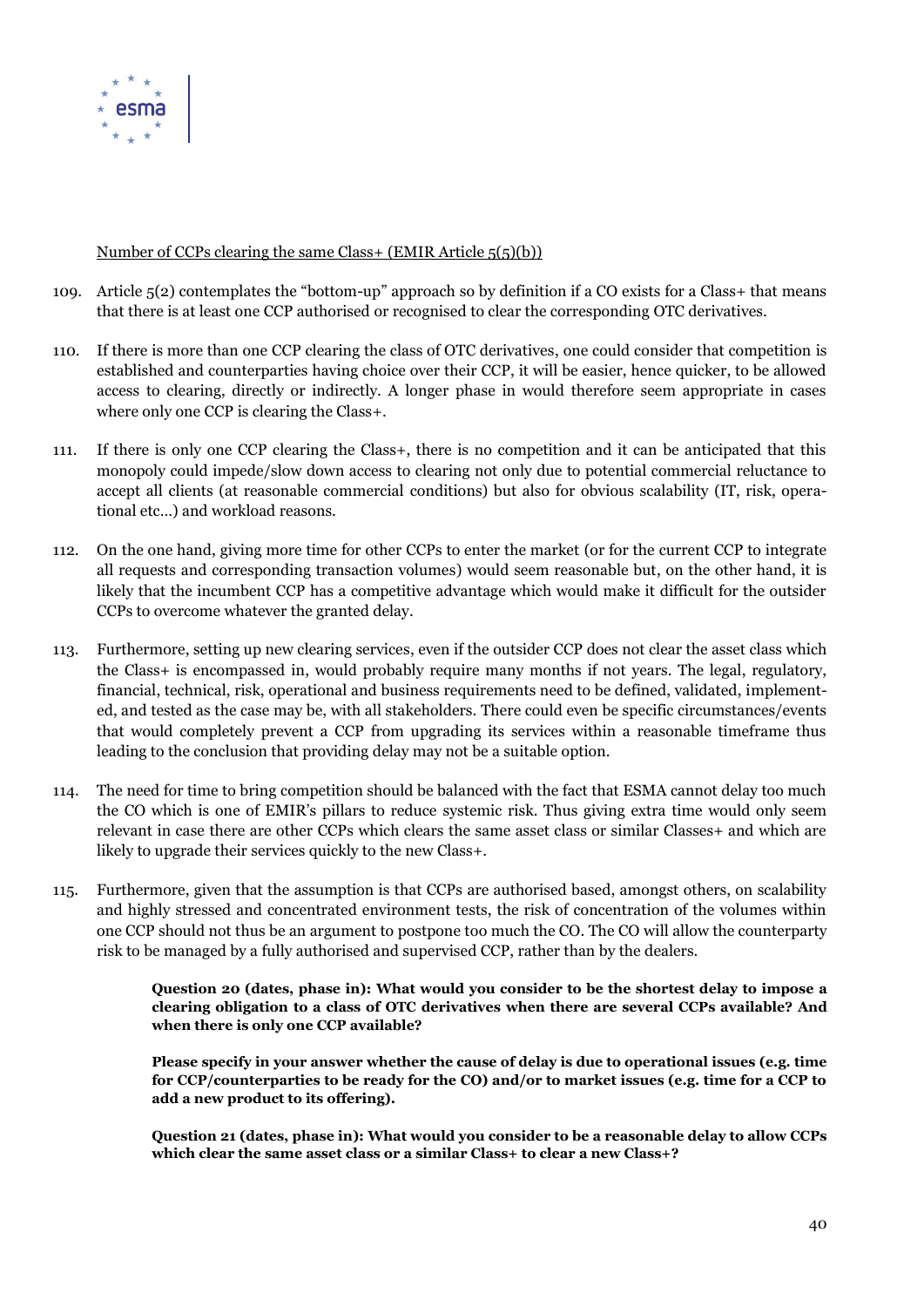

#### Criteria related to the impact of the CO on CCPs (EMIR Article 5(5)(a) and (c))

- 116. Assuming that there are one or more CCPs which have been authorised to clear a Class+, the next question relates to their capacity to absorb the new trade flow. In case of multiple CCPs, a first hurdle will be to define how the market shares will spread between CCPs (if there are several), to then try and assess their respective ability to handle it.
- 117. In evaluating the timing of the CO in view of the capacity of a CCP to absorb the expected increase of cleared volumes due to the CO, it should be noted that the authorisation granted by the National Competent Authority under EMIR Article 14 or 15, would already assess the capability of the CCP to clear the specific derivatives for which a CO is considered appropriate. Where this question has already been considered by national competent authorities as part of the authorisation process, ESMA may make use of any information provided by the relevant national authorities as part of their assessment.
- 118. Furthermore qualitative and quantitative elements will be included in the notification foreseen under EMIR Article 5(1) in relation to the ability of the CCP to handle new volumes resulting from a potential CO. These elements are further specified in the RTS on the OTC, Article 6(2)(a) and (b): For the purpose of assessing the date or dates from which the clearing obligation takes effect, including any phasing-in and the categories of counterparties to which the clearing obligation applies, the notification for the purpose of the clearing obligation shall include:

(a) data relevant for assessing the expected volume of the class of OTC derivative contracts if it becomes subject to the clearing obligation

(b) evidence of the ability of the CCP to handle the expected volume of the class of OTC derivative contracts if it becomes subject to the clearing obligation and to manage the risk arising from the clearing of the relevant class of OTC derivative contracts, including through client or indirect client clearing arrangements

119. Scalability, hence the possibility to take-up new volumes could entail some obvious technical constraints but also other ones (e.g. financial ones if the volume to integrate entails a raise in capital requirements for the CCP, legal ones if new counterparties to integrate come from a new jurisdiction, human resources ones if the corresponding workload is significant).

> **Question 22 (dates, phase in): What should be the assumption regarding market share which the CCP would have to be able to assume? Should it be requested that each CCP be able to handle the whole volume to tackle the worst case scenario?**

> **Question 23 (dates, phase in): What should be the elements (e.g. number of transactions, increase in risks, number of active counterparties, new jurisdiction involved) for ESMA to investigate, after consulting the NCAs responsible for CCPs authorisation, on the ability of the relevant CCPs to handle the expected volume and to manage the risk arising from the clearing of the relevant class of OTC derivatives?**

> **Question 24 (dates, phase in): Should there be a default period of [x] months whenever there is a need for a CCP to upgrade its service considering incompressible internal/external validation processes? If not, how to evaluate the time to upgrade services based on the result of the criteria assessment?**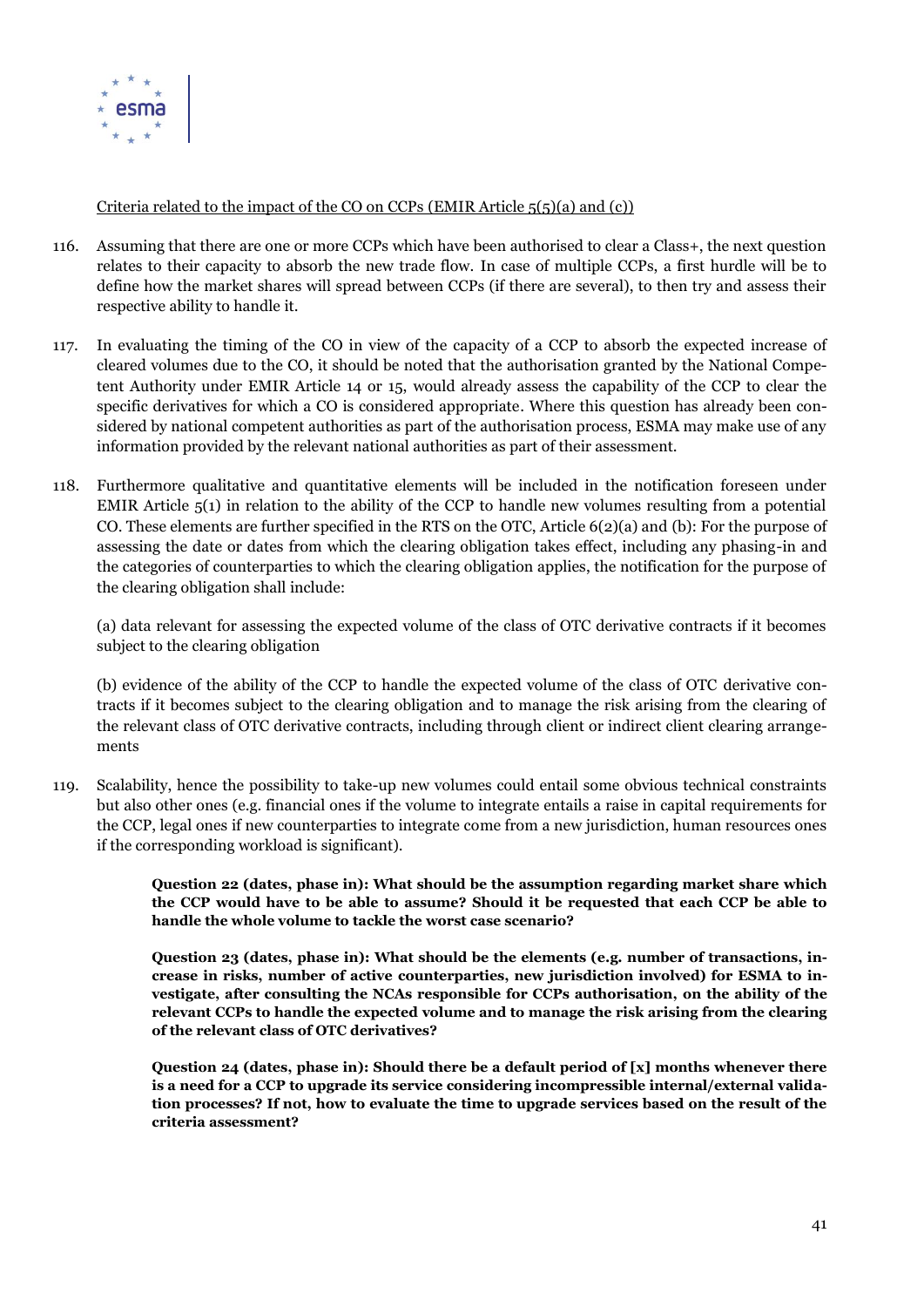

## Criteria related to the counterparties active in the market (EMIR Article  $5(5)(d)$  and (f))

- 120. EMIR Article 5(5)(d) and (f) defines the criteria which ESMA shall take into account in relation to the *counterparties active and expected to be active within the market for the relevant class of OTC derivatives*. "Counterparties" should be understood from the legal perspective as being the original parties to the OTC derivatives contracts (e.g. banks, investment companies, assets managers) since they are the ones to whom the CO requirement applies.
- 121. Based on information on counterparties and corresponding market share, the next step is to define how the number of counterparties should influence the dates on which the CO becomes binding. For this purpose one can wonder if counterparties should be divided into categories and treated differently, by applying different phase in to each. EMIR Article 5(5) not only refers to the "*number of counterparties active, and expected to be active within the market for the relevant class of OTC derivatives* "but also to "*the period of time a counterparty subject to the CO needs in order to put in place arrangements to clear its OTC derivative contracts through a CCP*".
- 122. One should remember that Commissioner Connie Hedegaard mentioned in the EU Parliament that the "*Commission is prepared to make sure that, when it adopts its decisions on mandatory clearing for specific classes of OTC derivatives, the obligation for non-financial firms to clear will be phased-in over an appropriate period of time. Such a phased-in period could be similar to the one proposed in the tech*nical standard for bank guarantees<sup>"11</sup>. When developing the technical standard for the clearing obligation, ESMA will ensure that the obligation for non-financials counterparties above the clearing threshold is phased-in over an appropriate period of time.
- 123. Some characteristics of counterparties may prove to be an advantage or a drawback to access clearing of the Class+ hence influencing the time required to abide by the CO. This supports the view that categories of counterparties sharing similar characteristics should be created each being under a different time constraint. The corresponding criteria must be clear to avoid disputes over counterparties belonging to one category or another. Defining new categories of counterparties as opposed to using categories which are already defined in existing regulations poses a number of challenges: finding criteria to unambiguously identify categories is a difficult task from a theoretical and practical perspective (e.g. how to define a small or a big player).
- 124. One **option (Option A)** would be to rely on the **categories of counterparties defined in EMIR** i.e. financial counterparties and non-financial counterparties. This has the main advantage of using existing and precise definitions. However even if NFC are likely to need more time to set-up clearing solutions than FC, the scope of FC is very wide and the access to clearing may be heterogeneous within this category.
- 125. Another **option (Option B)** would then be to keep the **NFC category and further divide the FC category**. An obvious indicator on the ability to set-up a clearing solution of a Class+ is the fact that the counterparty has already a direct access to clearing. This could lead to the creation of a 3 level classification (1) NFC, (2) clearing members, and (3) the rest of FCs.
- 126. Under Option B one of the distinguishing element is the access to clearing. Most CCP memberships are based on asset class and even if they are more granular, the access to CCP would not be granted on a class level, whilst "classes" are considered in the context of EMIR. Asset classes might be the easiest criteria to

 $\overline{a}$ 

<sup>&</sup>lt;sup>11</sup> European parliament debates on February 7<sup>th</sup>, 2013: http://www.europarl.europa.eu/sides/getDoc.do?pubRef=-

<sup>//</sup>EP//TEXT+CRE+20130207+ITEM-005-05+DOC+XML+V0//EN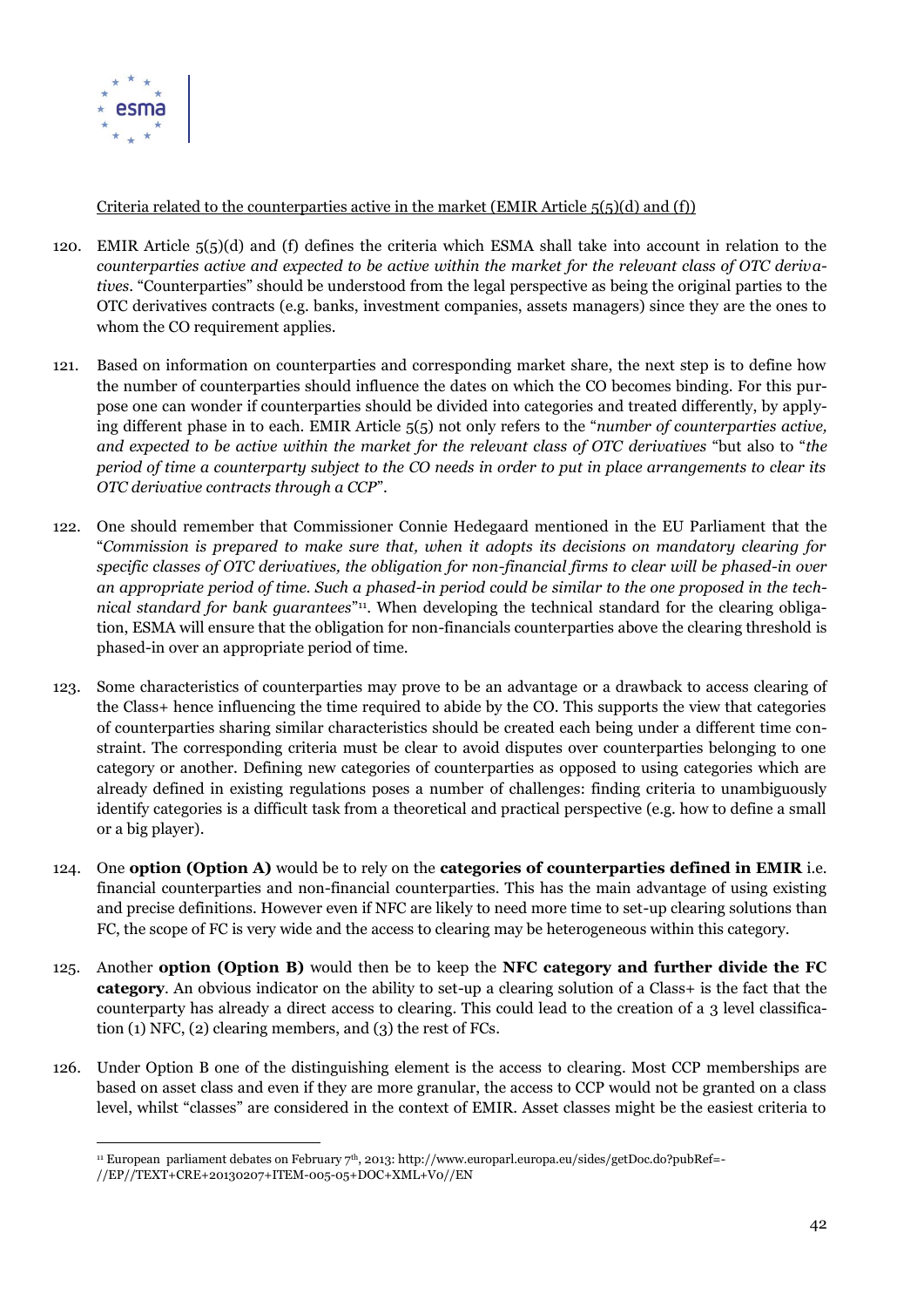

use when determining whether or not counterparties have access to clearing in the options developed above.

- 127. Another **option (Option C)** would be to focus on the importance of the counterparty's activity. The counterparties would be divided by **categories depending on the volume of OTC derivatives contract** which they are a party to and each category would be allowed a corresponding period of time to comply with the CO.
- 128. For all options (option A to a lesser extent) the reference date to be taken into account also needs to be defined, i.e. at which point in time should the counterparty demonstrates whether or not it has access to clearing, to determine the category to which it belongs or calculates the threshold: it could be the date on which the RTS comes into force or another one (e.g. x months prior to the CO).

**Question 25 (categories of counterparties): Please indicate your preference between the options presented. Would you rather use an option that is not detailed here? Under Options B and C, do you agree to base the clearing access approach on the asset class to which the counterparties have access? What should be the date on which clearing access/threshold calculation should be assessed?**

**Question 26 (categories of counterparties): What would in your view be the appropriate timeframe for counterparties with / without access to clearing in the relevant asset class?** 

#### Taking into account indirect access to clearing

- 129. EMIR Article 4(3) paragraph 2 states that a counterparty can fulfil its obligation either by accessing the CCP directly and becoming a clearing member or indirectly. This implies that there can be a chain of intermediaries between the counterparty and the clearing member. In case the counterparty does not manage to have access to clearing, it should stop executing trades in the relevant Class +. This leads to the importance of clearing members and their offering clearing service to clients or indirect clients.
- 130. The access to clearing might however not be directly correlated to the number of clearing members. In practice there are always several clearing members for a product type within one CCP (e.g. each of LCH.Clearnet SA, Eurex Clearing and ICE Clear Europe, which are the 3 European CCPs clearing CDS, have at least 8 clearing member on those products). However, not all clearing members necessarily offer client clearing services. As such, the number of clearing members offering client clearing services could be one measure of likely access to clearing for non-clearing members. An additional factor could be the ability of the CCP to facilitate client clearing at the necessary scale, for example having the capacity to operate large numbers of segregated client accounts.

**Question 27 (categories of counterparties): Do you agree that a key factor to take into account when defining the phase in for the counterparties to comply with the clearing obligation will be the number of clearing members offering client clearing services? Is the client clearing capacity of the CCP also a relevant factor? What could be the other criteria?**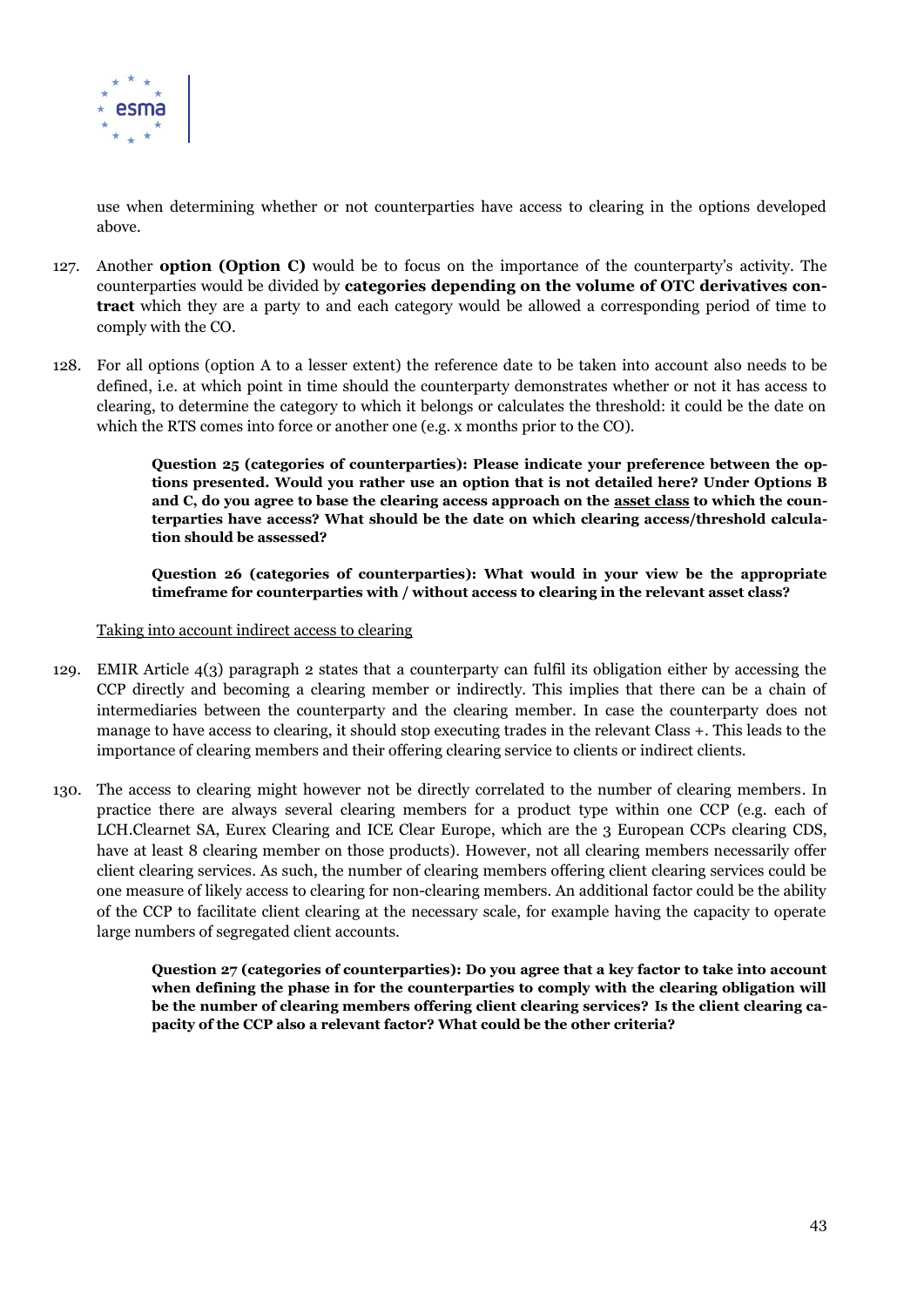

# **4.2. Minimum remaining maturity of the OTC derivative contracts referred to in EMIR Article 4(1)(b)(ii)**

- 131. The third element which ESMA should specify in the RTS related to the CO is a parameter to size the impact of the so called "frontloading" requirement, i.e. the fact that the CO may apply to contracts entered into or novated before the CO takes effect. Indeed, as per EMIR Article  $4(1)(b)$ , the clearing obligation will apply to contracts entered into or novated either:
	- (i) on or after the date from which the clearing obligation takes effect; or
	- (ii) on or after notification as referred to in Article 5(1) but before the date from which the CO takes effect if the contracts have a remaining maturity determined by the Commission in accordance with Article  $5(2)(c)$
- 132. The articulation of the different parameters is as follows: let's suppose that the notification referred to in EMIR Article 5(1) is received by ESMA on date A, that the CO takes effect on date B, and that the remaining maturity defined in the RTS is X months. Then, only the contracts entered into or novated after date A, and which on date B have a remaining maturity of more than X months will be subject to the CO.
- 133. The impact of defining a short or long remaining maturity can be viewed as follows:
	- If the remaining maturity is very short, contracts may become subject to the clearing obligation only a few days or weeks before the termination dates. This may be overly burdensome in view of the overarching aim of the CO, which is the reduction of systemic risk, given that such risk could in this case only materialise during a very limited period of time.
	- On the contrary, if the remaining maturity is set at a high level, the frontloading requirement may be limited, because only a few transactions would likely have a maturity long enough to be captured by Article 4(1)(b)(ii). To the limit, it would even be possible to set a remaining maturity sufficiently long to exclude all transactions from the frontloading requirement.
- 134. Therefore, to measure precisely the impact of the remaining maturity parameter, ESMA would need information on the distribution of the maturity of the contracts belonging to a certain asset class.
- 135. As already expressed by stakeholders, ESMA understands the concerns linked to the length of the frontloading period, i.e. the period of time which may elapse between the notification of a class of OTC derivatives to ESMA (A) and the date on which the CO takes effect (B). As described in [1.1 above,](#page-7-2) it could take from 9 to 16 months from A to the entry into force of the RTS on the clearing obligation for a specific class. With a hypothetical 6 month phase in, the lag between A and B would come down to 15-22 months. ESMA is of the view that the determination of the remaining maturity of the contract may be used as an efficient tool to ensure that the frontloading requirement is proportionate.

**Question 28 (remaining maturity): What are your views regarding the calibration of the remaining maturity of the contracts to be subject to the CO? What criteria should ESMA take into account when defining it?**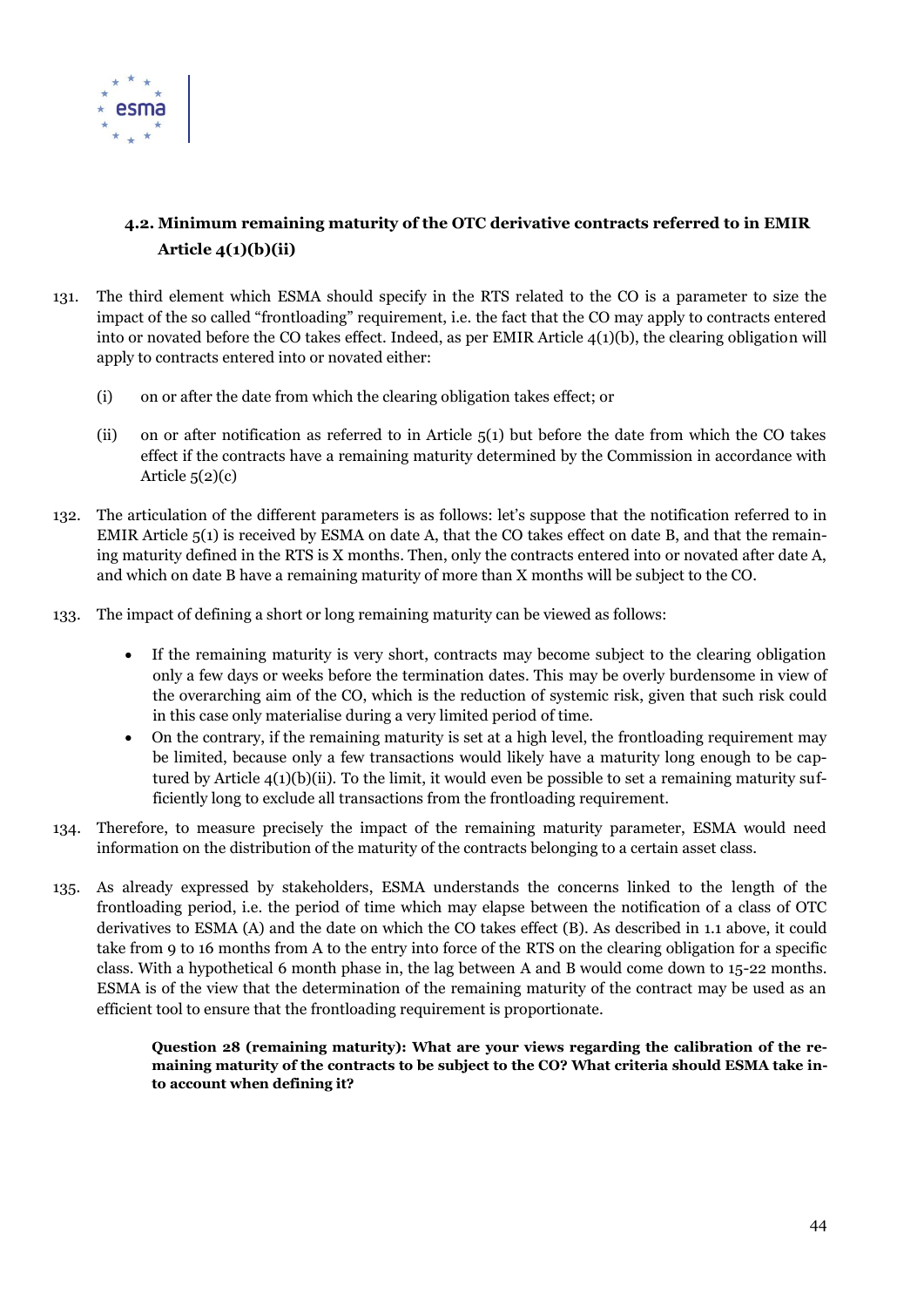

# <span id="page-44-0"></span>**5. The clearing obligation in specific cases**

# **5.1.Contracts concluded with covered bond issuers or with cover pools for covered bonds.**

- 136. According to Recital 16 of EMIR, in determining which classes of OTC derivative contracts are to be subject to the clearing obligation, "*ESMA should take into account the specific nature of OTC derivative contracts which are concluded with covered bond issuers or with cover pools for covered bonds"*. Recital 16 should be understood as encouraging ESMA to take into consideration the nature of the aforementioned contracts, as opposed to calling for an exemption which is not foreseen by the Regulation.
- 137. A covered bond is a debt instrument in which the bond is secured by a pool of financial instruments (the cover pool). The cover pool may include, among other types of financial instruments, derivative contracts to hedge specific risks such as interest rate risks or currency risks. Under the legal framework of covered bonds, the cover pool is bankruptcy-remote, ensuring that if the issuer defaults, the bond holders are covered by the cover pool, and that the derivative contracts included in the cover pool are not terminated.
- 138. It is therefore important that CCPs are able to differentiate the derivatives of the insolvent issuer from those of the cover pool, to avoid that the derivative contracts within the cover pool are terminated together with the derivative contracts of the issuer, in the event of a default of this issuer.

**Question 29 (covered bonds): Are there other specific features of the contracts concluded with covered bond issuers or with cover pools for covered bonds, to be considered by ESMA in the context of the clearing obligation?** 

**Question 30 (covered bonds): What would be the legal or technical challenge faced by covered bonds issuers and CCPs, if a clearing obligation was imposed on some of the OTC derivative contracts included in the cover pools of covered bonds?** 

**Question 31 (covered bonds): Have CCPs developed solutions to be able to differentiate the derivative contracts of the issuer from those of the cover pool?**

**Question 32 (covered bonds): Would an appropriate phase-in for these counterparties alleviate these challenges? If so, how?**

# **5.2. Foreign exchange OTC derivatives**

- 139. The Recital 19 of EMIR recognises that the predominant risk for transactions in some classes of OTC derivative contracts may relate to settlement risk, which is addressed through separate infrastructure arrangements, and may distinguish certain classes of OTC derivative contracts (such as foreign exchange) from other classes. CCP clearing specifically addresses counterparty credit risk, and may not be the optimal solution for dealing with settlement risk. The regime for such contracts should rely, in particular, on preliminary international convergence and mutual recognition of the relevant infrastructure.
- 140. However some CCPs already clear OTC FX derivatives and other CCPs are planning to add this asset class to their current offer of services, which tends to support the idea that the mitigation of counterparty credit risk through CCP clearing is appropriate for some OTC FX derivatives.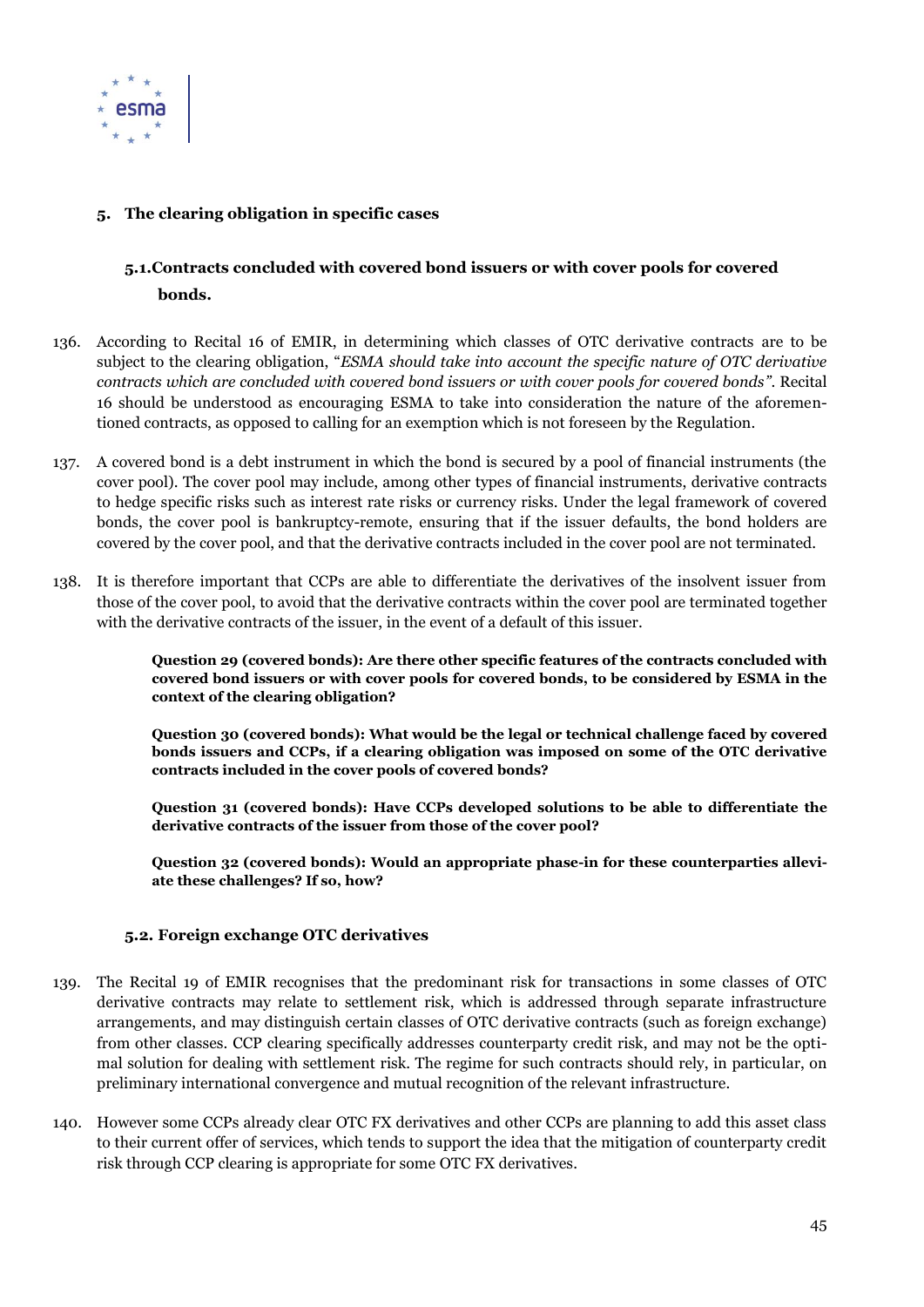

**Question 33 (FX derivatives): Within the foreign exchange asset class, for which type of contracts do you consider that settlement risk is the predominant risk, and what criteria or characteristics should be used by ESMA to identify those contracts?**

#### **5.3. Interaction of portfolio compression and the clearing obligation**

141. ESMA is aware that the operation of compression services can create new replacement contracts, for example where a contract is replaced by a new, smaller contract to allow the removal of an offsetting exposure. In the US, the CFTC<sup>12</sup> has provided limited relief to allow some new contracts created through compression to remain outside the clearing obligation. ESMA would welcome views on the relevance of this issue in the EU context.

> **Question 34 (Portfolio compression): Are there ways in which the imposition of the clearing obligation in the EU could hamper the effectiveness of compression services? If so, please provide evidence of the potential impact. Are there ways in which the clearing obligation could be defined to alleviate the problem without creating opportunities for avoidance?**

#### <span id="page-45-0"></span>**5.4. How to withdraw a clearing obligation on a class or subset of it?**

- 142. The purpose of the clearing obligation under EMIR is to reduce systemic risk by subjecting to mandatory clearing classes of standardised OTC derivatives, which match certain criteria related to the availability of the pricing information and the volume and liquidity. This assessment will be made by ESMA at a certain point in time, however nothing guarantees that the conditions leading to this assessment remain unchanged in the future. For example, although Article  $7(2)(b)$  of the RTS on OTC requires ESMA to take into account "the stability of the market size and depth in respect of the product over time", past liquidity may not be a perfect indicator of future liquidity.
- 143. The risk is therefore that a clearing obligation continues to apply while the criteria to be taken into account in the context of the CO are no longer respected.
- 144. When it comes to changes to Class+ EMIR Article 5(6) foresees that when a class of OTC derivative contracts no longer has a CCP which is authorised or recognised to clear those contracts, it shall cease to be subject to the clearing obligation referred to in EMIR Article 4. But the two following elements should also be considered: (1) given that the classes will not be defined on a contract by contract basis, it is possible that within the same Class+, some contracts do no longer have a CCP which is authorised or recognised to clear them and (2) it may be the case that after a Class+ (or subset of it) has been declared subject to the CO, the criteria assessed by ESMA are no longer met by the Class+ e.g. insufficient liquidity.

 $\overline{a}$ 12<http://www.cftc.gov/ucm/groups/public/@lrlettergeneral/documents/letter/13-01.pdf>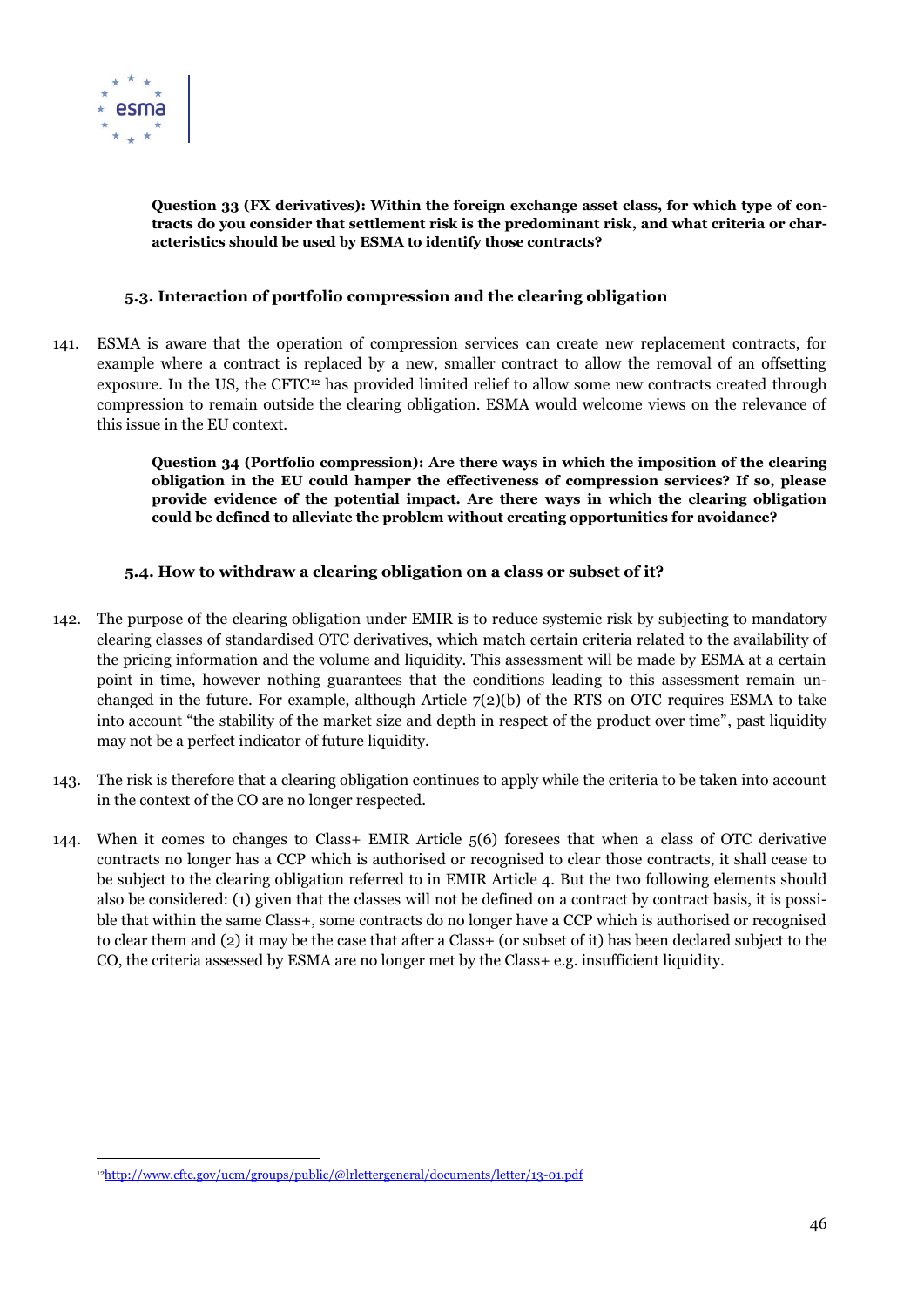

145. The different situations are summarised in the table below:

|                                                                                           | Class+ can no longer be<br>subject to the CO | Subset of Class+ can no<br>longer be subject to the CO |
|-------------------------------------------------------------------------------------------|----------------------------------------------|--------------------------------------------------------|
| Because it no longer has a CCP<br>which is authorised or recognised<br>to clear it        | Case 1<br>Foreseen by EMIR Article $5(6)$    | Case 2                                                 |
| Because the criteria to be as-<br>sessed by ESMA are no longer<br>respected by the Class+ | Case 3                                       | Case 4                                                 |

#### **Table 18: Cases in which the RTS on the clearing obligation would need to be reviewed**

- 146. It can therefore be seen that the procedures are only specified in EMIR for Case 1. Case 2 could easily be dealt with via the Public Register: the subset of a Class+ which no longer has a CCP to clear it would be removed from the Public Register, without the need to amend the RTS. In Case 1 and Case 2, the classes would fall back under the scope of the top-down approach.
- 147. The other cases may be tackled using different means depending on whether the relevant characteristic is a key characteristic defined in the RTS, or an additional characteristic defined in the Public Register:
	- If the relevant characteristic is a key characteristic defined in the RTS (e.g. there isn't any more sufficient liquidity on contracts on a specific Index CDS) ESMA would need to submit a draft RTS amending the class of OTC derivatives subject to the clearing obligation. In this case there will inevitably be a minimum delay of several months between the moment when the class (or subset of it) is identified as being no longer appropriate for the clearing obligation, and the moment when the clearing obligation would cease to apply.
	- If the relevant characteristic is an additional characteristic defined in the Public Register (e.g. there isn't any more sufficient liquidity on contracts on a specific series of an Index CDS), the modification of the RTS could be avoided and the Public Register could be used to inform the public on the contracts within a Class+ which are not subject to the CO any longer.
- 148. In the first case and to the extent possible, the procedure of amending the RTS could be accelerated, with the objective of compressing all the steps of the standard procedure described in [1.1](#page-7-2) [above.](#page-7-2) This could include for example: a limited consultation period (or the absence of it, at least for Case 2), the absence of CBA, and a minimised delay between the moment when the draft RTS are submitted by ESMA to the European Commission, and the moment when the amended RTS enter into force.

**Question 35 (Modification of a Class+): For which reason (other than the fact that a CCP does not clear it any longer) do you believe that the clearing obligation of a class - or subset of it would need to be removed? Please focus on the risks which could stem from a clearing obligation on contracts which would no longer be appropriate for mandatory clearing and provide concrete examples.**

**Question 36 (Modification of a Class+): In case a clearing obligation would need to be reviewed, how crucial would be the time needed to dis-apply the clearing obligation?**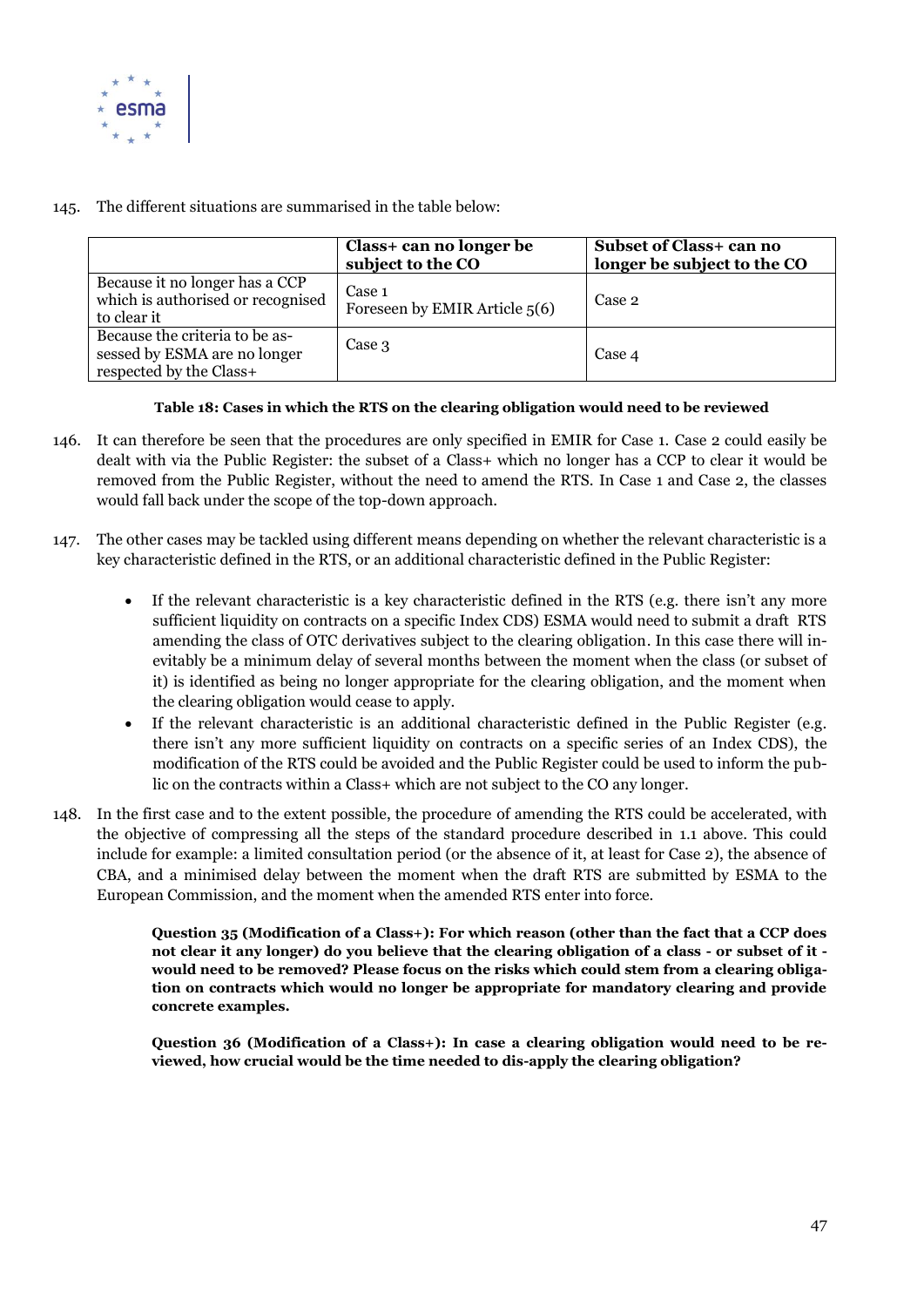#### <span id="page-47-0"></span>**Annex I: Basic map of the classes identified in the notifications received under Article 89(5) EMIR**

| Asset-class                                  | Type                             | Underlying 1                                             | <b>TOTAL</b>              | CME<br>Clearing    | CME<br>Clearing            | ECC | Eurex           | Holland<br>Clearing             | <b>ICE Clear</b> | <b>ICE Clear</b> | KDPW C       | <b>LCH.Clea</b>             | LCH.Clea | <b>MEFF</b> | Nasdaq       | OMIClea           |
|----------------------------------------------|----------------------------------|----------------------------------------------------------|---------------------------|--------------------|----------------------------|-----|-----------------|---------------------------------|------------------|------------------|--------------|-----------------------------|----------|-------------|--------------|-------------------|
|                                              | $\overline{X}$                   | $\overline{ \cdot \ }$                                   |                           | Europ <sub>(</sub> | $\boldsymbol{\mathsf{US}}$ |     | <b>Clearing</b> | House<br>$\mathbf{N}\mathbf{V}$ | Credit           | Europe           | $\bf CP$     | rnet Ltd                    | rnet SA  |             | OMX          | $\mathbf{r}$<br>⋤ |
| <b>Interest Rate</b>                         | Basis                            | <b>BA-CDOR</b>                                           | $\mathbf 1$               |                    |                            |     |                 |                                 |                  |                  |              | $\mathbf 1$                 |          |             |              |                   |
| <b>Interest Rate</b>                         | Basis                            | <b>BBR-BBSW</b>                                          | $\mathbf 2$               |                    | $\,$ 1 $\,$                |     |                 |                                 |                  |                  |              | $\mathbf{1}$                |          |             |              |                   |
| <b>Interest Rate</b>                         | Basis                            | <b>BBR-FRA</b>                                           | $1\,$                     |                    |                            |     |                 |                                 |                  |                  |              | $1\,$                       |          |             |              |                   |
| <b>Interest Rate</b>                         | Basis                            | $\ensuremath{\mathsf{BUBOR}}$                            | <sup>1</sup>              |                    |                            |     |                 |                                 |                  |                  |              | $\mathbf 1$                 |          |             |              |                   |
| <b>Interest Rate</b>                         | Basis                            | $\rm CIBOR$                                              | $\mathbf 1$               |                    |                            |     |                 |                                 |                  |                  |              | $\mathbf 1$                 |          |             |              |                   |
| <b>Interest Rate</b>                         | Basis                            | <b>EURIBOR</b>                                           | $\,$ 3                    |                    | $\mathbf 1$                |     | $\mathbf{1}$    |                                 |                  |                  |              | $\mathbf{1}$                |          |             |              |                   |
| <b>Interest Rate</b>                         | Basis                            | <b>HIBOR</b>                                             | $\mathbf{1}$              |                    |                            |     |                 |                                 |                  |                  |              | $\mathbf{1}$                |          |             |              |                   |
| <b>Interest Rate</b>                         | Basis                            | JIBAR                                                    | $\,$ 1 $\,$               |                    |                            |     |                 |                                 |                  |                  |              | $\mathbf 1$                 |          |             |              |                   |
| Interest Rate                                | Basis                            | <b>LIBOR</b>                                             | $\sqrt{3}$                |                    | $\mathbf{1}$               |     | $\mathbf{1}$    |                                 |                  |                  |              | $\mathbf{1}$                |          |             |              |                   |
| <b>Interest Rate</b>                         | Basis                            | $\rm NI\,BOR$                                            | $\mathbf 1$               |                    |                            |     |                 |                                 |                  |                  |              | $\mathbf 1$                 |          |             |              |                   |
| <b>Interest Rate</b>                         | Basis                            | <b>PRIBOR</b>                                            | $\mathbf{1}$              |                    |                            |     |                 |                                 |                  |                  |              | $\mathbf{1}$                |          |             |              |                   |
| <b>Interest Rate</b>                         | Basis                            | $\operatorname{SOR}$                                     | $\mathbf{1}$              |                    |                            |     |                 |                                 |                  |                  |              | $\mathbf 1$                 |          |             |              |                   |
| <b>Interest Rate</b>                         | Basis                            | <b>STIBOR</b>                                            | $\mathbf 1$               |                    |                            |     |                 |                                 |                  |                  |              | $\mathbf 1$                 |          |             |              |                   |
| <b>Interest Rate</b>                         | Basis                            | <b>WIBOR</b>                                             | $\,2\,$                   |                    |                            |     |                 |                                 |                  |                  | $\mathbf 1$  | $\mathbf 1$                 |          |             |              |                   |
| <b>Interest Rate</b>                         | Fixed to Float                   | $\operatorname{BA-CDOR}$                                 | $\sqrt{3}$                | $\mathbf{1}$       | $\mathbf{1}$               |     |                 |                                 |                  |                  |              | $\mathbf{1}$                |          |             |              |                   |
| <b>Interest Rate</b><br><b>Interest Rate</b> | Fixed to Float<br>Fixed to Float | <b>BBR-BBSW</b>                                          | 3<br>$\mathbf 1$          | $\mathbf 1$        | $\mathbf 1$                |     |                 |                                 |                  |                  |              | $\mathbf 1$                 |          |             |              |                   |
| Interest Rate                                | Fixed to Float                   | $_{\rm BBR\text{-}FRA}$<br>$\ensuremath{\mathsf{BUBOR}}$ | <sup>1</sup>              |                    |                            |     |                 |                                 |                  |                  |              | $\mathbf{1}$<br>$\mathbf 1$ |          |             |              |                   |
| <b>Interest Rate</b>                         | Fixed to Float                   | $\rm CIBOR$                                              |                           |                    | $\mathbf{1}$               |     |                 |                                 |                  |                  |              | $\mathbf{1}$                |          |             | $\mathbf{1}$ |                   |
| <b>Interest Rate</b>                         | Fixed to Float                   | <b>EURIBOR</b>                                           | $\sqrt{3}$<br>$\,$ 5 $\,$ | $\,$ 1 $\,$        | $\mathbf{1}$               |     | $\mathbf{1}$    |                                 |                  |                  |              | $\mathbf{1}$                |          |             | $\mathbf 1$  |                   |
| <b>Interest Rate</b>                         | Fixed to Float                   | <b>HIBOR</b>                                             | $\mathbf{1}$              |                    |                            |     |                 |                                 |                  |                  |              | $\mathbf{1}$                |          |             |              |                   |
| <b>Interest Rate</b>                         | Fixed to Float                   | JIBAR                                                    | $\,$ 1                    |                    |                            |     |                 |                                 |                  |                  |              | $\,$ 1 $\,$                 |          |             |              |                   |
| <b>Interest Rate</b>                         | Fixed to Float                   | <b>LIBOR</b>                                             | $\overline{4}$            | $\mathbf{1}$       | $\mathbf{1}$               |     | $\mathbf{1}$    |                                 |                  |                  |              | $\mathbf{1}$                |          |             |              |                   |
| <b>Interest Rate</b>                         | Fixed to Float                   | <b>NIBOR</b>                                             | 3                         |                    | $\,$ 1                     |     |                 |                                 |                  |                  |              | $\,$ 1 $\,$                 |          |             | $\mathbf 1$  |                   |
| <b>Interest Rate</b>                         | Fixed to Float                   | <b>PRIBOR</b>                                            | $\mathbf{1}$              |                    |                            |     |                 |                                 |                  |                  |              | $\mathbf{1}$                |          |             |              |                   |
| <b>Interest Rate</b>                         | Fixed to Float                   | $\operatorname{SOR}$                                     | $1\,$                     |                    |                            |     |                 |                                 |                  |                  |              | $\mathbf 1$                 |          |             |              |                   |
| Interest Rate                                | Fixed to Float                   | <b>STIBOR</b>                                            | $\sqrt{3}$                |                    | $\,1\,$                    |     |                 |                                 |                  |                  |              | $\mathbf 1$                 |          |             | $\mathbf 1$  |                   |
| <b>Interest Rate</b>                         | Fixed to Float                   | <b>WIBOR</b>                                             | $\,2\,$                   |                    |                            |     |                 |                                 |                  |                  | $\,$ 1 $\,$  | $\mathbf 1$                 |          |             |              |                   |
| <b>Interest Rate</b>                         | <b>FRA</b>                       | <b>BUBOR</b>                                             | $1\,$                     |                    |                            |     |                 |                                 |                  |                  |              | $1\,$                       |          |             |              |                   |
| <b>Interest Rate</b>                         | <b>FRA</b>                       | <b>CIBOR</b>                                             | $\mathbf 2$               |                    |                            |     |                 |                                 |                  |                  |              | $\mathbf{1}$                |          |             | $\mathbf 1$  |                   |
| Interest Rate                                | <b>FRA</b>                       | <b>EURIBOR</b>                                           | $\overline{4}$            |                    | $\mathbf{1}$               |     | $\mathbf{1}$    |                                 |                  |                  |              | $\mathbf 1$                 |          |             | $\mathbf 1$  |                   |
| <b>Interest Rate</b>                         | <b>FRA</b>                       | <b>LIBOR</b>                                             | $\boldsymbol{3}$          |                    | $\,$ 1 $\,$                |     | $\mathbf{1}$    |                                 |                  |                  |              | $\mathbf 1$                 |          |             |              |                   |
| <b>Interest Rate</b>                         | FRA                              | Mortgage bonds                                           | $\mathbf{1}$              |                    |                            |     |                 |                                 |                  |                  |              |                             |          |             | $\mathbf 1$  |                   |
| <b>Interest Rate</b>                         | FRA                              | $\rm NI\,BOR$                                            | $\mathbf 2$               |                    |                            |     |                 |                                 |                  |                  |              | $\mathbf 1$                 |          |             | $\mathbf 1$  |                   |
| <b>Interest Rate</b>                         | <b>FRA</b>                       | Policy rate                                              | $\mathbf{1}$              |                    |                            |     |                 |                                 |                  |                  |              |                             |          |             | $\mathbf 1$  |                   |
| <b>Interest Rate</b>                         | FRA                              | <b>PRIBOR</b>                                            | $\mathbf{1}$              |                    |                            |     |                 |                                 |                  |                  |              | $\mathbf 1$                 |          |             |              |                   |
| <b>Interest Rate</b>                         | <b>FRA</b>                       | $\operatorname{STIBOR}$                                  | $\,2\,$                   |                    |                            |     |                 |                                 |                  |                  |              | $\mathbf{1}$                |          |             | $\mathbf{1}$ |                   |
| <b>Interest Rate</b>                         | <b>FRA</b>                       | Treasury bonds                                           | $\mathbf 1$               |                    |                            |     |                 |                                 |                  |                  |              |                             |          |             | $\mathbf 1$  |                   |
| <b>Interest Rate</b>                         | <b>FRA</b>                       | <b>WIBOR</b>                                             | $\mathbf 2$               |                    |                            |     |                 |                                 |                  |                  | $\mathbf{1}$ | $\mathbf{1}$                |          |             |              |                   |
| <b>Interest Rate</b>                         | <b>OIS</b>                       | CORA-OIS                                                 | <sup>1</sup>              |                    |                            |     |                 |                                 |                  |                  |              | $\mathbf 1$                 |          |             |              |                   |
| <b>Interest Rate</b>                         | $_{\rm OIS}$                     | $\mbox{EONIA}$                                           | $\overline{4}$            |                    | $\mathbf{1}$               |     | $\mathbf{1}$    |                                 |                  |                  |              | $\mathbf{1}$                |          |             |              |                   |
| <b>Interest Rate</b>                         | <b>OIS</b>                       | FedFunds                                                 | 3                         |                    | $\,$ 1 $\,$                |     | $\mathbf 1$     |                                 |                  |                  |              | $\mathbf 1$                 |          |             |              |                   |
| <b>Interest Rate</b>                         | $_{\rm OIS}$                     | <b>POLONIA</b>                                           | $\mathbf 1$               |                    |                            |     |                 |                                 |                  |                  | $\mathbf 1$  |                             |          |             |              |                   |
| Interest Rate                                | <b>OIS</b>                       | <b>SONIA</b>                                             | $\sqrt{3}$                |                    | $\,$ 1 $\,$                |     | $\mathbf 1$     |                                 |                  |                  |              | $\mathbf 1$                 |          |             |              |                   |
| <b>Interest Rate</b>                         | <b>OIS</b>                       | <b>STIBOR</b>                                            | $\mathbf{1}$              |                    |                            |     |                 |                                 |                  |                  |              |                             |          |             | $\mathbf{1}$ |                   |
| <b>Interest Rate</b>                         | OIS                              | <b>TOIS</b>                                              | $\mathbf 2$               |                    |                            |     | $\mathbf{1}$    |                                 |                  |                  |              | $\mathbf{1}$                |          |             |              |                   |
| <b>Interest Rate</b>                         | $_{\rm OIS}$                     | <b>TONAR</b>                                             | $\mathbf{1}$              |                    | $\mathbf{1}$               |     |                 |                                 |                  |                  |              |                             |          |             |              |                   |
| <b>Interest Rate</b>                         | Option                           | <b>NIBOR</b>                                             | $\mathbf 1$               |                    |                            |     |                 |                                 |                  |                  |              |                             |          |             | $\mathbf 1$  |                   |
| <b>Interest Rate</b>                         | Option                           | <b>STIBOR</b>                                            | $\mathbf{1}$              |                    |                            |     |                 |                                 |                  |                  |              |                             |          |             | $\mathbf{1}$ |                   |
| <b>Interest Rate</b>                         | Option                           | Treasury bonds                                           | $\mathbf 1$               |                    |                            |     |                 |                                 |                  |                  |              |                             |          |             | $\mathbf 1$  |                   |